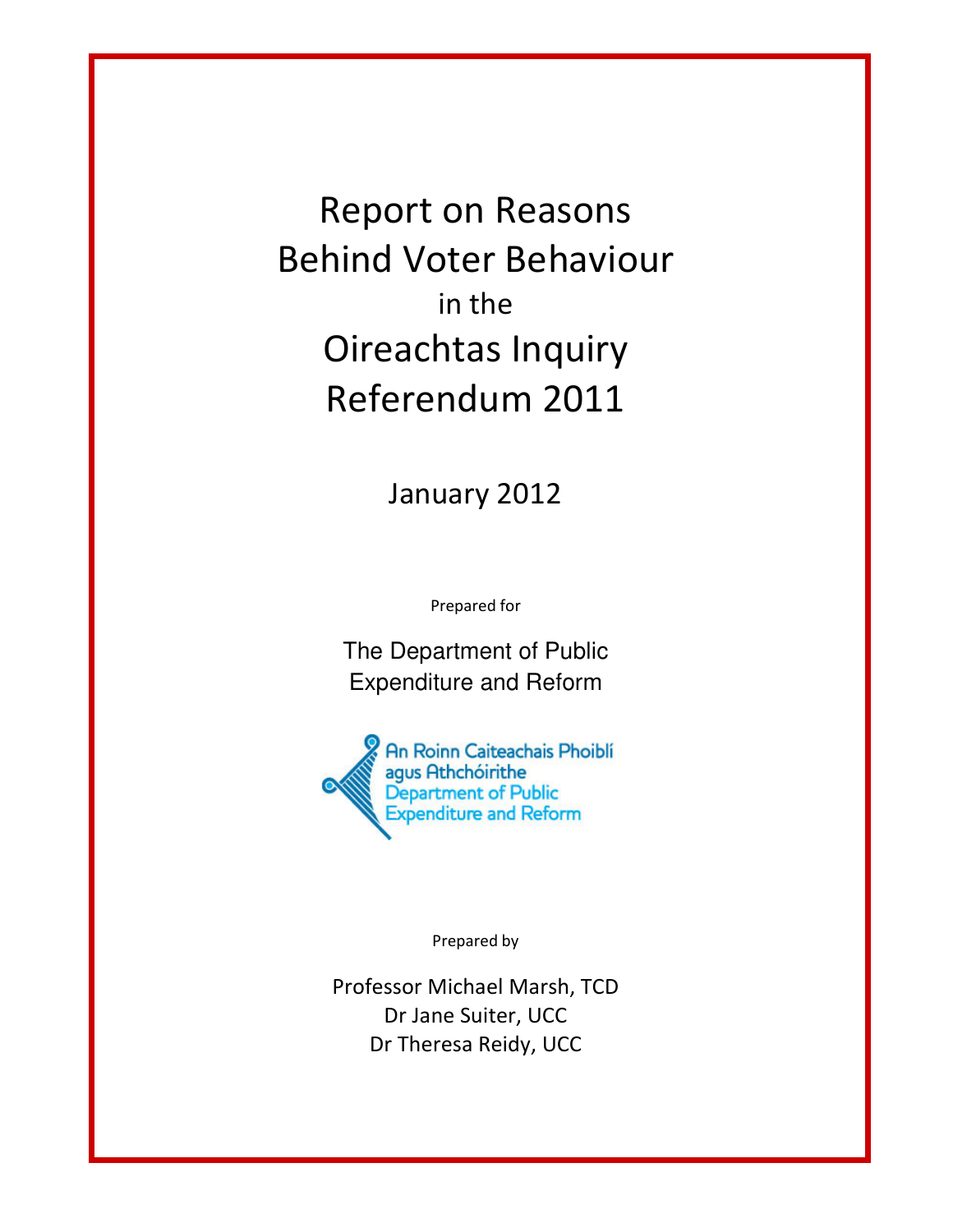# **Contents**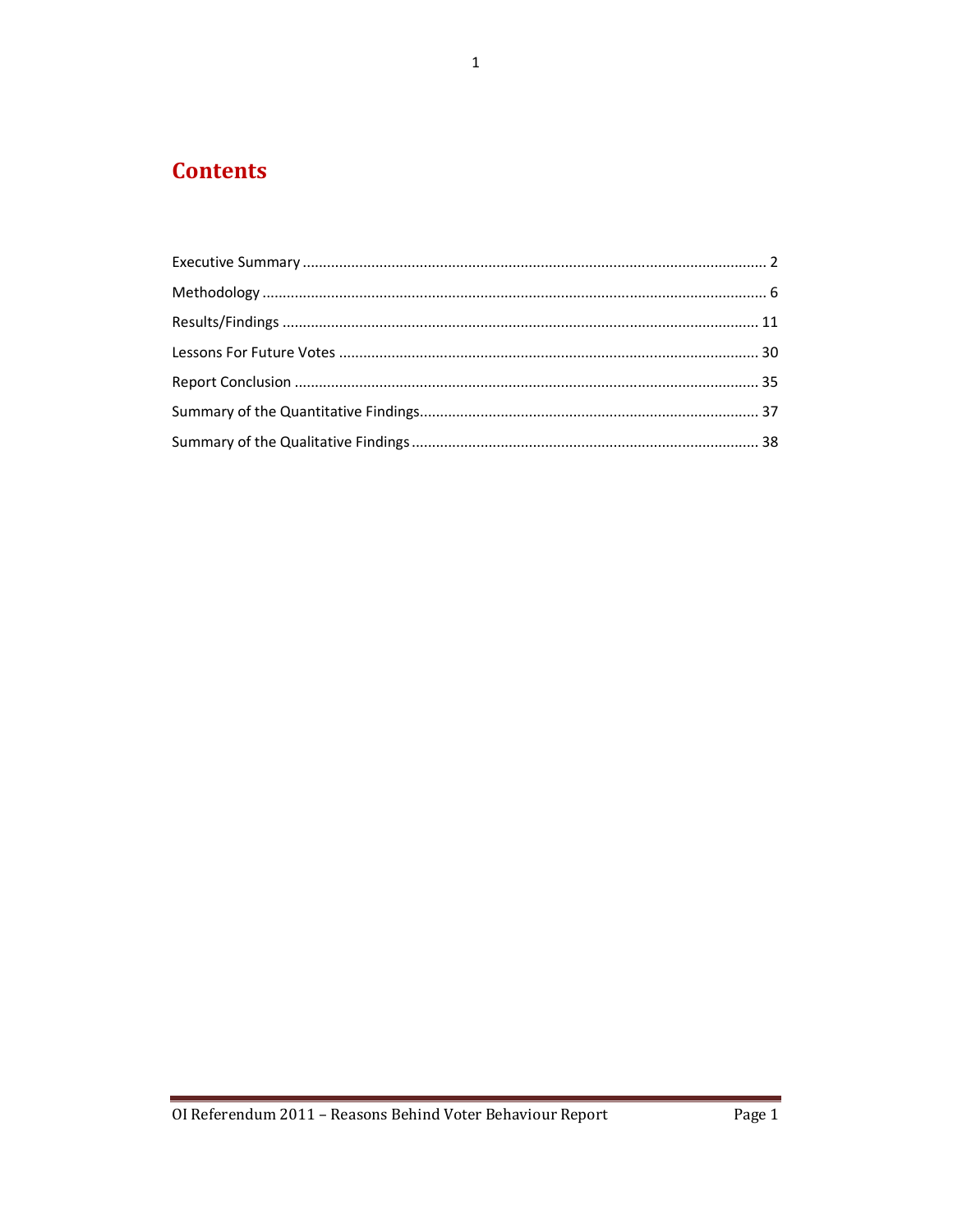# Report on Reasons Behind Voter Behaviour in the Oireachtas Inquiry Referendum 2011

Michael Marsh, Jane Suiter and Theresa Reidy with RED C

## Executive Summary

This report draws on both quantitative and qualitative research carried out by RED C into voting on the referendum on Oireachtas Inquiries held in October 2011. It addresses three main questions:

- − Why did people vote as they did in the Oireachtas Inquiry referendum?
- − What does the public think about the political reform agenda to which the government is committed?
- − What lessons can be learned for future votes on reform?

## Why Did People Vote As They Did In The Oireachtas Inquiry Referendum?

There appears to have been overwhelming support for the objective that the Oireachtas should be able to hold inquiries into matters of general public importance, with a clear majority, 58%, of those who voted 'no' expressing support for the idea behind the amendment.

The major factors contributing to a 'no' vote, despite this apparent support are:

- attitudes to the issue itself. The major case against the referendum was that the amendment would give politicians too much power. Some 27% of 'no' voters identified this as the primary reason for their decision. Thus for some voters the change was either not wanted at all or excessive.
- lack of knowledge. Large numbers of 'yes' voters could not recall the arguments for a 'yes' vote (42%) or 'no' voters for a 'no' vote (42%). Also large numbers of voters were apparently uncertain about who was making any arguments for (50%) or against (57%) change. In addition, those with less knowledge were less likely to vote in accordance with their expressed views on Oireachtas inquiries. Many voters (30%) did not rate any of the sources of information we asked about as very useful.
- − trust in particular sources. There were very noticeable associations between trust in particular sources and the direction of voting; those more trusting of legal experts (37%) and of some former Attorneys General (27%) were more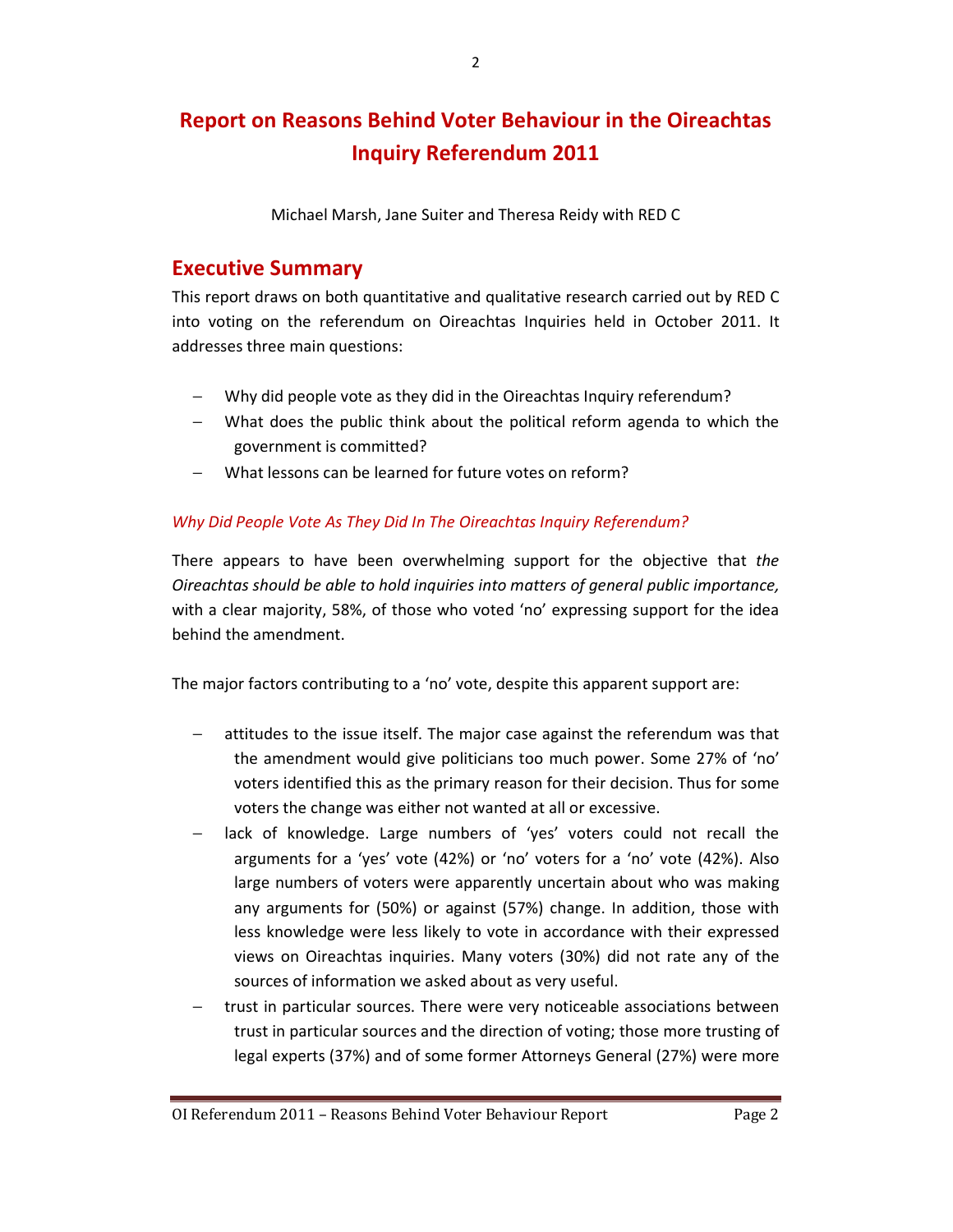inclined to vote 'no', while those more trusting of politicians and those who trusted the Referendum Commission were more likely to vote 'yes'.

− partisanship, with Fine Gael voters much more likely than supporters of other parties to vote 'yes' regardless of other factors (37%).

Overall the numbers of people unable to explain why they voted 'no' beyond saying they did not know what the referendum was about is remarkable, and would seem to reflect poorly on the effectiveness of the campaign itself. Around 50% of people could not recall who argued for a 'yes' or a 'no' vote, nor could they recall what the arguments were on the 'no' side, or provide an explanation in terms of the issue itself for their choice.

A stronger campaign by those on both sides of the argument would have helped people to become better informed, irrespective of whether they then voted 'yes' or 'no'. However, those who favoured the principle, but voted 'no', were much less able to identify useful sources of information. Overall, most people tended to find the print and broadcast media the most useful sources of information, with one third of all voters saying they were particularly useful.

In general we conclude that the 'yes' side was unable to mobilise the support of those who appeared to have been in favour of a change, in part because the change proposed was perceived to be too great, and distrust of politicians helped contribute to this perception, and in part because of widespread confusion and lack of knowledge surrounding the reasons for the change.

## What Does The Public Think About The Political Reform Agenda?

Questions were asked about nine reforms, some requiring a referendum and some not. The results are summarised below. There was general support for:

- − reducing the number of TDs;
- allowing the Oireachtas to hold inquiries;
- − allowing same sex marriages;
- − giving more financial autonomy to local government; and
- − abolishing the Seanad.

There was firm opposition to

− reform of the PR–STV (Single Transferable Vote) electoral system

Support for the following proposals was more evenly divided: i.e.

− reducing the presidential term;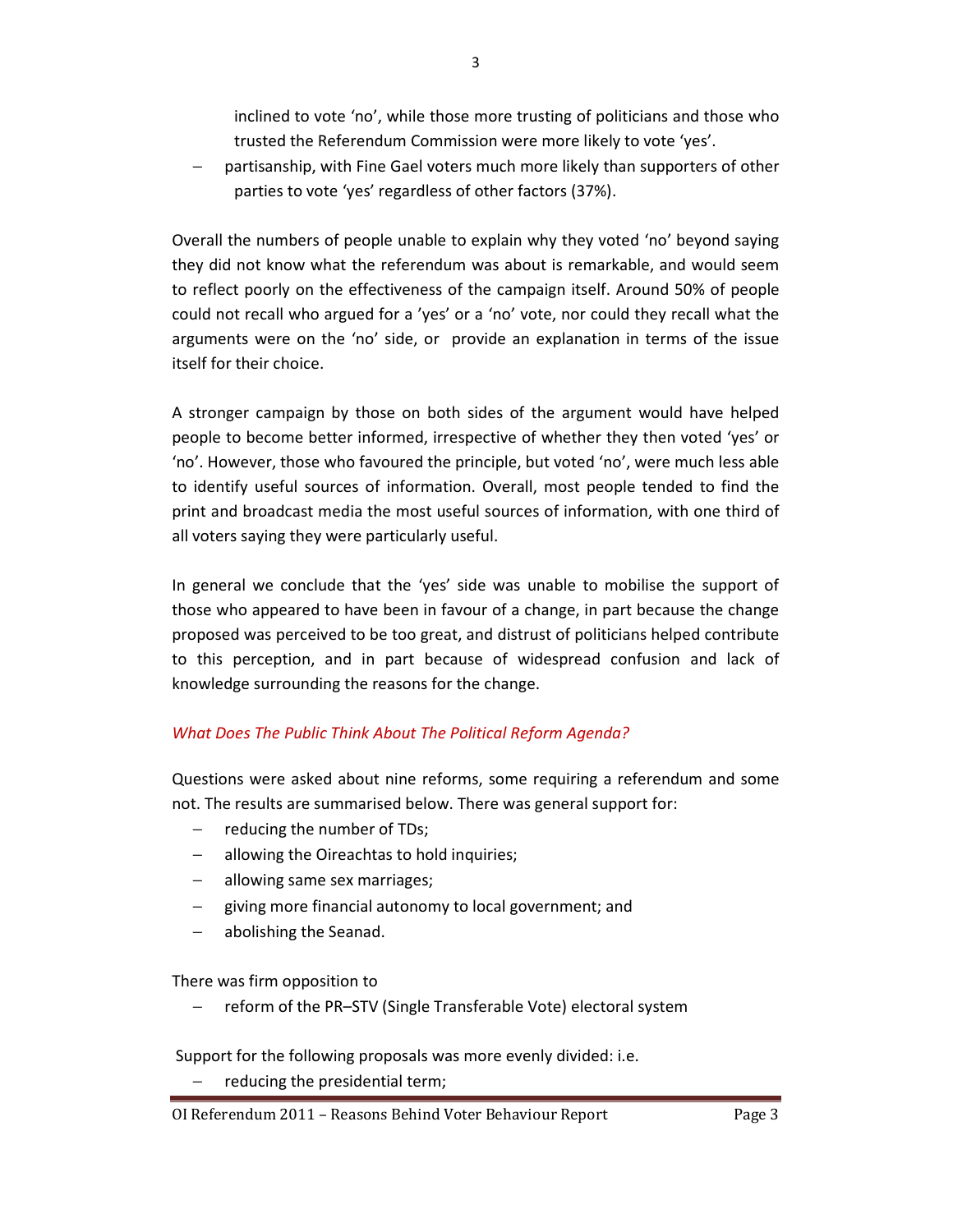- − removing the offence of blasphemy from the constitution; and
- − removing constitutional references to women's life within the home.

There was no widespread body of pro- or anti-reform opinion and little association between support on one item and support on another. In addition, telephone poll responses on items that have not yet been subjected to intensive public debate may prove a poor guide to what would happen in a future referendum.

With respect to proposals for a Constitutional Convention, where it does come down on one side or another the public seems to favour a convention which is comprised predominantly of ordinary members of the public.

## What Lessons Can be Learned for Future Votes on Reform (and Other) Issues?

A number of general recommendations emerged from the focus group discussions as well as from our quantitative analysis. These are summarised below and provide the starting point for more detailed discussion of the individual items:--

- More information through a diversity of media should be provided;
- More information from a wider variety of trusted sources should be provided; and
- The campaign should be developed over a longer period of time.

In general – reflecting evidence from comparable countries – the research found that people consider broadcast media to be one of the most useful sources of information. In addition to programme content, voters requested a more extensive advertising campaign by groups involved in the referendum campaign. Many voters also found newspaper stories very useful. In the focus groups, it was noticeable that younger age cohorts favoured campaign changes including, for example, greater use of social media.

The research shows that voters have a fair level of trust in the Referendum Commission, but that this is not matched by the perceived usefulness of its communications. A general problem is that those who are in most need of information from the Referendum Commission appear to derive the least benefit from it. In order to increase levels of knowledge among voters, the Commission needs to ensure that it engages in information provision that targets the least informed. This is a challenging task within the existing legislative framework, in view of the restrictions of the McKenna Supreme Court judgements.

.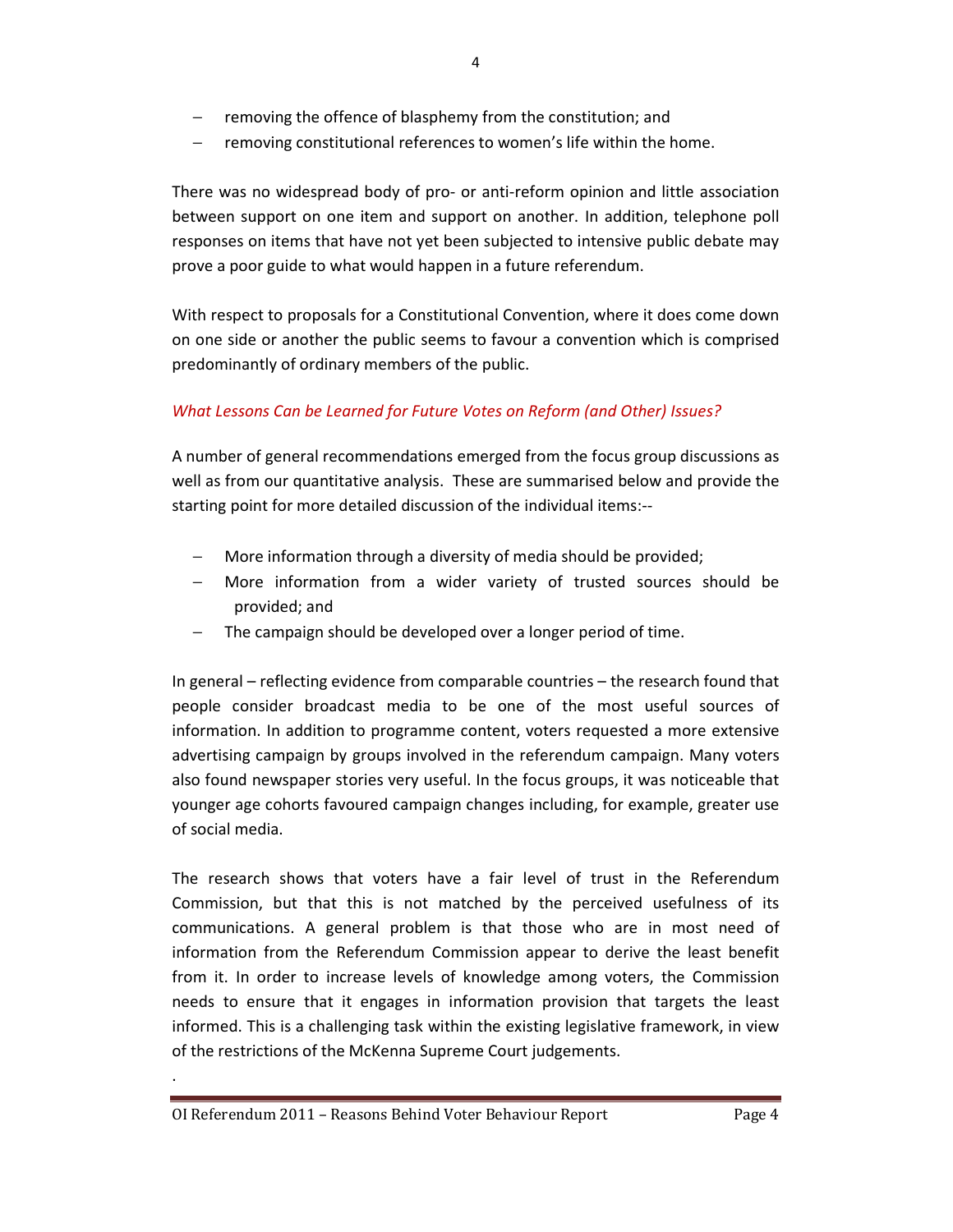Many voters were seemingly unaware of whether their political party was in favour of the reform proposal or not. Thus if opposition parties, in particular, are in favour of or indeed are against a proposal, it would be necessary for them to engage in some direct campaigning. The voters indicated that they see direct contact from political representatives as an essential element of an effective referendum campaign.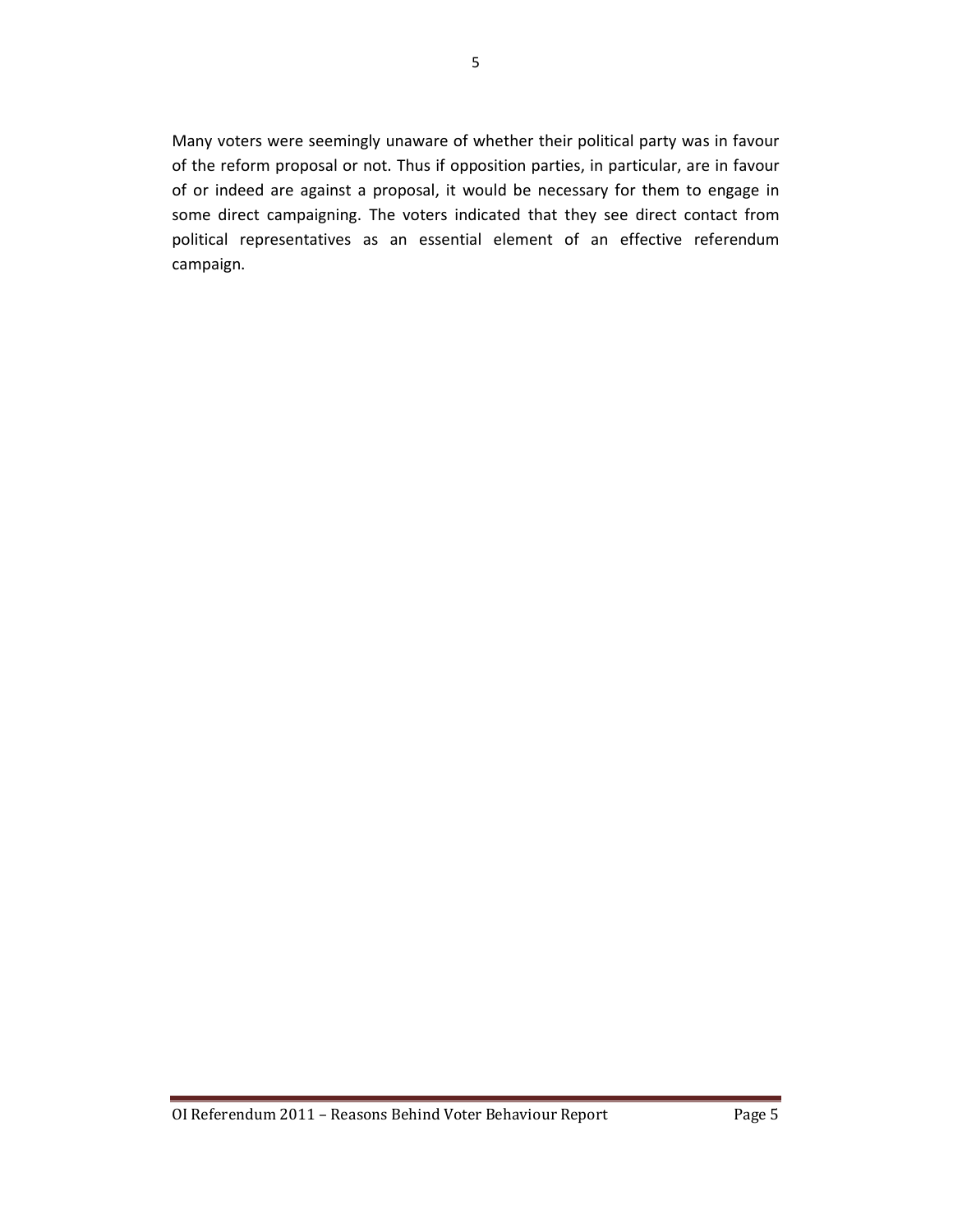## Methodology

RED C carried out quantitative and qualitative studies of voting in the referendum. These separate approaches are best thought of as complementing one another rather than providing rival interpretations. The quantitative study carried out by RED C consisted of 1005 interviews with adults aged 18+ conducted between the 28th and 30th November 2011. A random digit dial (RDD) method was used to ensure the process of selection of households to be included was random – this also ensured that ex-directory households were covered. A respondent from each household was then invited to take part in the survey, with demographic quotas used to ensure a representative sample. Half of the sample was interviewed using an RDD landline sample, with the other half conducted using an RDD mobile phone sample. Interviews were conducted across the country and the results weighted to make sure those surveyed matched the profile of all adults.

The interviews followed a fixed format, laid down in a detailed questionnaire. The great strength of this method is that its results can be generalised (with a margin of error of  $+$  or  $-$  3%) to the population at large, and so to all those who voted in the referendum. This type of study also provides information about individuals that can be used to establish patterns. Thus it can be used to compare the behaviour of those who support government parties with other voters, or to compare those with more, as opposed to less, knowledge and these patterns can also be generalised to the population. A weakness of the method is that respondents are asked to answer fixed questions and there is little opportunity to explore whether everyone understands the questions in the same way, or perhaps gives equal thought to their answers. This is particularly so when the interview is a short one. The qualitative approach is designed to address such problems by inviting people to talk in a more open way and at greater length about their issues of concern.

To this end, four focus groups were conducted in Kilkenny and Dublin on 1st and 5th December 2011, by Carol Fanagan of RED C Research. All participants had voted in the Referendum on the Oireachtas Powers of Inquiry on 27th October 2011. Each group comprised a mix of 'yes' and 'no' voters but each was relatively homogeneous in terms of occupational class, some being more middle class, others working class in composition. Each group comprised 10 individuals. Questions followed a broadly similar format as the telephone poll, but were addressed to the group rather than to individuals and the convener moderated the discussion. Such a discussion can provide more depth, and capture nuances that may be missed in the quantitative studies, and may also provide good illustrations of some of the general findings from

6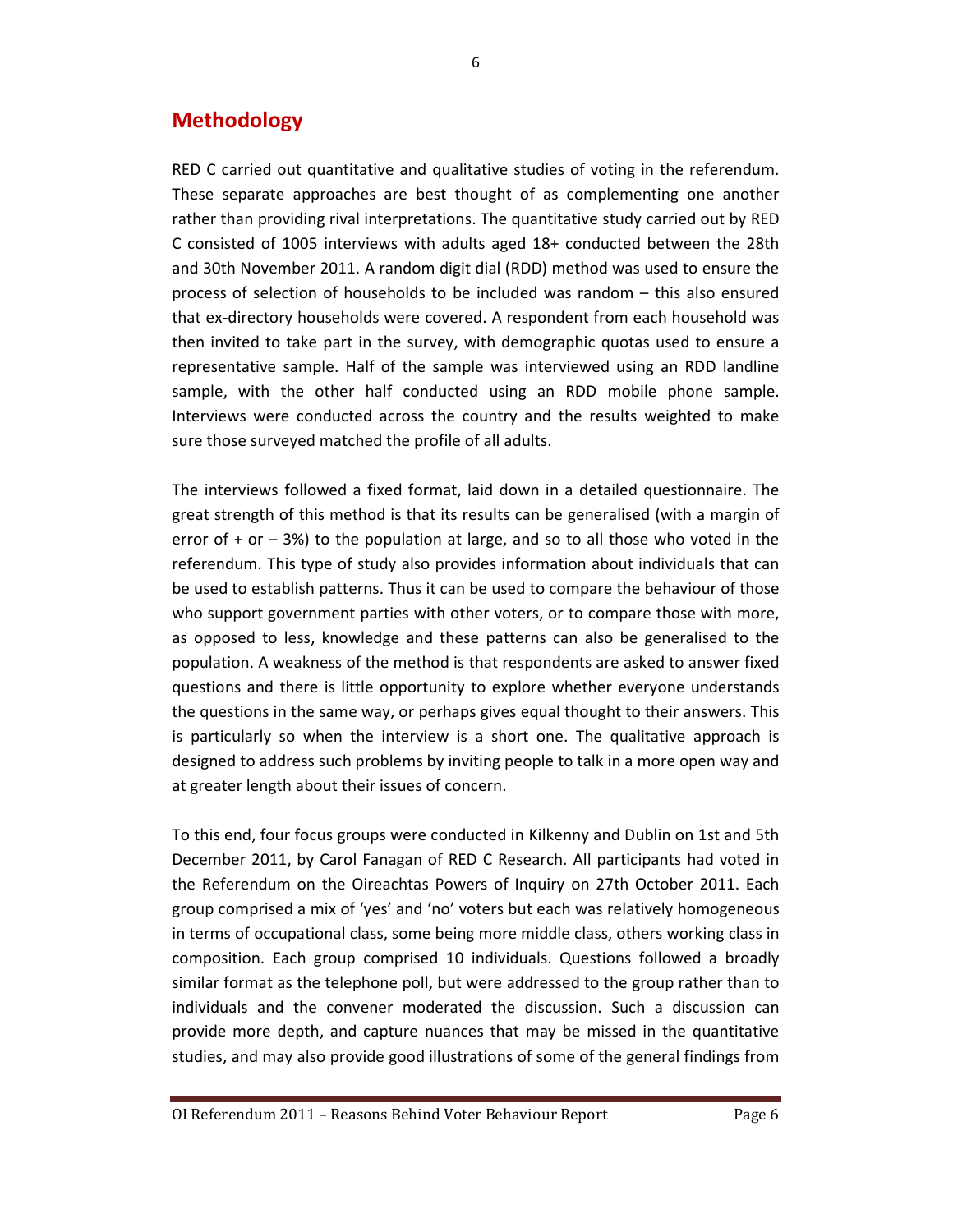the surveys, but it should not be taken as expressing accurately the views of the population at large.

## International Academic Research: Voting Behaviour in Referendums

Before we look at the evidence collected by RED C, it is useful to review some results from the very large number of studies of referendums around the world. While the circumstances in which referendums are fought vary widely, the processes by which people acquire information and make their decision on how to vote are sufficiently similar to allow us to learn from a very extensive literature. The research team felt that it would be appropriate to summarise these results so that the Irish experience can be placed in an international context and so that we can learn from experiences elsewhere.

A useful insight into voting behaviour in referendums is provided by Sara Hobolt in a recent paper on votes on the EU in many European countries (Hobolt 2005; a more extensive treatment is Hobolt 2009). The graphic in Figure 1 is taken from Hobolt 2005.

### Figure 1. The Voter's Calculus



SQ: status quo SQ': new status quo I: voter's ideal point x1, x2: ballot wordings

Figure 1 shows the problem any voter faces in making a decision on a referendum proposition, even when this is a simple question that can be thought of as one which provides for a change along a single dimension: more or less power for the Oireachtas for instance. In order to make a competent and reasoned decision, voters must decide where the ballot measure (e.g. x1) and status quo (SQ) are located and determine whether the proposition is closer to or farther away from their ideal point (I). They also need to assess whether a rejection of the proposal will lead to a continuation of the status quo  $(SQ)$  or to an entirely new situation  $(SQ')$ . This requires that information is available to voters and that voters access that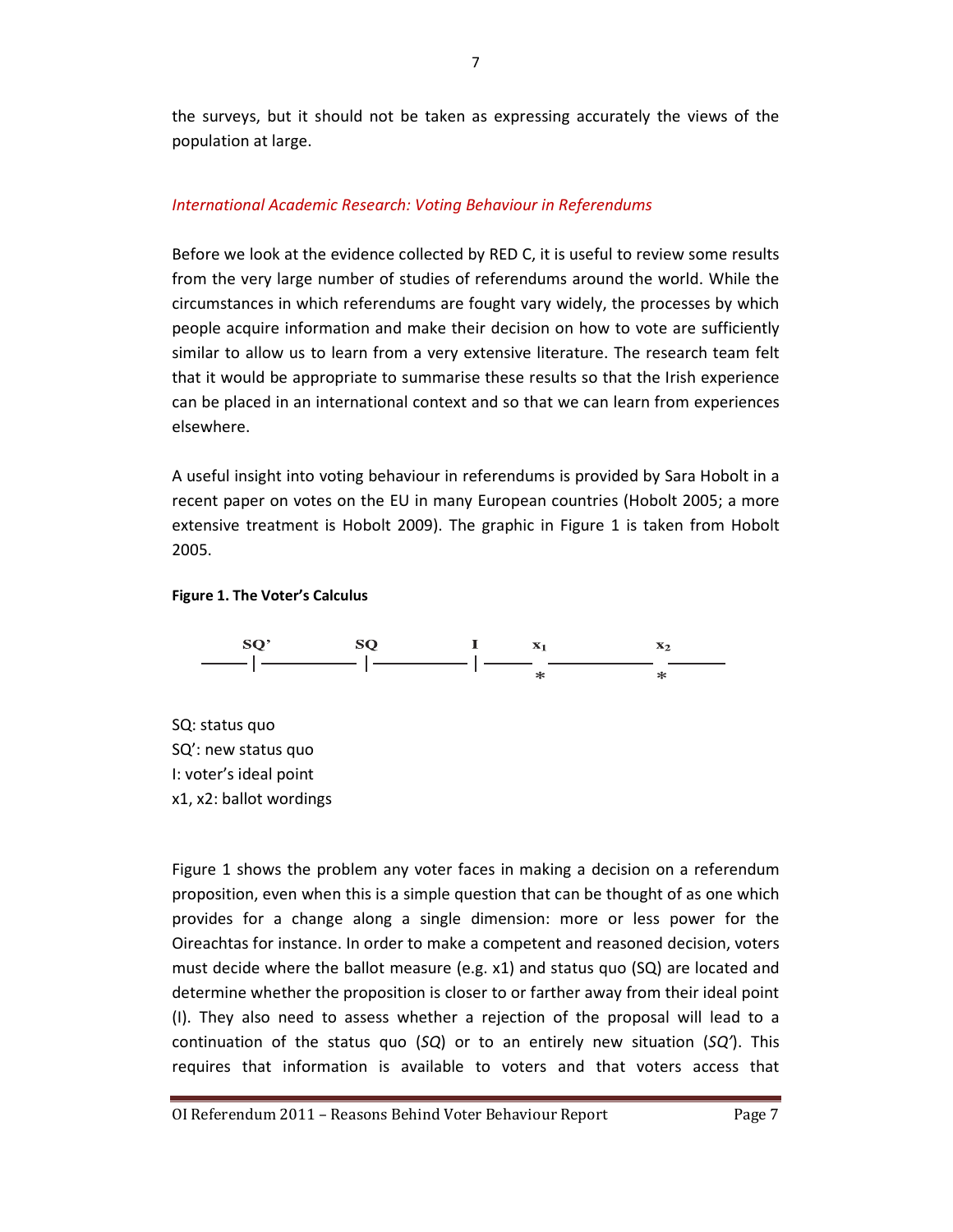information. Voters may not even have explicit preferences in terms of an ideal point, particularly not before the campaign gets under way. In the absence of information about the impact of a 'yes' vote, voters might be well advised to opt instead for the status quo by voting 'no'. "If you don't know, vote 'no'" is a slogan commonly used by a 'no' side in referendums and, contrary to arguments often made by the 'yes' side, this is not an irrational view. If the status quo is not too bad, even if it is less than ideal, why risk a change to an uncertain future? In some referendums, however, this decision is complicated by the possibility (and this is common in referendums on EU matters here) that a 'no' vote could also move the status quo to a new point.

Hobolt's graphic illustrates the difficulty that any voter has in voting on the issue itself. Introducing a number of referendum studies, Larry LeDuc underlines the consequences when he points out that:-

"Theories of direct democracy tend to presume that referendum voters are 'issue' voters. However, the empirical evidence suggests that attitudes towards issues are only one of the variables affecting voting choice, and that they are not always the most important one in determining the outcome of a referendum (LeDuc 2002a)."

Much of the research into voting behaviour in referendums deals with the quality of voters' knowledge. It has been clear since the earliest studies of elections that in terms of their knowledge and interest in political matters voters fall well short of the democratic ideal. This will be more apparent when the issue is a relatively new one in public debate, or at least one that has not been widely debated. The campaign in such cases is likely to be of particular importance. However, voters can and do compensate for a lack of direct knowledge by making use of cues or 'short-cuts' that provide them with information sufficient to reach a decision (Lupia and McCubbins 1998 provides an extensive discussion and experimental evidence). These short-cuts take a variety of forms, but one of them involves taking the advice of a trusted source, whether it is a political party, a friend, part of the media or a social organisation, such as a church or trade union. Of course this advice needs to be available, and voters need to be aware of it and interested enough to access it. They also need a reason to pick one source of advice over another, and a key criterion here is trust. For Lupia and McCubbins (1998) this is built on perceived common interest and perceived competence in a field. Political parties are a significant source of cues in many referendums in Europe, but political parties do not always involve themselves in campaigns, nor do they necessarily present unambiguous messages in such campaigns. Most referendums are government initiatives and this may also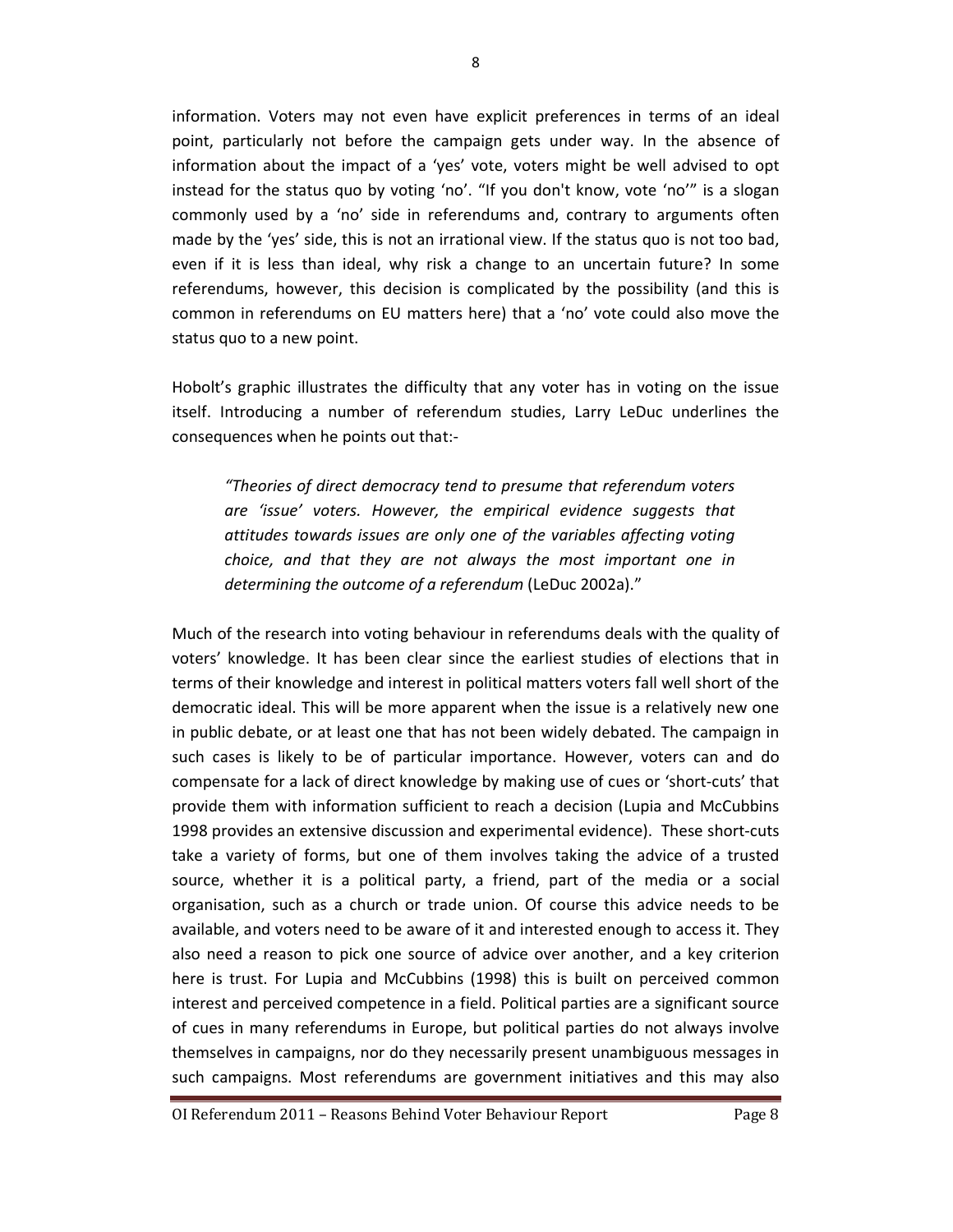provide a positive or negative cue to voters, depending on their partisanship confidence in the government (Franklin, Marsh and McLaren 1995). Groups of various kinds can play a significant role.

Zaller (1992) analysed the manner in which information provided to voters during a campaign is converted into an opinion. He paid particular attention to the role that 'experts' may play in a campaign and indicated that voters may place greater weight on information provided from outside the political environment. Warren and Pearse (2008) and Fournier et al (2011) argue that citizen deliberation processes can be powerful forums as the members themselves are likely to act as ambassadors; this provides a source of non-partisan, but arguably expert advocacy. The referendums in Ireland on Lisbon and Nice saw very significant input from non-party groups on both sides. In each case the 'yes' side succeeded in establishing such groups only on the second vote.

People compare new bits of information to pre-existing mindsets or theories they might embrace. So another way for voters to bring their existing knowledge to bear is to facilitate them in comparing the referendum issue to their existing political knowledge. For instance, a vote on a EU Treaty could be linked to a more general attitude about the EU. There is some evidence to indicate that when campaigns are more intense, voters are better informed and will be more likely to rely on more sophisticated criteria – such as attitudes – and less likely to rely on simple cues (Hobolt 2005). Campaigns will often see the different sides seeking to characterise the issue in different ways, thus bringing in different attitudes. Media research uses the term 'framing' to describe this process: a referendum on an EU treaty might be about jobs, or about sovereignty, one on divorce might be framed as one on human rights, on the importance of the family to social stability, or on church vs. state. Each frame could bring different attitudes and beliefs into play.

It is evident from countless studies of referendums that campaigns matter. Unlike most elections, dominated by well-known parties whose activities are the staple diet of news and current affairs programmes, in which campaign effects are generally seen as modest, referendum campaigns often see huge changes. The apparent drop in support for the change to widen the scope for Oireachtas Inquiries was startling. In opinion polls carried out by various companies from September 2011 up to the week before the vote, support was extensive, with a B&A Sunday Times poll putting it at 81% and an IPSOS MRBI Irish Times poll putting it at 74%. 'Don't Knows' were 6% and 19% respectively. However, the scale of the changes is far from unusual (although not normally so apparent in the final week). The potential impact of the campaign should be greater the less the issue taps into core beliefs and ideology,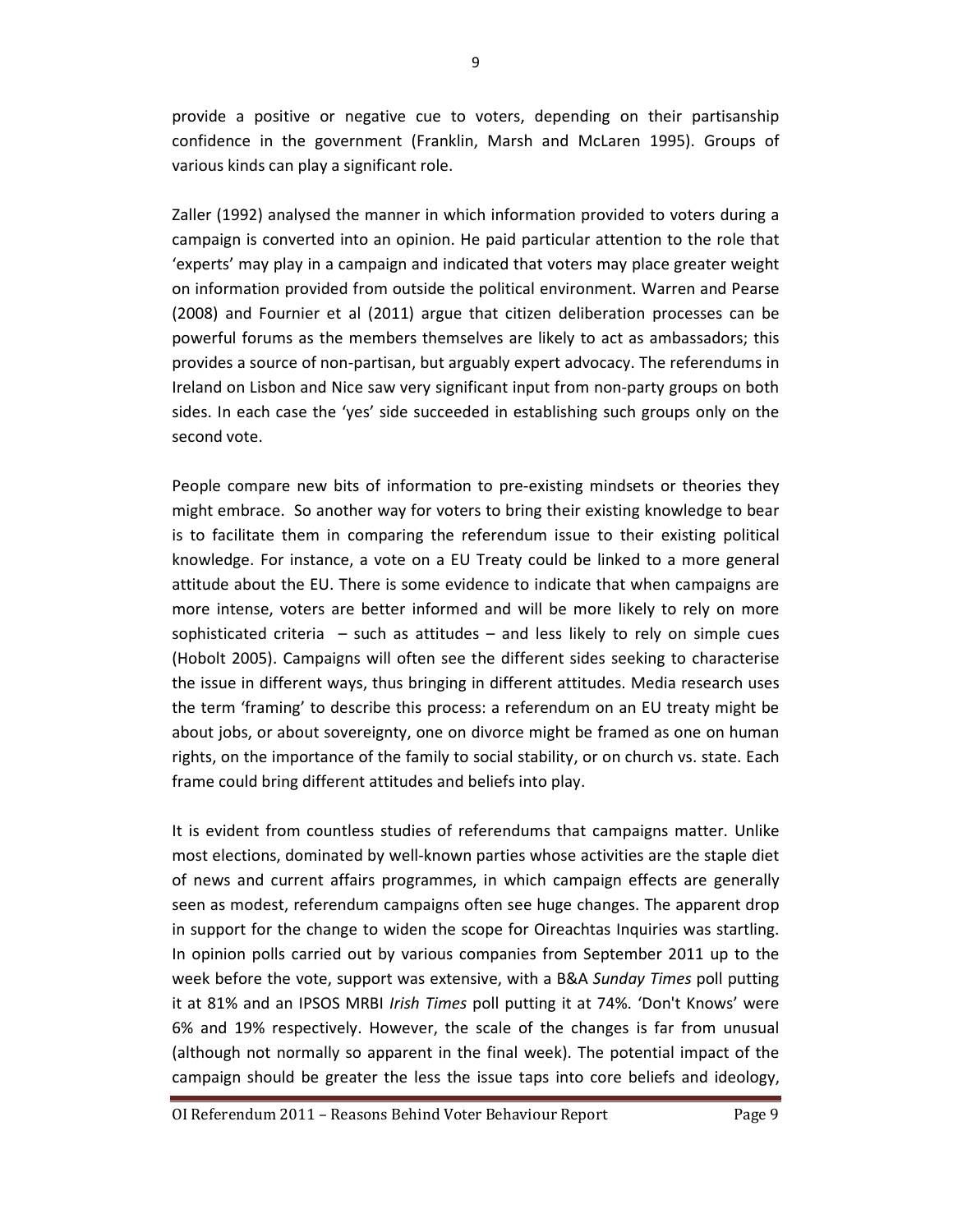and the less political parties and important groups are aligned in traditional ways on the issue (LeDuc 2002b, 2003). Schmitt-Beck and Farrell (2002) argue that the decline in the old attachments to parties has created a more volatile electoral environment as the number of voters who make their decisions during campaigns has risen. Even in elections there has been a sharp rise in the number of voters who decide quite late in a campaign, leading to a growth in the importance of political campaigns and an increase in the unpredictability of campaign outcomes. Consequently, we can expect rather more volatility in public opinion when the issue at play is not about core beliefs and ideology, and when a referendum campaign is hard to locate within the main lines of political party competition.

An examination of existing research on referendum voting leads this research to explore a series of sub questions centring on the first question, why did people vote as they did in the Oireachtas Inquiry referendum? In other words why did people vote 'yes' or 'no'? This leads us to examine how much information did voters have on the issue to be decided? Where did voters acquire this information and how much did they trust the information that was available?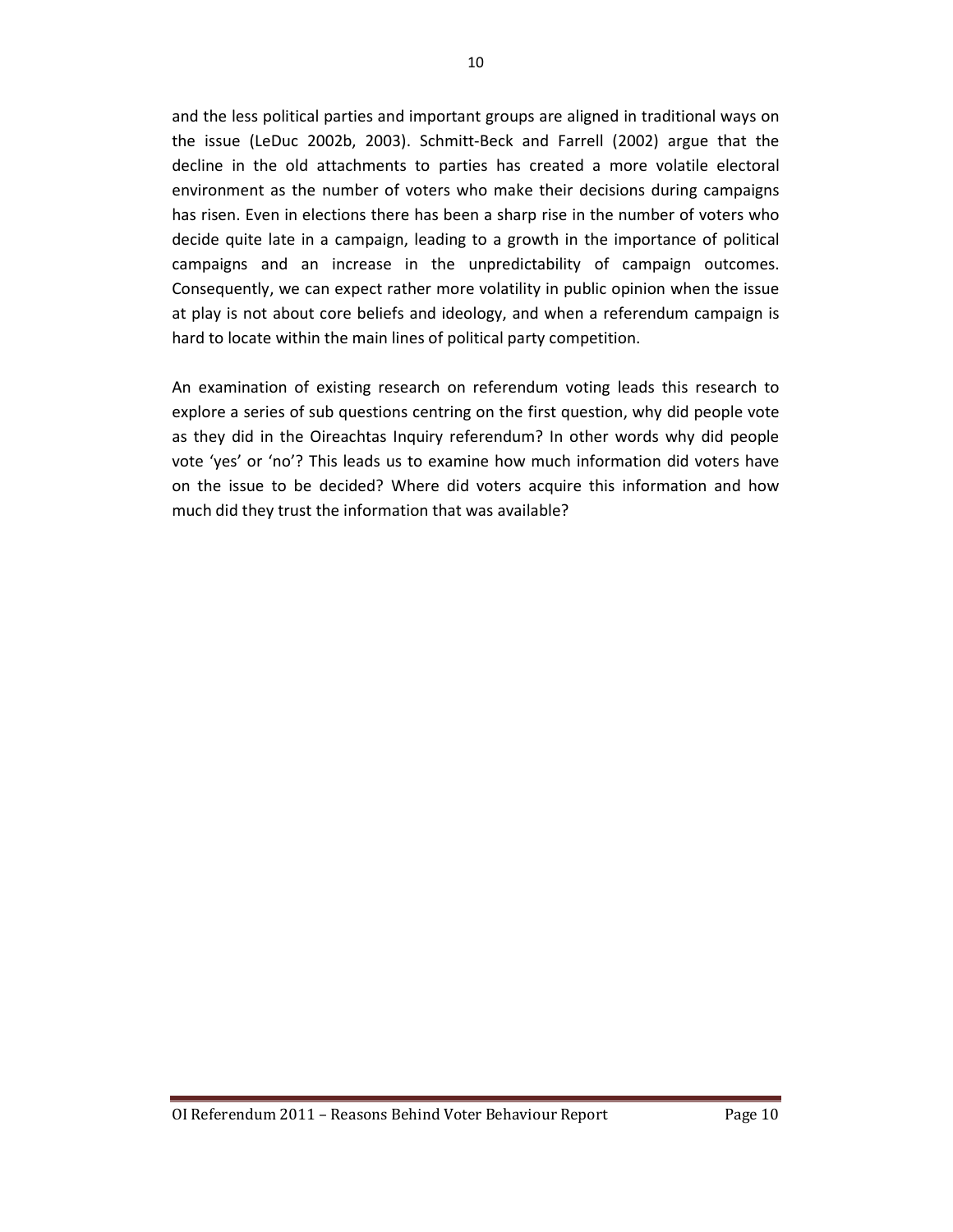## Results/Findings

## Why Did People Vote As They Did?

We can begin by considering the 'issue' in its most simple form: did people favour Oireachtas Inquiries or not? It is striking that when asked, in the context of a battery of questions about possible political reforms, how voters agreed or disagreed with the statement that "The Oireachtas should be able to hold inquiries into matters of general public importance". There was overwhelming support for this statement both within the electorate and among those who voted. Table 1 shows the result, and also the views of those who voted 'yes' and 'no' in the referendum. 74% of those who voted in the referendum favoured Oireachtas inquiries in principle and only 21% disagreed; among those who voted 'yes' 43%/47% 'yes' voters agreed with the principle, as did 31%/53% 'no' voters.

#### Table 1 Attitude towards Oireachtas Inquiry Reform in Principle

|                                | Voted 'yes' | Voted 'no' | <b>Total</b> |
|--------------------------------|-------------|------------|--------------|
| Oireachtas inquiry reform:     |             |            |              |
| Against Inquiries in principle | 3           | 18         | 21           |
| Neither for nor against        |             | 6          | 5            |
| Favour Inquiries in principle  | 43          | 31         | 74           |
|                                |             |            |              |
| Total                          | 47          | 53         | 100          |

Q. The Oireachtas should be able to hold inquiries into matters of general public importance.

This Table is based just on the 719 people who voted in the referendum. Cells are percentages of the total

Responses were on a fully labelled 7 point scale where 1 was disagree strongly and 7 was agree strongly and 4 was neither for nor against

This raises an interesting question: why did so many people (31% of the total) vote 'no' when they appear to support the idea behind the amendment? There are three possible explanations.

(i) One answer may be that the actual proposal went beyond their conception of what would constitute inquiry reform, perhaps due to controversy surrounding the desirability of the Oireachtas reaching conclusions about individuals. In other words, the proposal went too far,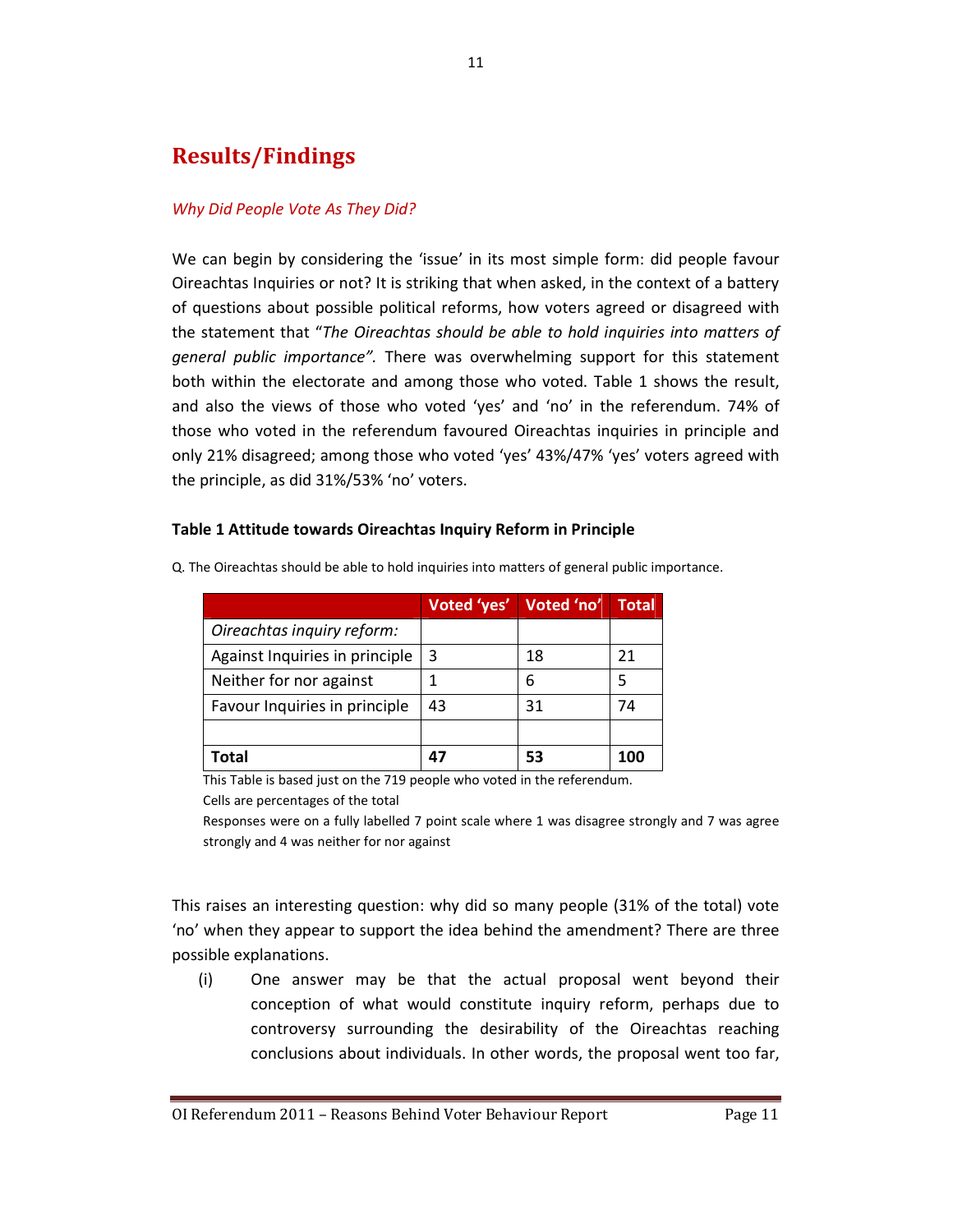or people thought it did, and so it failed to capitalise on the reservoir of support for the principle.

- (ii) A further explanation would be that voters were not clear that the reform they wanted was what the amendment sought to bring about. It is not that the proposal went too far, but that the campaign for a 'yes' vote was not successful in explaining the reason for the amendment.
- (iii) Finally, a possible explanation would be that this particular 'issue' was not central to the decisions made by many voters, who instead chose to vote 'yes', or more often 'no', for other reasons.

We will return to the question of which of these applied, or at least applied to most people, later in the report.

## Who Do Voters Recall As Campaigning?

The survey was designed to discover what people noticed during the campaign: who was arguing for a 'yes' or a 'no', how did voters feel about them. We also sought to identify the arguments that were being made, or at least the arguments that voters thought were being made. This helps us see how the issue itself was framed and how it related to other debates. We also asked voters to explain the reasons why they voted 'yes' or 'no'. It is important that we do not always take these 'reasons' at face value. Respondents provide them because an interviewer asked for them, but that does not necessarily mean that they were the conscious motives behind individual voting decisions at the time of the referendum. It is better to see them as post-hoc rationalisations, which are suggestive but which may or may not reflect the real reasons, or the underlying causes for a particular vote. We will set out the evidence for each of these questions here and later they will be discussed in greater detail.

On the question of who was arguing for a 'yes' or 'no', Fine Gael was identified as the most prominent 'yes' advocate (identified by (27%), then Labour (14%)). This may say no more than that people saw the government as being behind the referendum and so guessed that the government parties must have argued for it. On the 'no' side, voters identified Sinn Féin (10%) – incorrectly – then judges (8%) and some former Attorneys General (9%) (these may have been confused with judges) as most prominent, but clearly no group was strongly identified with either the 'yes' or (particularly) the 'no' campaign.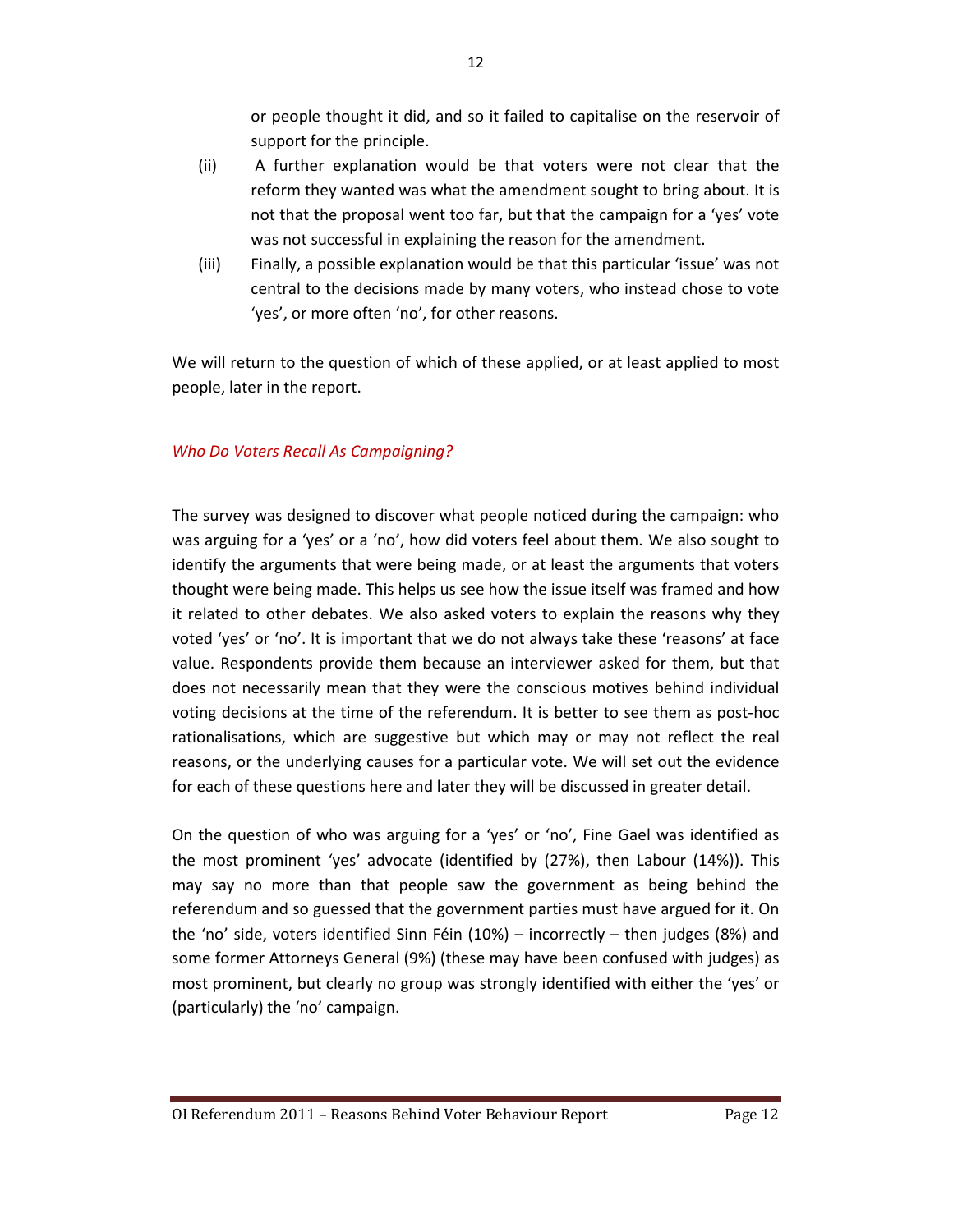Respondents were asked if they could recall arguments made by either side. Interviewers coded these into preset categories. The most common positive arguments in the campaign for a 'yes' were recalled by voters as being that the amendment would allow public inquiries into matters like the financial crisis (14%), and that it would save money on tribunals (13%). The major case against was that the amendment would give politicians too much power (27%) with small numbers recalling more specific claims that legal rights would be infringed (9%), that anyone could be investigated (4%) and that the amendment would take away from the powers of judges (4%). There is not a big difference here between the arguments attributed to the 'yes' and 'no' side, between those who voted 'yes' and those who voted 'no' although, 'too much power' was mentioned as an argument made by the 'no' side by 30% of 'no' voters but only 23% of 'yes' voters.

Asked why they themselves voted 'yes' or 'no', respondents unsurprisingly chose the same arguments. (Again, interviewers coded these into the preset categories.) On the 'yes' side the predominant explanation was that it would allow public inquiries into matters of public importance (25%) followed by that it would save money on tribunals (9%) and that family and friends were voting 'yes' (9%). The largest group simply said that it was 'appropriate' (36%). 'No' voters explained that politicians should not be given the right to investigate people (14%) (another 5% said too much power to the government) or interfere with the judicial system (12%), but people also said that they did not trust politicians (11%). The most common response, however, was that they did not actually know what the referendum was about (32%), and a further 7% indicated similar uncertainty in different words. Some respondents gave more than one response, but even if we allowed for this in the percentages the broad pattern would not change with the most common 'yes' and 'no' responses still being as above.

The numbers of people unable to rationalise voting 'no' beyond saying they did not know what the referendum was about is remarkable, and would seem to reflect poorly on the effectiveness of the campaign itself. Indeed, the apparent ignorance of the campaign comes though in a number of ways, summarised in Table 2. The figures show the proportions responding with a "don't know" answer to various questions, or an answer that is effectively "don't know". For instance, those who were coded as giving "no particular reason" as an answer to the question "Why did you vote this way?" have been classified here into the "Don't Know" category. However, we have not included as "Don't Knows" those who say they followed family and friends.

13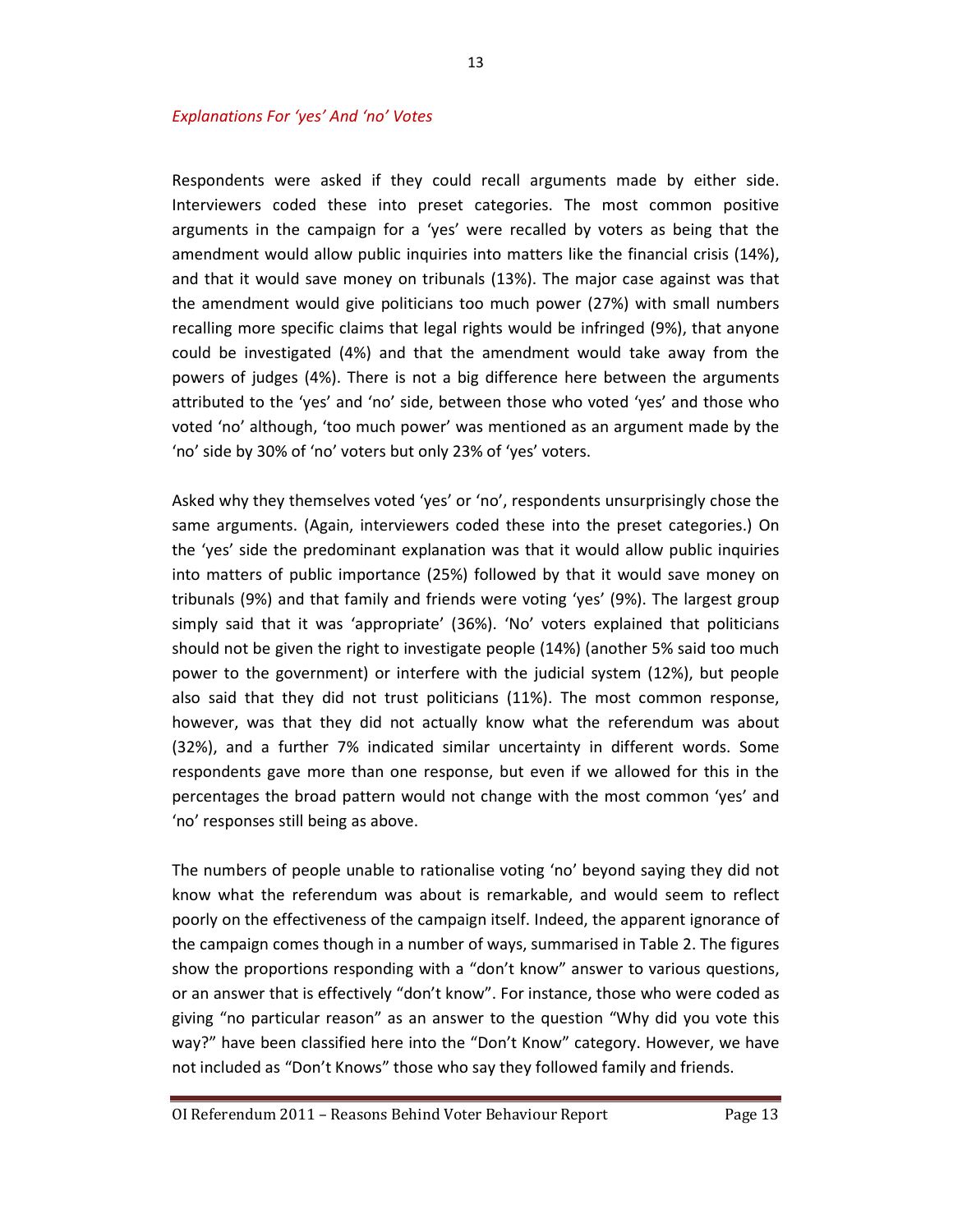#### Table 2 Various Indicators of Low Knowledge

- Q You say you voted 'yes' ('no') for the Oireachtas Powers of Inquiry Referendum, what was the reason you voted this way?
- Q Can you recall who was making the case for a 'yes' ('no') vote for the Oireachtas Powers of Inquiry Referendum?
- Q What was the main argument, if any, being made by those campaigning for a 'yes' ('no') vote?

|                                                  | <b>Don't Know</b> |
|--------------------------------------------------|-------------------|
|                                                  | ℅                 |
| Why I voted 'yes'                                | $18*$             |
| Why I voted 'no'                                 | $44**$            |
| Recall arguments for a 'yes' vote ('yes' voters) | 42                |
| Recall arguments for a 'yes' vote ('no' voters)  | 47                |
| Recall arguments for a 'no' vote ('yes' voters)  | 50                |
| Recall arguments for a 'no' vote ('no' voters)   | 42                |
| Recall who argued for a 'yes'?                   | 50                |
| Recall who argued for a 'no'?                    | 57                |

This table is based just on the 719 people who voted in the referendum

\* includes 'no particular reason' and 'did not know what it was about' as well as 'don't know'

 \*\* includes 'did not know what it was about', 'not enough information', 'only found out on election day', and 'no particular reason' as well as 'don't know'.

Approximately fifty per cent could not say who argued for a 'yes', or a 'no' or what the arguments were on each side; nor could they provide an explanation in terms of the issue itself for their choice (to vote 'no'), while the most common reason for a 'yes' vote – it was appropriate – provides us with little confidence that respondents could have elaborated on why it was or was not appropriate.

### Knowledge and Usefulness of Various Sources of Information

We can pursue this matter of information further. Respondents were also asked how knowledgeable they themselves felt they were about the objectives of the Oireachtas Inquiry referendum, and asked to respond using a 10 point scale with 10 marked as Extremely Knowledgeable and 1 as Not at all Knowledgeable. The mean score was 5.0 among voters (4.6 in the sample as a whole), but there are statistically significant differences between 'yes' and 'no' voters: the former averaged 5.3 and the latter 4.8. 'No' voters felt less knowledgeable than 'yes' voters did. This reflects differences at the lower extreme, as 33% of 'no' voters scored themselves in the range 1-3, compared with just 24% of 'yes' voters. We will address later the level of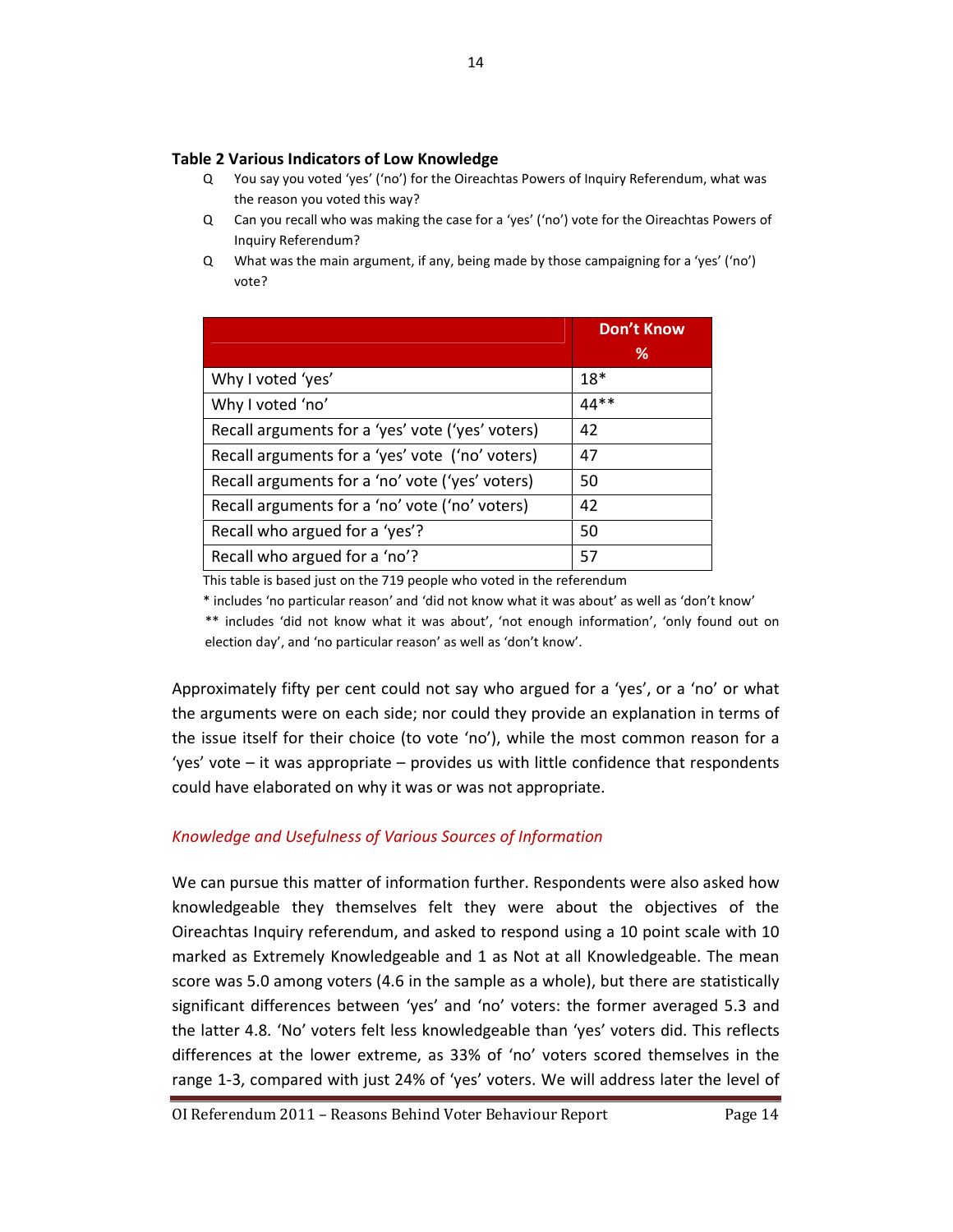actual knowledge among voters found by our survey. We also used the survey to ask more questions about the sources of campaign information: where did it come from, how much were different sources trusted and how much influence voters thought these sources had on their own decisions.

15

### Table 3 Usefulness of Various Sources of Information

Q: Can you tell me how useful you found the following sources of information about the Oireachtas Powers of Inquiry Referendum?

|                                             | Very useful (4/5)<br>℅ |
|---------------------------------------------|------------------------|
| Referendum Commission's adverts             | 14                     |
| Referendum Commission's information booklet | 18                     |
| Internet                                    | 19                     |
| Friend/colleagues                           | 22                     |
| News articles or stories                    | 28                     |
| TV/radio discussion programmes              | 36                     |

This Table is based just on the 719 people who voted in the referendum.

Responses were on a 5-point scale where 1 was not at all useful and 5 very useful.

Table 3 shows the sources identified in the questionnaire and the percentage of voters who rated each of those as particularly useful. (A 5-point scale was employed with the lower end labelled 'Not at all Useful' and the upper end 'Very Useful'.) The most obvious feature here is that people tended to find the print and broadcast media the most useful sources. However, one third of all voters found none of these sources to be particularly useful – scoring them at 3 or less– and another 20% rated only one source as useful. In almost all cases this was a media source. Output from the Referendum Commission was very rarely seen as useful in isolation from other sources. This suggests its output has mainly a supplementary value, when it is seen as useful at all. There is also a clear relationship between perceived usefulness of sources and voting behaviour: 64% of those finding no source useful voted 'no', whilst only 50% of those finding one or two useful did so and only 43% of those finding more than two sources useful.

This very clear result further underlines the link described above between voting 'no' and feeling inadequately informed which came through in the explanations provided for voting and the relationship between subjective knowledge and the vote.

OI Referendum 2011 – Reasons Behind Voter Behaviour Report Page 15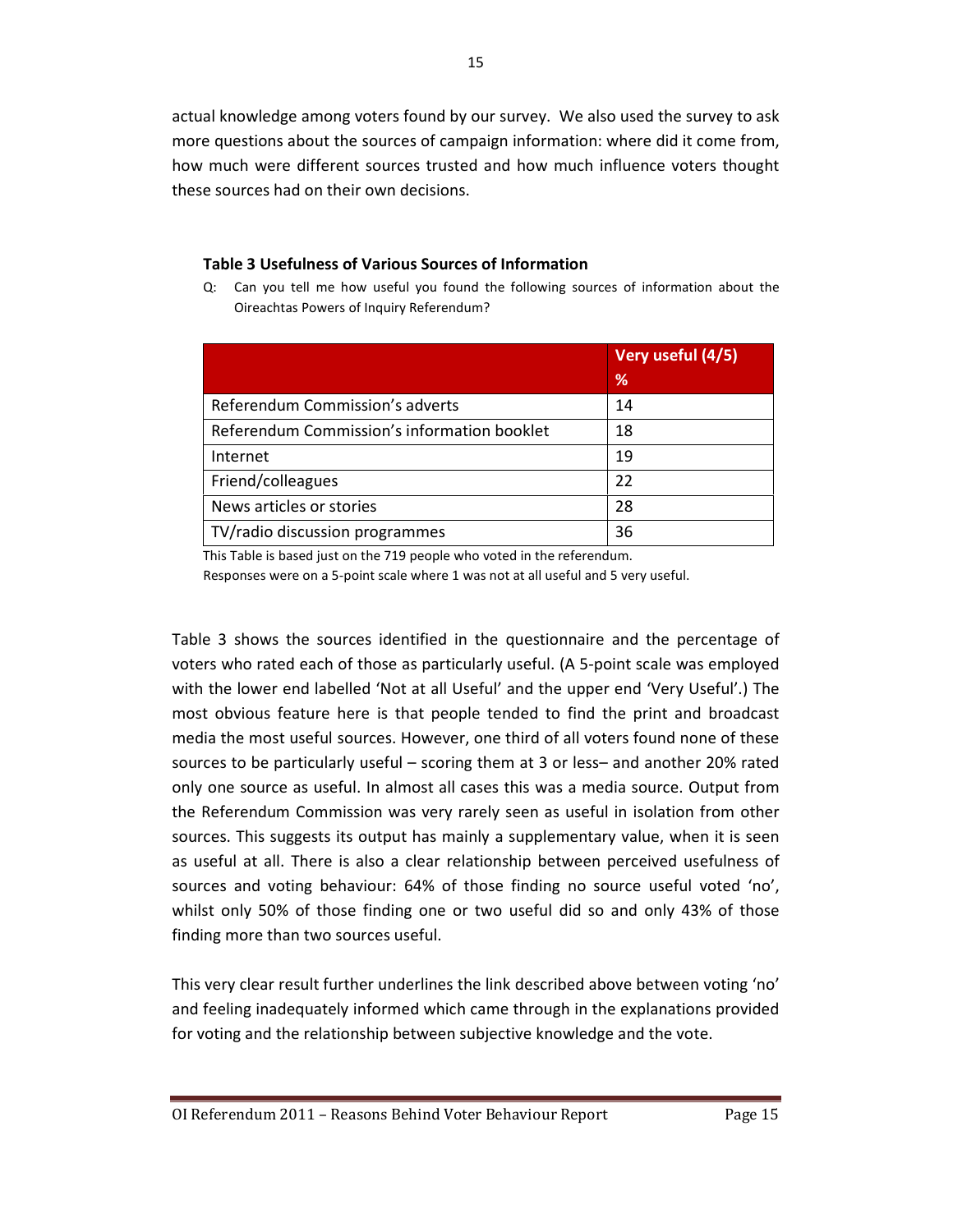### Trust in Various Sources of Information

#### Table 4 Levels of Trust in Sources of Information

 Q To what extent do you trust the information provided to you in relation to the Oireachtas Powers of Inquiry Referendum?

|                               | High trust $(4/5)$ |
|-------------------------------|--------------------|
|                               | ℅                  |
| Politicians                   | 9                  |
| Information from the internet | 11                 |
| Media coverage                | 25                 |
| Some Former Attorneys General | 27                 |
| Referendum Commission         | 35                 |
| Legal experts                 | 37                 |

This Table is based just on the 719 people who voted in the referendum.

Responses were on a 5-point scale where 1 was not at all trusted and 5 very trusted.

Table 4 shows the extent of trust in various sources, again rated on a 5-point scale. We will define high levels of trust here as a score of 4 or 5. To a significant degree, those who trust one source tend to trust others, but there are also signs that some former Attorneys General and legal experts are trusted by a different group than expresses trust in other sources. The low rating for politicians is striking. It may be misleading, as the term groups all politicians together and almost certainly understates the regard respondents might have for those of a particular party, or some of their own local TDs. Media coverage may suffer in a similar way: respondents probably have more faith in particular presenters or newspapers than the 'the media' as a whole. Even so, almost a third, 30%, rated none of these sources as highly trusted.

We looked for any evidence of an association between general levels of trust and the direction of the vote – were those who trusted more sources more likely to vote 'yes' – but found no such link. However, there is a very noticeable association between trust in legal experts and some former Attorneys General and voting 'no'. Forty-seven per cent of those with low trust (score 1/3) in the former Attorneys General voted 'no' compared with 70% of those with high levels of trust (score 4/5), and a similar, although weaker, pattern can be seen in the case of legal experts: 50% and 59% voting 'no' at low and high levels of trust respectively. Of course "some former Attorneys General" are a specific group when it comes to trust and influence.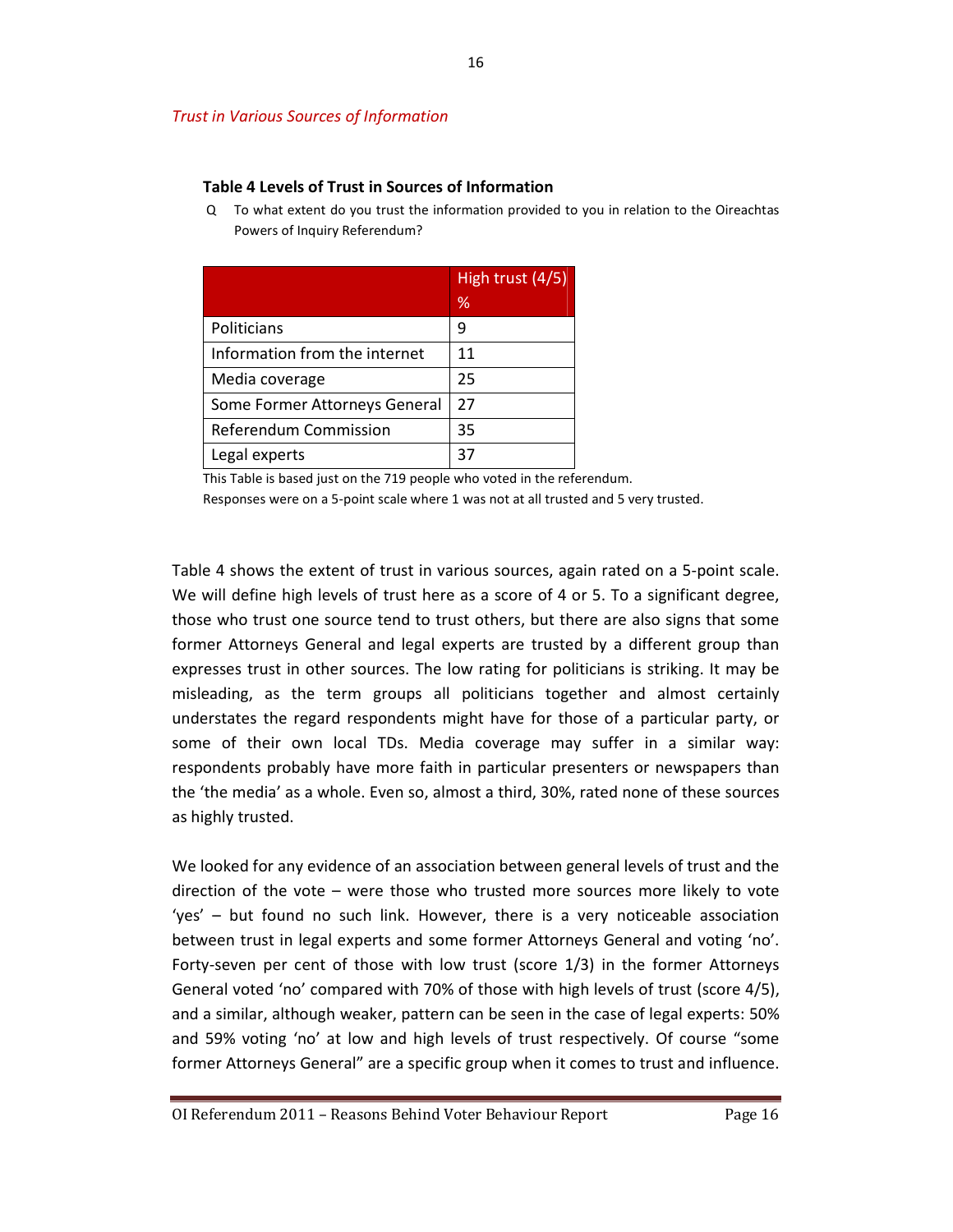In contrast, when it comes to media the object and probably the message is much more diverse. The media is extensive and the argument in one article may be very different from another; similarly the position of someone who dominates one TV programme may be for the referendum while another dominant voice in another programme may be against. The other striking association is between trust in politicians and voting 'yes' or 'no'. Voting 'no' was almost twice as likely amongst those with low trust in politicians (56%) as those with high trust (30%). We suggest that this is tied up not just with the source of arguments but also with the proposal itself, which essentially gave greater powers to the Oireachtas and so to politicians.

### Influence of Various Sources of Information

#### Table 5 What Source had the Most Influence?

|                                          | High influence (4/5) |
|------------------------------------------|----------------------|
|                                          | ℅                    |
| Referendum Commission                    | 12                   |
| Some Former Attorneys General            | 23                   |
| Political debates and politicians' views | 24                   |
| Family and friends, colleagues           | 27                   |
| Specific TV or radio broadcast           | 29                   |
| Media coverage                           | 30                   |

Q To what extent do you believe that each of the following had an influence on how you decided to vote on the Oireachtas Powers of Inquiry Referendum?

This Table is based just on the 719 people who voted in the referendum.

Responses were on a 5-point scale where 1 was not at all influential and 5 very influential.

Results shown in Table 5 on the self-perceived influence of different sources echo those on usefulness, underlining the influence of media coverage. We define high influence as a rating of 4 or 5. Again there is a tendency for those who ascribe influence to one source to ascribe it to another, but assessments of the media and political debates are most closely associated. Almost a quarter of (voting) respondents mention the intervention by some former Attorneys General here as highly influential (23%), but it is also evident that politicians had a significant level of influence (24%), as did discussions within personal networks (27%). Few see the Referendum Commission as influential (12%), perhaps reflecting its role in providing information rather than an argument for a particular side.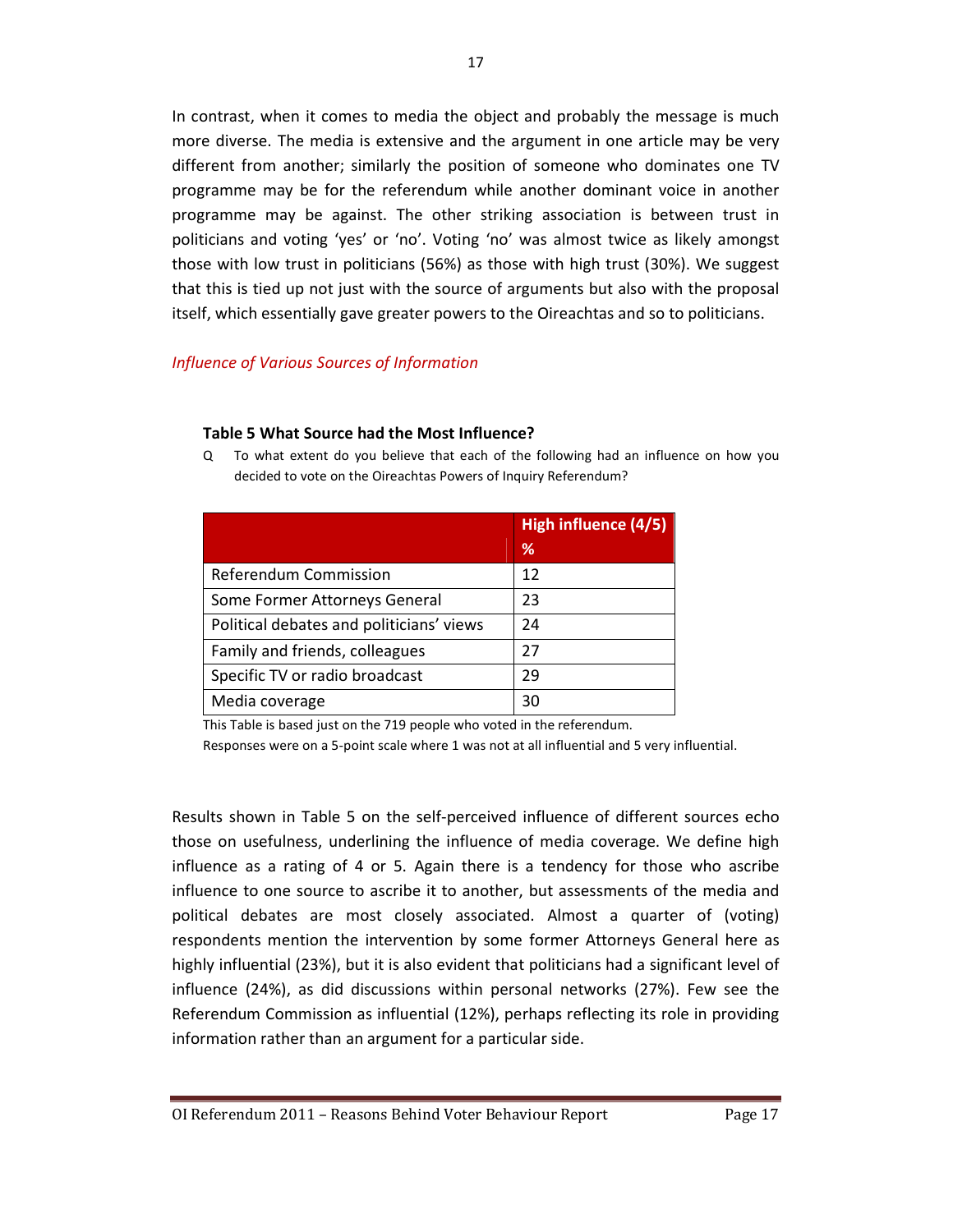Once again, 30% rated none of these as highly influential: i.e. rated none at 4 or 5. In respect of five of these sources – media in general, specific TV or radio, political debates, family and friends and the Referendum Commission – those seeing each as influential were less likely to vote 'no', although sometimes by a small percentage. The major exception, and it is also the clearest association, is with respect to some former Attorneys General: 69% of those ascribing high influence to them voted 'no', as opposed to 49% of those ascribing low influence, a difference which is very significant statistically.

These results may be seen again to suggest that a significant reason for the 'no' vote was a perceived lack of useful information, but the intervention by some former Attorneys General is a significant exception. This constitutes a very specific source of information whose message in their "Irish Times" letter was critical of the proposed change (whether or not it was perceived as such). The Referendum Commission is also a specific source, but its efforts were intended to be balanced and the other sources would have provided a variety of messages, depending on the family, the programme, and the views of a politician. The influence of some former Attorney Generals, such as it was, was thus more likely to have been in a single direction, although, perhaps surprisingly, only 77% of those who thought the some former Attorneys General were "very influential" actually voted 'no'.

Experts were perhaps likely to have had a particular impact given that this was a low intensity, or low-key campaign, co-scheduled with the presidential election that dominated discussion and airtime. Zaller (1992) and Sniderman (2000) have both explored the role such experts may have when utilised as information short cuts by voters. Observing the Oireachtas Inquiry referendum campaign, there was no apparent high profile non-party political grouping on the 'yes' side of the debate.

### The Influence of the Political Parties

Most studies have also found partisanship, or being a supporter of a political party, matters as a cue in referendums, at least to the extent that parties take positions on the issue. Political partisanship, beyond a simple vote for a party in an election, is not comparatively strong in contemporary Ireland by comparison to some other countries and previous decades, but there are some clear differences between different sets of supporters. The 'no' vote was strongest (65%) among those who said they would vote Fianna Fáil if there were to be an election tomorrow and weakest among Fine Gael voters (37%). Labour and Sinn Féin supporters were in the middle (55% and 57% respectively), but still clearly voting 'no'. Supporters of other parties and independents also voted 'no' by a ratio of two to one. The opposition of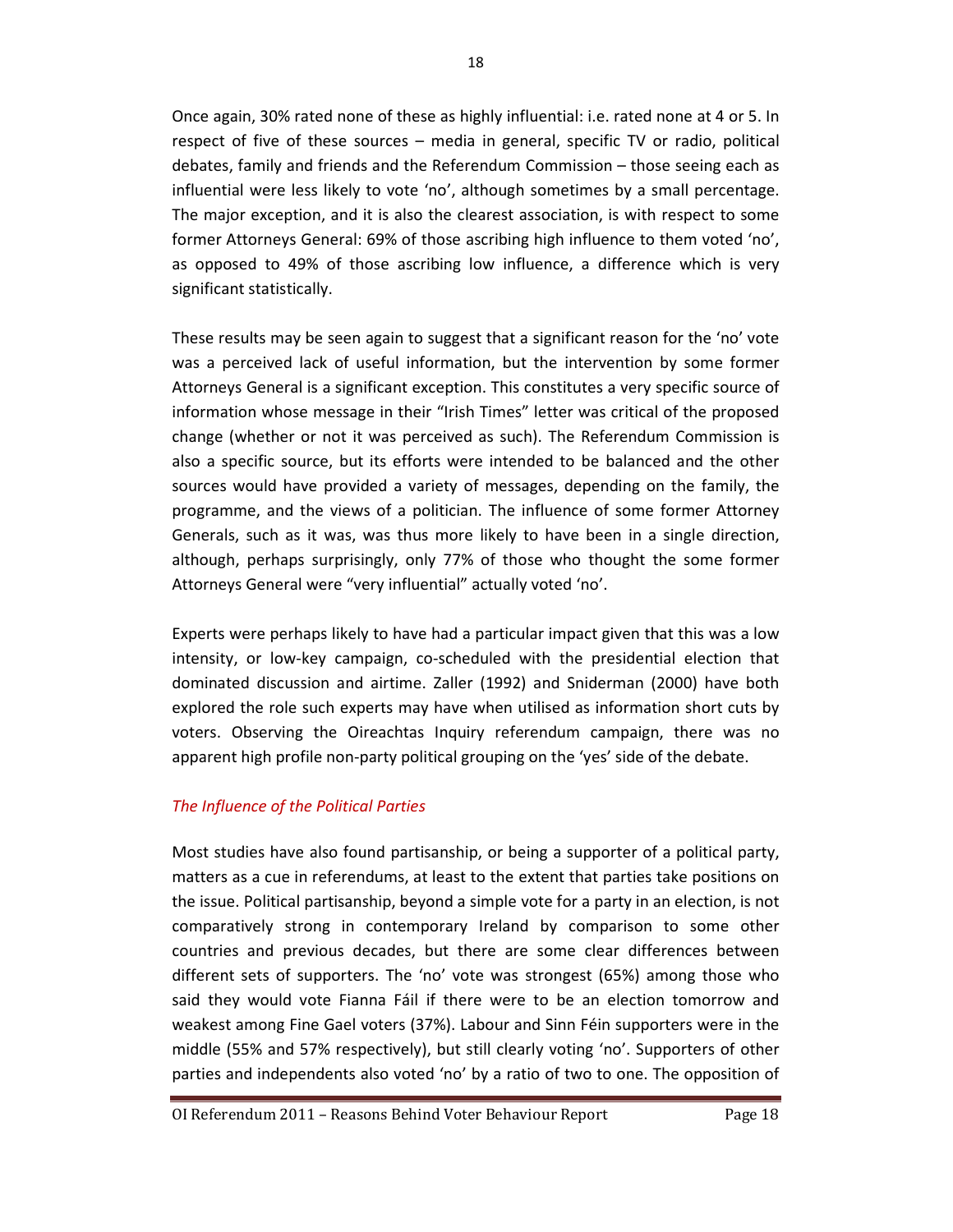Fianna Fáil voters is particularly noteworthy given that Fianna Fáil supported the amendment, although as we have already seen there was very little recognition of this among voters. The nature of the cue offered by the party here, however, is less about what the party says than about what was provided by the relationship between the government and the opposition. The particular opposition of Fianna Fáil voters is evident. Even when they agreed with the notion of Oireachtas reform (see above) Fianna Fáil voters were still marginally less likely to vote 'yes' than 'no' (47% to 53%) while Fine Gael voters who agreed voted 'yes' by 70% to 30% and Labour by 55% to 45% and Sinn Féin 51% to 49%.

This association between party vote and referendum vote was not at all clear in the pre-referendum polls. For instance, in the IPSOS MRBI Irish Times poll taken on 22 October 2011, 'no' support was at 20% overall (57% 'yes' and 23% undecided or would not vote/would not say) and 21% among Fianna Fáil voters, 16% Fine Gael, 24% Labour and 29% Sinn Féin. Clearly the shift to a 'no' vote in the last week was considerable in each of these groups, but the change was by far the most dramatic among Fianna Fáil voters.

### Overall conclusion and interaction of various factors

#### Multivariate Analysis

The many items discussed above are far from being independent of one another. There is a tendency for those trusting one source to trust others, or those who value one source to value others; those favouring government parties may trust something like the Referendum Commission more than others do, while we would expect those who find more sources useful to feel better informed. Accordingly, a multivariate analysis was conducted. Such analysis is valuable because it can look at the association between each of these items and the vote in a way that holds all other variables constant, allowing us to look at each association under the condition that all other things are equal.

To do this, we used an analytic technique called multiple regression. We included a number of items on the vote and then reduced the set by dropping items whose effects were so small in the sample that it might not be present in the wider population. The resulting set of items is concise, but it provides the basis for an accurate prediction of the voting behaviour of three quarters of all cases, a reasonable result with this sort of data. We started with all of the usefulness items and all of the trust items, plus partisanship, self–reported knowledge, the ability to provide a description of the 'yes' and 'no' arguments and attitude towards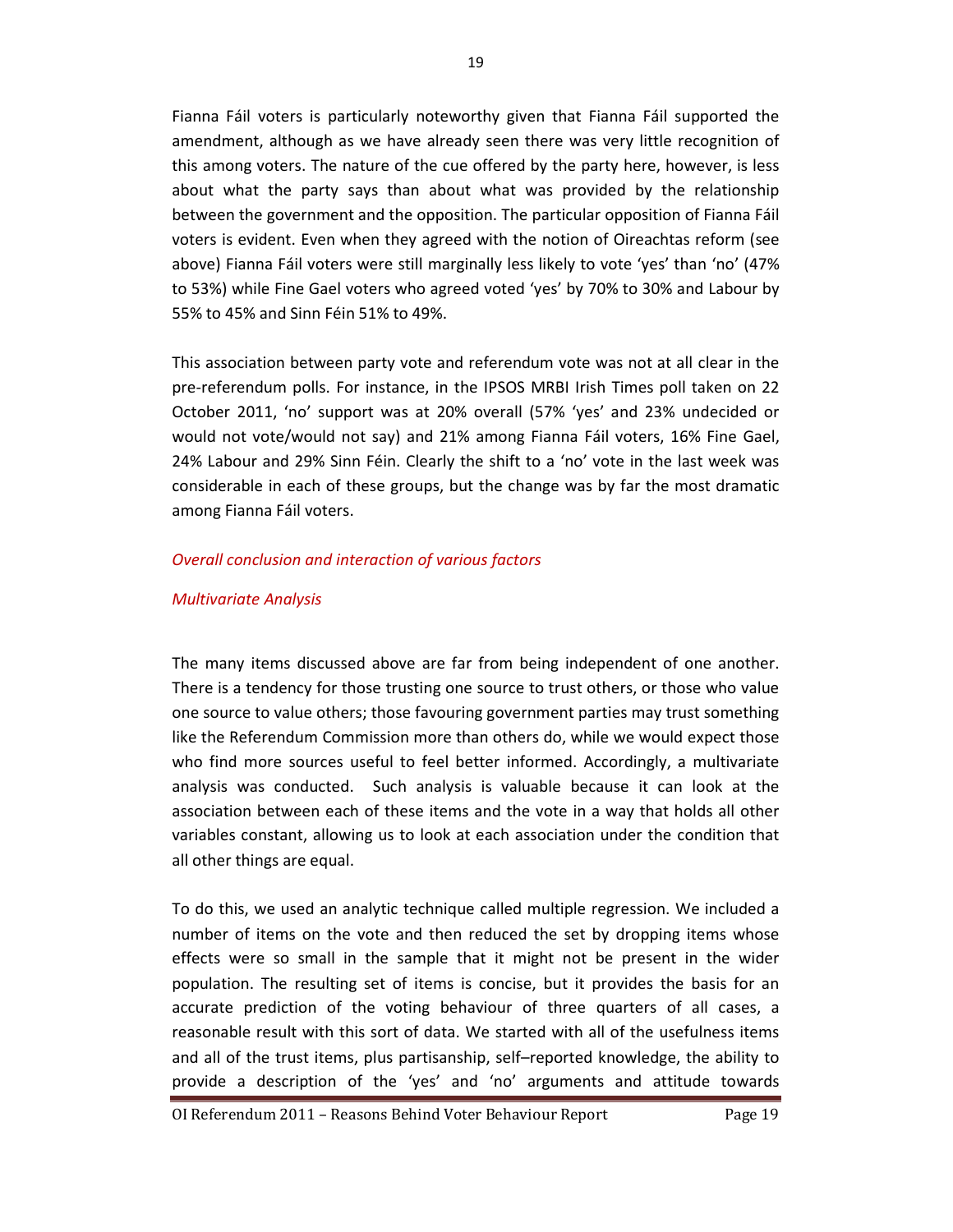Oireachtas reform with respect to inquiries. We also added a few items of real knowledge: that some former Attorneys General wrote a letter criticising the proposal, that the Seanad could not inquire into anything it wanted to and that all parties supported the referendum wording in the Oireachtas. It should also be noted that this is a very simple model, one that assumes, amongst other things, that the relationships are all linear; i.e., more of one thing will have the same effect regardless of the values of other variables.

Table 6 shows the outcome. The major factors predicting a 'no' vote are (1) attitudes to the issue itself (2) trust in particular sources, notably some former Attorneys General (positive) and the Referendum Commission and politicians (negative), (3) knowledge, both subjective (which is negative) and various items of actual knowledge, including knowing the campaign arguments for a 'no' vote, knowing that the recent Seanad inquiry exceeded its limits and knowing that some former Attorneys General argued against change and finally (4) partisanship, (not) voting Fine Gael.

| Multiple regression showing expected 'no' vote under simulated conditions |                            |  |
|---------------------------------------------------------------------------|----------------------------|--|
|                                                                           | 'no' vote would change by: |  |
| Issues                                                                    |                            |  |
| All favour Oireachtas inquiries                                           | $-23%$                     |  |
| Trust                                                                     |                            |  |
| None trust former AGs                                                     | $-21%$                     |  |
| None trust legal experts                                                  | -8%                        |  |
| All trust politicians                                                     | $-22%$                     |  |
| All trust Referendum Commission                                           | $-11%$                     |  |
| Knowledge                                                                 |                            |  |
| None know former AGs criticised change                                    | $-2%$                      |  |
| None know limits to Seanad inquiries                                      | $-7%$                      |  |
| All don't know 'no' arguments                                             | $-10%$                     |  |
| All feel adequately informed                                              | $-11%$                     |  |
| All Referendum Commission ads useful                                      | $-17%$                     |  |
| Partisanship                                                              |                            |  |
| all would vote fg                                                         | $-17%$                     |  |

#### Table 6 Expected 'no' Vote Under Simulated Conditions

This Table is based just on the 719 people who voted in the referendum. Table shows change in 'no' outcome if variable at its maximum/minimum value and all others at their mean value. Predictive model correctly classifies 76% of cases: McFadden's adjusted  $R^2$  0.26.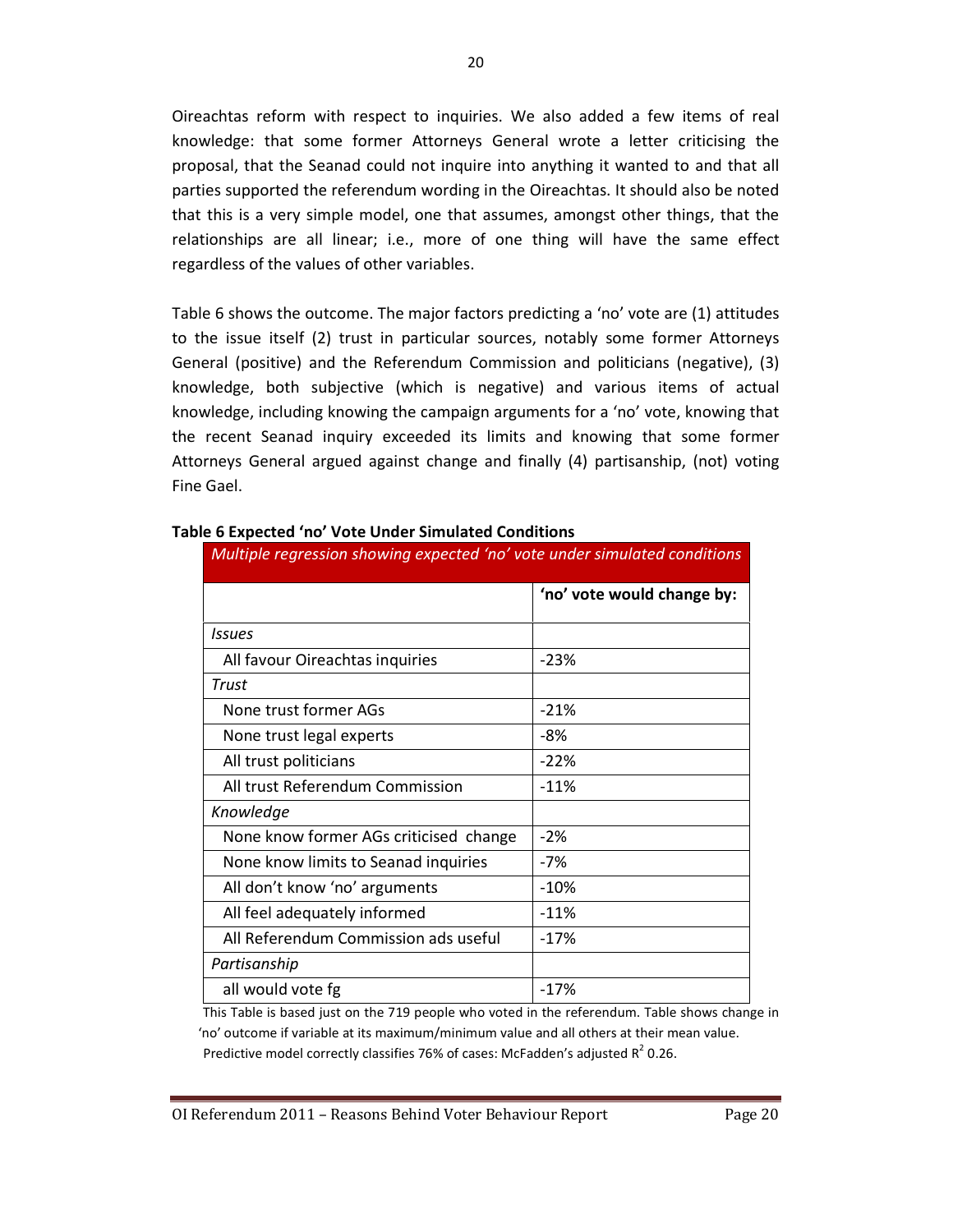We have shown the importance of each factor here by carrying out a 'what if..?' experiment, showing in statistical terms how different the outcome would have been if the distribution of and evaluations of these different factors had been other than they were. For instance, about 1/3 of respondents said they would vote Fine Gael, but given that Fine Gael voters were more inclined to vote 'yes', what would have happened had all voters favoured Fine Gael? The answer is that the 'no' side would have dropped by 17 percentage points. This large change relative to the actual result comes about because of two separate things: because Fine Gael voters were rather more likely to vote 'yes', and because most people were not Fine Gael voters, so changing the balance makes quite a big difference. An even bigger difference would occur if all voters trusted politicians, because in reality most voters did not, and those who did were much more likely to vote 'yes'.

In simulating these effects all other factors are held constant. This is of course unrealistic as we might expect some interrelationships between, for instance, voting Fine Gael and trusting certain sources. It also seems unlikely that if nobody knew what some former Attorneys General had said, that trusting them could have made any difference. However, this artificial exercise does allow us to identify and illustrate the importance of certain factors to the outcome.

We have generally used the term "association" here in talking about the statistical link between the different factors measured here and the vote, but we are interested in associations because they are one way of finding out what factors actually were important in a causal sense, something we can infer from certain patterns of association as well as from some of the things our respondents said, or did not say. Of course association is not the same as cause. For instance, the association here between trusting some former Attorneys General and voting 'no' could occur because a message is accepted from a trusted source, but it could also be that those who voted 'no' were more trusting of a source which conveyed a message that accorded with their own views. For this reason our conclusions as to which factors were more or less important are those that are suggested by the particular analysis done here. It would require a very different study, and a much more extensive one, carried out during the campaign, to isolate the importance of different factors in a way that would establish absolutely whether A led to B or B to A in this particular campaign.

Bearing these caveats in mind we can now revisit the three reasons we suggested (please see pages 11 and 12) for why some might favour inquiries but might not support the referendum. The first was that the proposal was perceived to go too far. This was to some extent the argument of some former Attorneys General who said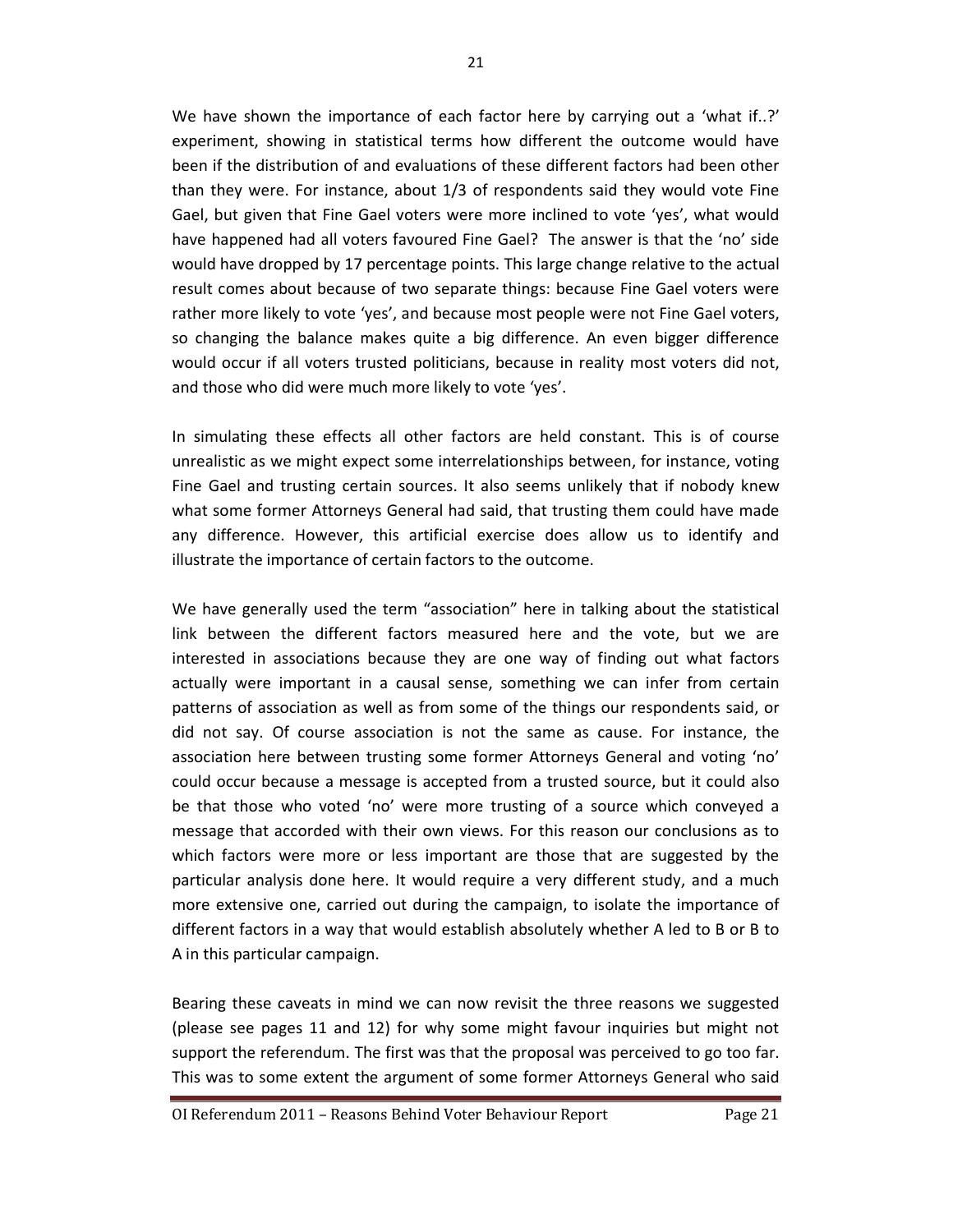the proposals as worded would seriously weaken the rights of any individuals subjected to such inquiries. It is reasonable to suggest that the 'step too far' explanation has some merit.

The second was that many people were not able to connect their attitudes towards the idea of the Oireachtas holding inquiries to the changes proposed in this referendum. Self–reported knowledge features in this final model, and self-reported knowledge is also associated with the 'usefulness' of the sources of information that we asked about. This final model also shows that those who recalled the Referendum Commission's campaign ads as being useful were more likely to vote 'yes' rather than 'no'. A similar effect is evident for those who trusted the Referendum Commission. This is evidence for suggesting that the 'yes' side was unable to mobilise those who should have been in favour, in part because many people did not understand what the amendment was designed to achieve and why this would be desirable. In summary, it is likely that the yes vote would have been higher if the electorate had judged itself to be better informed or had found certain sources of information more useful, or if a greater number had trusted the Referendum Commission,

We included a number of items with correct 'yes' or 'no' answers to ascertain what people did know rather than just what they thought they knew. Some pieces of particular knowledge were associated with the 'yes' vote, but the most significant pieces of particular knowledge contributed to a 'no', rather than to a 'yes' vote.

This raises a difficulty since it might be suggested that while perceived lack of knowledge was associated with a 'no' vote, greater actual knowledge was also associated with 'no' vote. However, the ability to recall and explain the arguments in the campaign – real knowledge – was linked to a 'yes'. Moreover, analysis of the responses to the true/false questions indicated that these did not provide the basis for a scale of knowledge. In other words, they did not all measure the same thing. There is no basis for simply adding up correct responses and treating this as a measure of how well-informed each respondent was. In fact, one correct answer was associated strongly with a 'yes' vote and two others were associated with a 'no' while the other three showed no association. Viewed simply as separate items two particular items featured in the model above. Those who correctly acknowledged that some former Attorneys General had argued against the change, and who knew that there were limits to the Seanad's powers of inquiry were more likely to vote 'no'.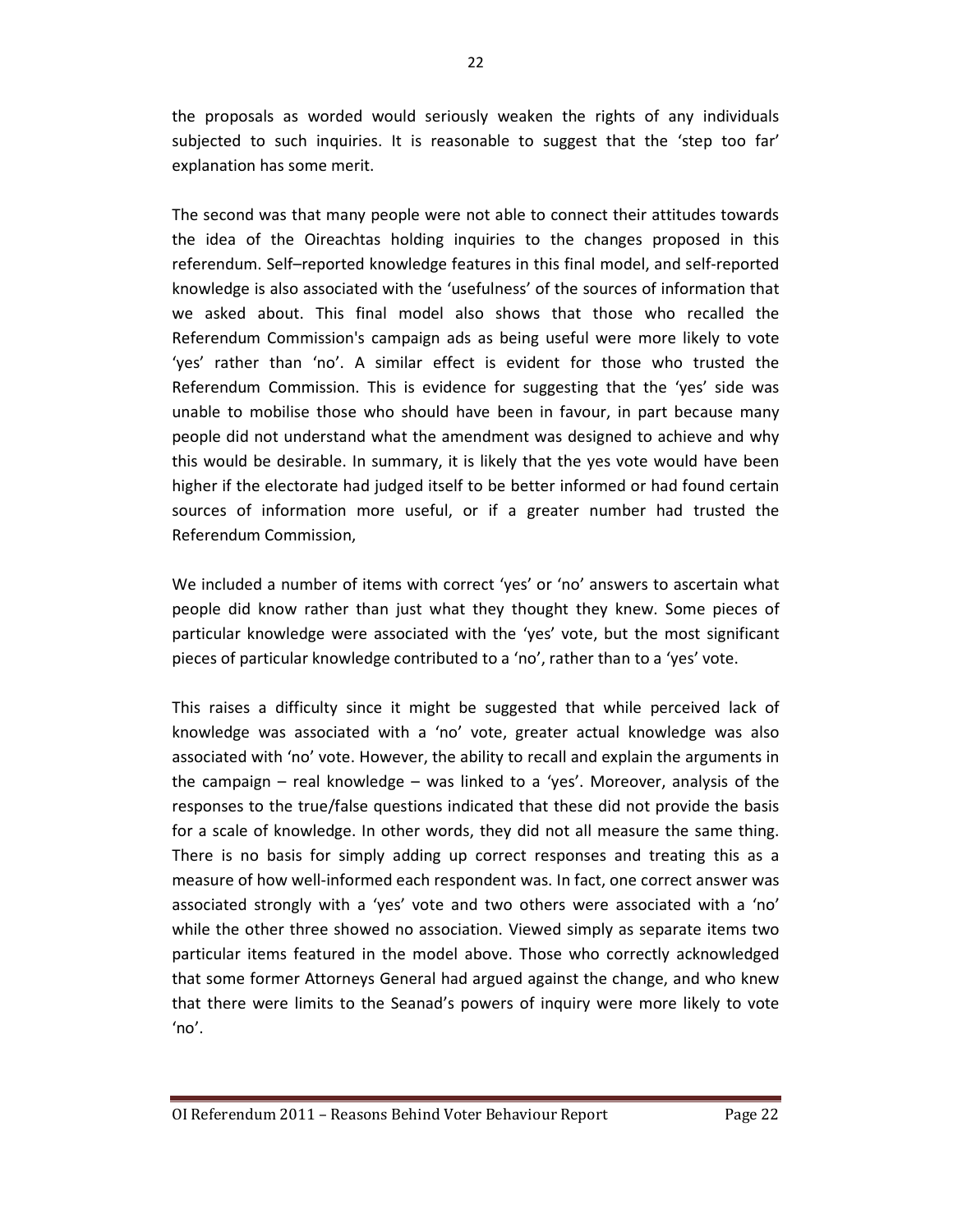We made the point above that despite its statistical complexity this was a simple model. It is arguable that some relationships are much more complex. For instance, it is possible that levels of information would have different effects depending on whether someone was in favour of, or against the idea of inquiries. It might be extrapolated from this that better information should simply bring an individual's vote in line with their attitude. This means that more information would help to ensure that more of those who were against inquiries voted 'no', but would help the 'yes' side by bringing more people who favoured inquiries to vote 'yes'. Further analysis shows clearly that those who favoured the principle but voted 'no' were much less able to identify useful sources of information than were those who voted 'yes'. (The number who voted 'yes', but disapproved in principle is too small for useful analysis.) Thus there was a reservoir of support for the inquiry principle that was not mobilised in favour of the proposal.

The third explanation for the apparent inconsistency between attitude and vote is that people voted 'yes' or 'no' for reasons other than the issue itself. This appears to be the case from some of the explanations given by voters themselves, who justified a 'no' vote in terms of being given and possessing too little information, but that is also consistent with our second explanation: people did not know enough to vote in accordance with their attitude to reform. A stronger case can be made that the strongly positive link between support for a party other than Fine Gael and voting 'no' suggests an unwillingness by some voters to support proposals from a government run by, or perhaps dominated by, a party different to their own. Alternatively, we could conceive this as indicating a lack of trust in the predominant source of arguments for a 'yes' vote. It seems likely that both of these have some validity. Yet it is not possible to see the vote simply as a rejection of a government inspired referendum. This would make it hard to understand why most people voted so overwhelmingly for the proposal to cut judges' pay in the other referendum. It might be suggested that the judges' pay vote was a simpler one, and so it was less likely that decisions would be influenced by extraneous factors. This would accord with previous research but we don't find this a very convincing argument in this case, as the two votes were on the same day and it seems unlikely that voters would signal their opposition to the government strongly in one vote without doing so in another. Partisanship and opposition to the government was a factor, but it was hardly a very strong one in itself. What is clear is that effectiveness and cost dominated justifications for a 'yes' vote while fears of giving more power to those who were not to be trusted dominated the justifications for a 'no', and the latter is related to partisanship, or the party a voter has indicated they would vote for.

#### Focus Group Initial Findings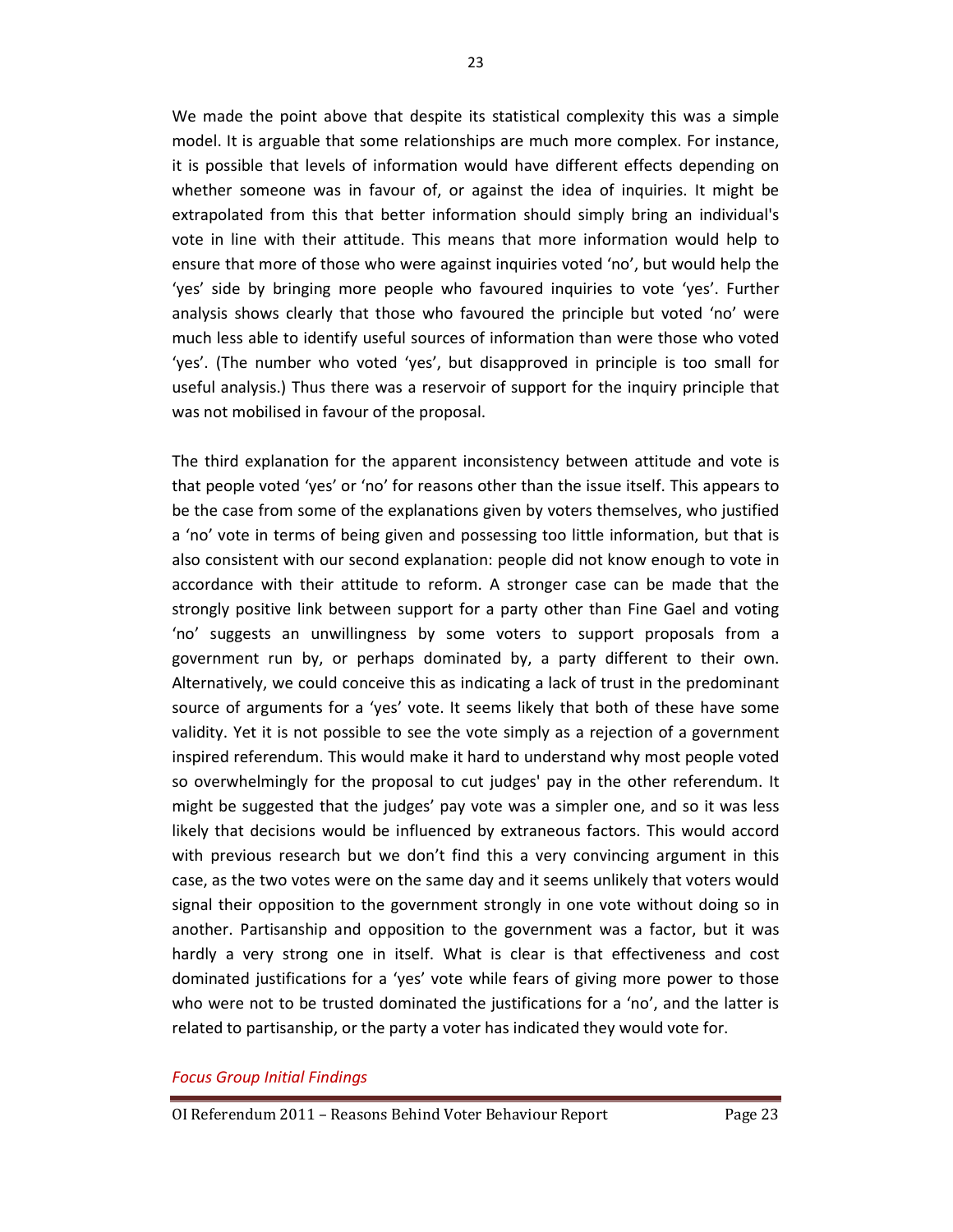The qualitative results reinforce most key aspects of the telephone poll findings. The reasons people gave for voting 'no' were consistent with the findings of the quantitative study. Participants were asked a series of questions around their voting decision which included "For those that voted 'yes', explain why? For those that voted no, explain why? How confident were they in their own vote? How well informed were they about what they were being asked to vote on? What level of knowledge did they feel they had?"

Uncertainty about the specifics of the Oireachtas inquiry proposal came out strongly as a reason to vote 'no', as did fears of giving more power to politicians. There were also signs that people felt the Constitution deserved more respect, arguing that changes should be signalled well before the vote rather than at what was perceived as being at the last minute. There was resentment at this, and confusion about what the change was designed to do. Those on the 'yes' side also echoed the findings in the telephone poll: it was appropriate to give the Oireachtas more powers and this mechanism could save on the vast sums spent on tribunals.

The focus groups also provided further illustration of the ineffectiveness of the campaign for a 'yes' vote. There seemed to be a clearer recall of the intervention by some former Attorneys General than there was of any other group or individual(s) and there was general lack of clarity regarding where the different political parties stood.

## Conclusions- In Summary [Qualitative Findings]

- Underlying support with 74% of all voters in support of Oireachtas inquiries in principle.
- **There was a very high level of ignorance of the issues with between 40% and** 50% of all voters unable to recall the arguments for either a 'yes' or a 'no' vote.
- Similar numbers could not recall who made the arguments for a vote in either direction.
- Some 44% of voters could not give cogent reasons for why they voted 'no', underlining the common practice of "if you don't know, vote 'no'".
- However, there is a clear association between trust in legal experts and some former Attorneys General and voting 'no', as there was between knowing these made a case for a 'no' vote and voting 'no'.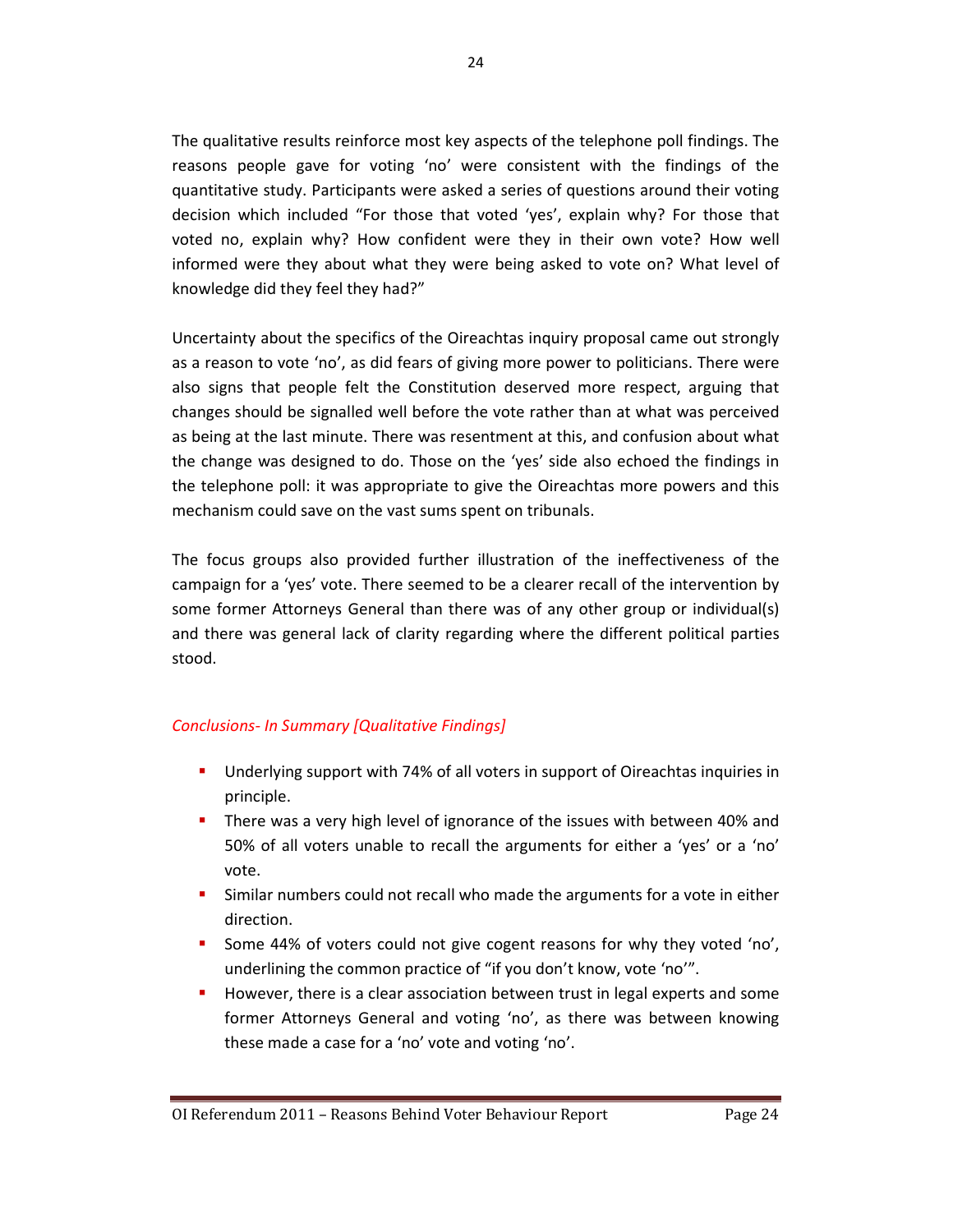- **Partisanship mattered with the particular support for 'yes' among Fine Gael** voters.
- **E** Evidence suggests that the 'yes' side was unable to mobilise those who should have been in favour.
- But there is also support for the suggestion that for some voters this was a bigger change than they could accept.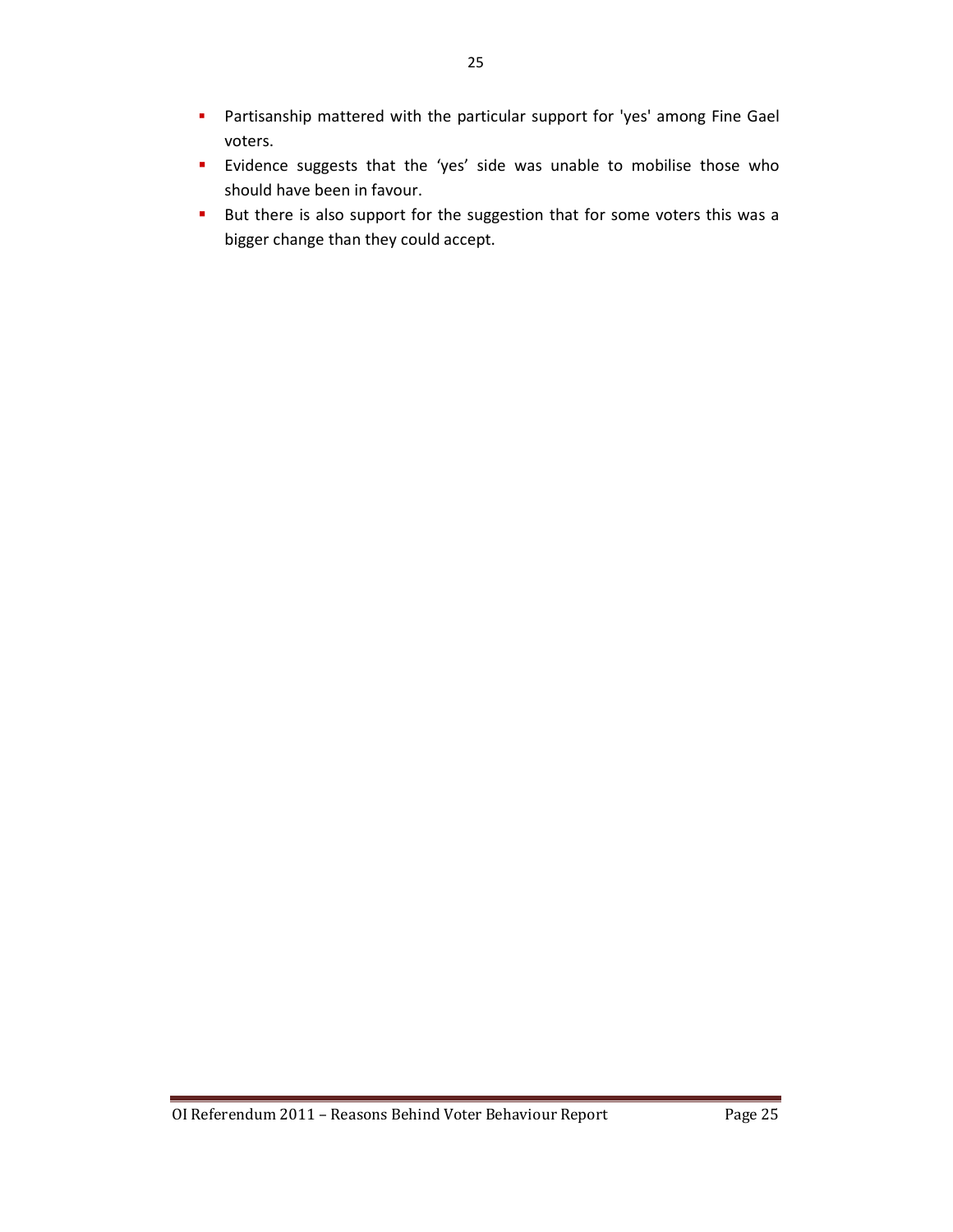## Agreement with Possible Political Reforms

The RED C study also sought to establish public opinion on other aspects of the reform agenda, including some of the items listed in the Programme for Government. We now turn to our second question: what does the public think about the political reform agenda to which the government is committed? It must be said again that telephone poll answers on issues that have not yet been subject to intensive public debate may prove a poor guide to what would happen in a future referendum. The experience of the Oireachtas Inquiry referendum as well as many others in Ireland and elsewhere makes that clear. Even so, this provides some pointers to what might be more and less popular.

## Table 7. Support for Various Reforms

Q I would like you to consider each of the following possible political reforms and tell me how much do you agree or disagree with each?

| Reform:                                                                     | %<br>agree |
|-----------------------------------------------------------------------------|------------|
|                                                                             | (5/7)      |
| The number of TDs should be significantly reduced                           | 87%        |
| The Oireachtas should be able to hold inquiries into matters of general     | 75%        |
| public importance                                                           |            |
| Same sex marriages should be allowed in the Constitution                    | 73%        |
| Local government should be given power to raise and to manage their own     | 62%        |
| finances                                                                    |            |
| The Seanad should be abolished                                              | 59%        |
| The terms of the Presidency should be reduced from 7 years to 5             | 54%        |
| The offence of blasphemy should be removed from the Constitution            | 53%        |
| References to women's life within the home should be removed from           | 51%        |
| the Constitution                                                            |            |
| The voting system PR-STV (Single Transferable Vote) electoral system should | 34%        |
| be replaced                                                                 |            |

Table is based on all 1005 respondents. Responses were on a 7-point labelled scale where 1 was disagree strongly, 7 agree strongly and 4 neither agree nor disagree.

Questions were asked about nine reforms, some requiring a referendum and some not. The results are summarised in Table 7. We have grouped scores of 5, 6 and 7 as all were labelled as indicating agreement. There was majority support for all but electoral reform, which was firmly opposed. However, opinion was reasonably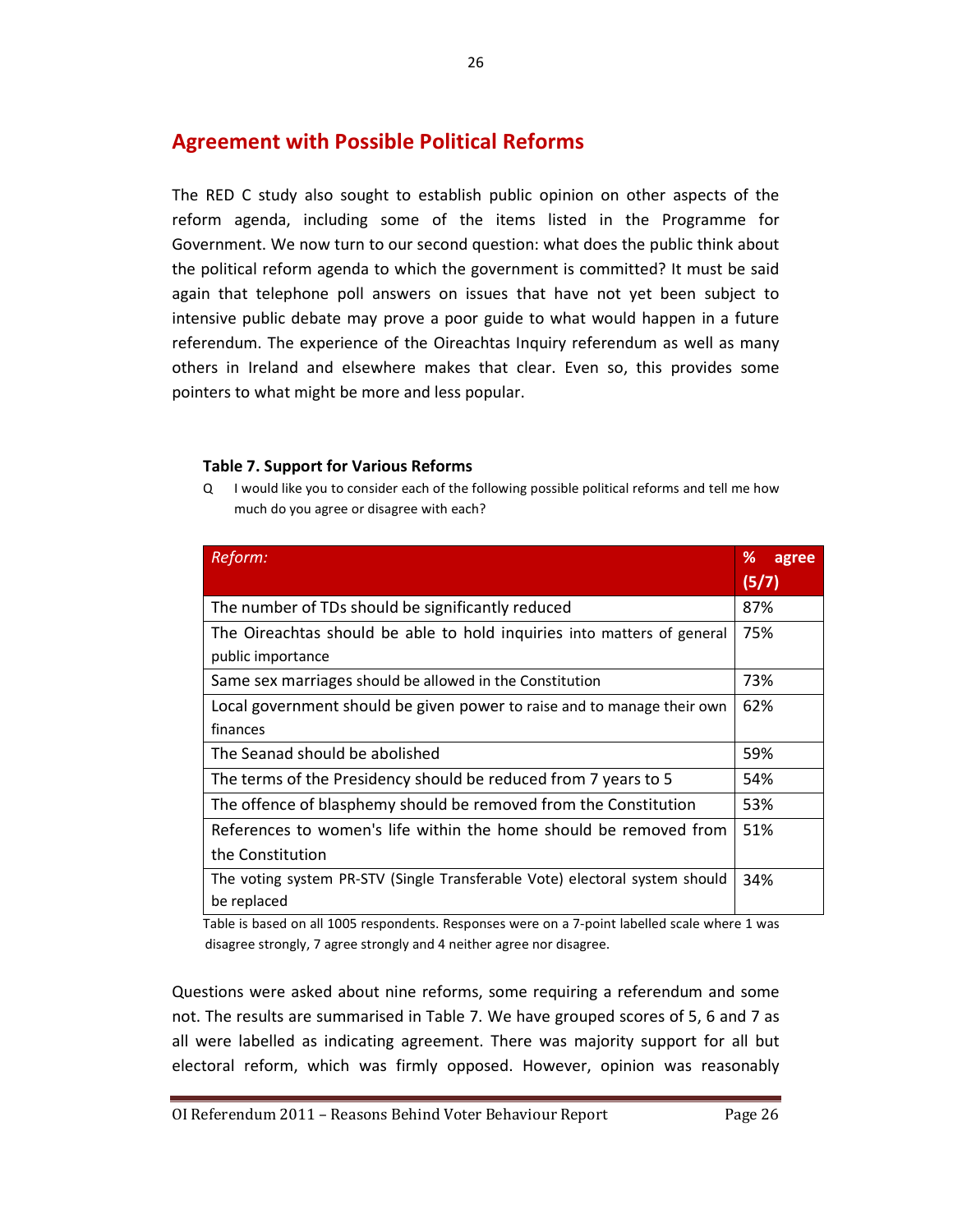evenly divided on some of the others including reducing the presidential term, removing blasphemy from the Constitution and removing the reference to a woman's life in the home from the Constitution. There was high agreement with reducing the number of TDs, and fairly high support for allowing same sex marriage, as well as the principle that the Oireachtas should be able to hold inquiries into matters of general public importance - 3 in 5 of those who had voted 'no', were actually in agreement with this.

This is a fairly eclectic list and it is not surprising to find that there is little sign of a 'pro-reform' group of voters as such. In general, knowing someone is in favour of one reform is a very poor guide to predicting their views on the other reforms. There is a slight tendency for those who favour abolition of the Seanad to favour reduction in the number of TDs, and those who favour same sex marriage are more likely to be keen to remove the offence of blasphemy and the place of women in the home from the constitution, but the tendency is slight. Nor is there any generally strong tendency of 'yes' or 'no' voters to support reforms, although 'no' voters are slightly less likely to favour abolishing the Seanad or increasing the power of local government, but are more likely to favour removal of the offence of blasphemy. Government party supporters are marginally more likely to support some of the institutional reforms, though not electoral reform where they are more likely to disagree with any change, but are less likely to favour the changes to rights in the constitution, although differences are all very small.

### Preferences for Make-up of a Constitutional Convention

We also asked about voters' preferences for a Constitutional Convention and what its structure should be. Respondents were told that the government has said it will set up a Constitutional Convention with representatives of the public, experts and politicians to discuss and analyse possible constitutional reforms before having referendums. They were then asked: Now I would like you to think about the possible make up of the Constitutional Convention. Thinking of a scale from 1 to 10, where 1 is totally made up of politicians and 10 is totally made up of the general public, where would you place yourself on the scale in terms of preference. It is worth noting that most people will not have thought about this before and this may explain the very high number opting for the (apparently) middle ground option 5. Nonetheless, as Figure 2 shows, there is a notable tendency to favour a preference for a convention which includes, but by no means consists solely of, members of the public.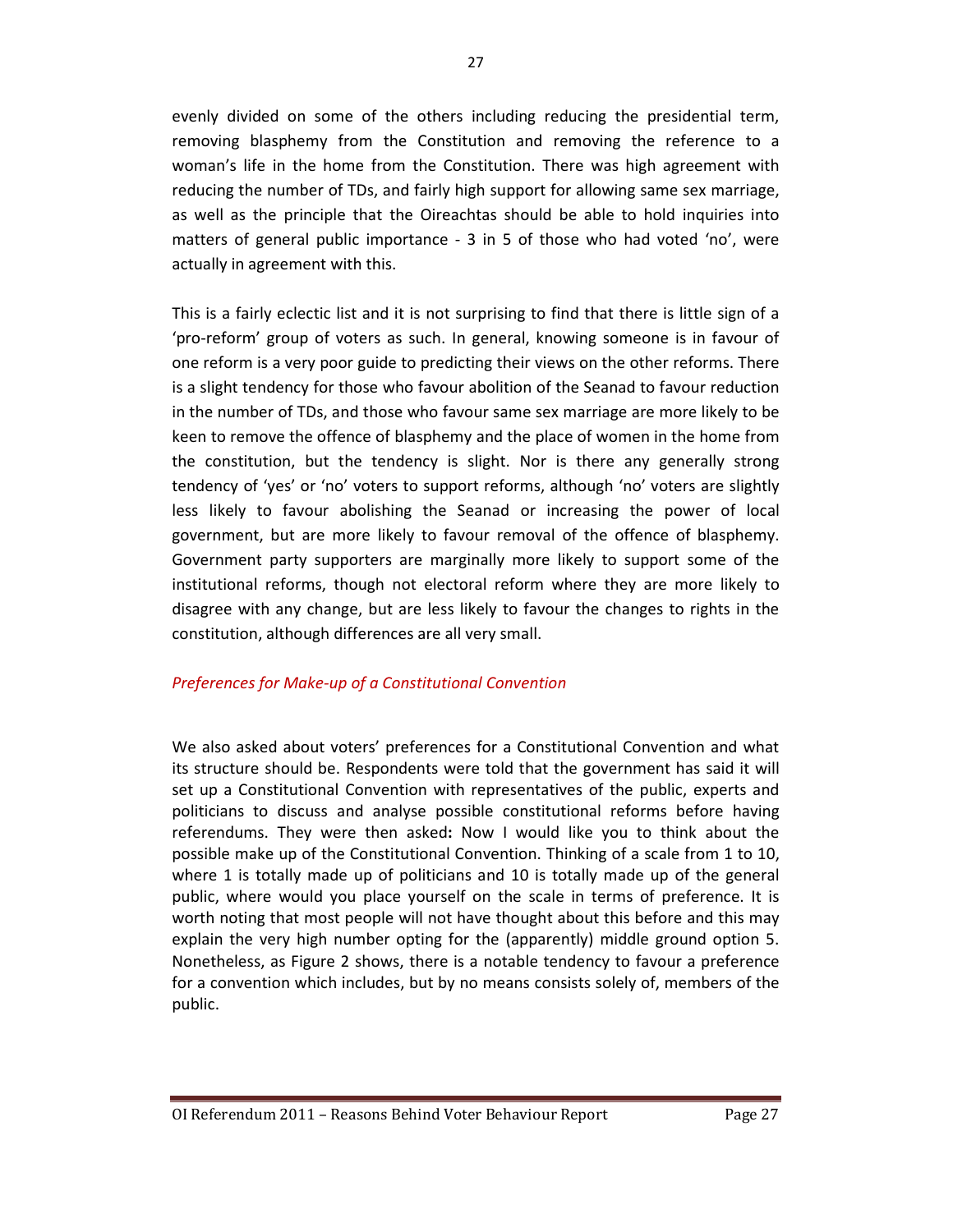

### Figure 2. Attitudes on the Composition of a Citizens Assembly

This area was followed up in some detail in the focus groups. When first asked about the issue many were unsure and hesitant about how or why the public would be consulted. However, when the facilitator briefly outlined the practice of a citizen assembly based on experience in British Columbia (BC) in Canada the reaction was generally very positive. The individuals in the groups could now picture how the public could get involved. The aspects that were particularly well received were the random and non-partisan recruitment of the BC assembly. There were numerous positive individual references to the fact that it's "people like us".

The groups also debated how the participants should be enlisted, and there was a focus on ensuring that those with a special interest could not guarantee themselves a space. The preferred option was random selection with the opportunity to accept or decline depending on personal circumstances. There was also some hesitancy over giving up time and people appeared to generally prefer the idea of a mix of evenings and weekends as well as working days as long as they would not lose out financially.

Individuals also asked a lot of questions about payments and expenses and so on. Overall the consensus was that it would need to be wholly transparent, people were

OI Referendum 2011 – Reasons Behind Voter Behaviour Report Page 28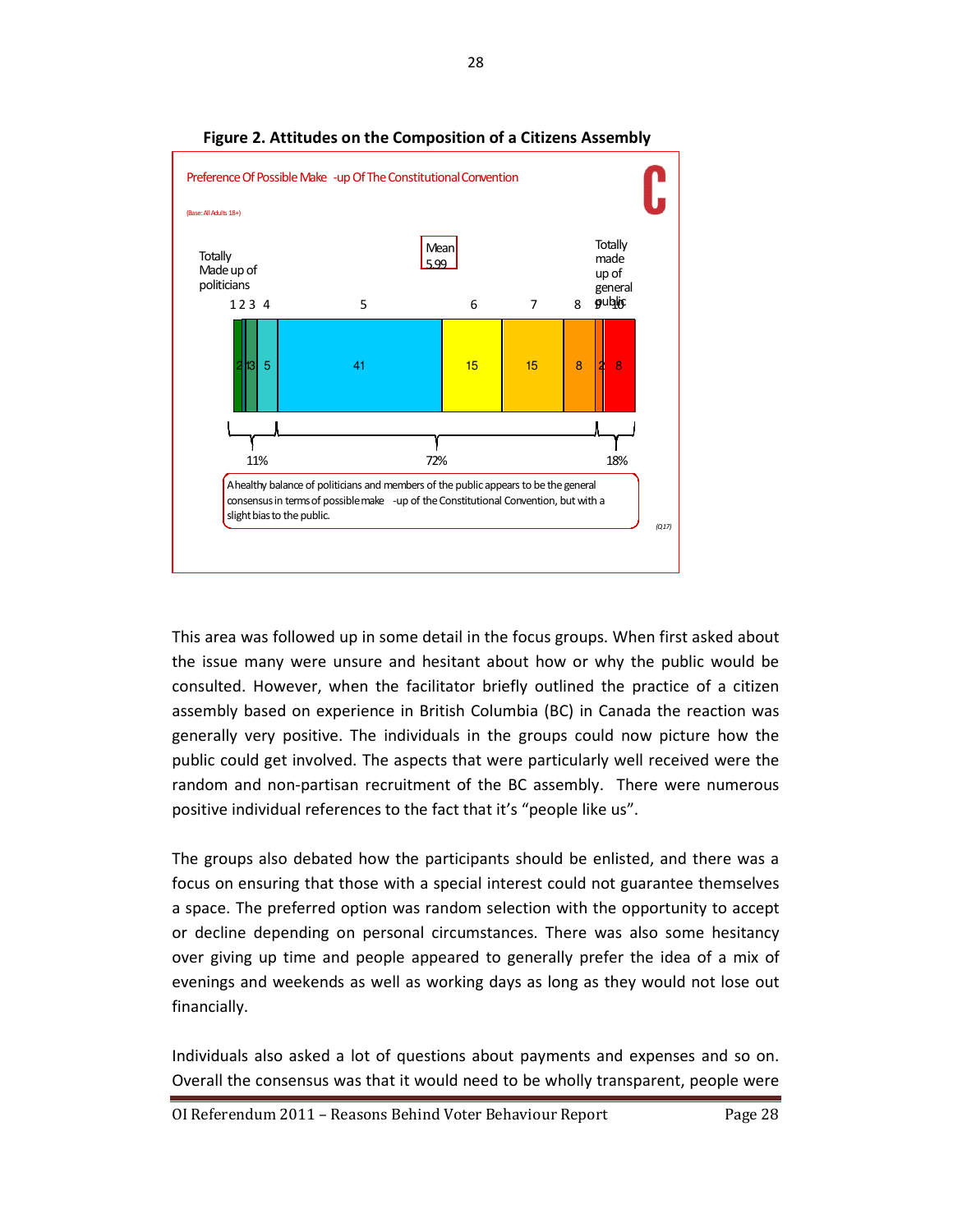also concerned about excessive expenditure on such assemblies – although reasonable expenses and a small financial reward for participants was considered acceptable.

The individual focus group participants were also clear that if there was to be one strand of a Constitutional Convention that was made up of citizens it would need to be exclusive to citizens with politicians and experts only acting as informants or advisers in order to avoid the possibility that they could dominate proceedings.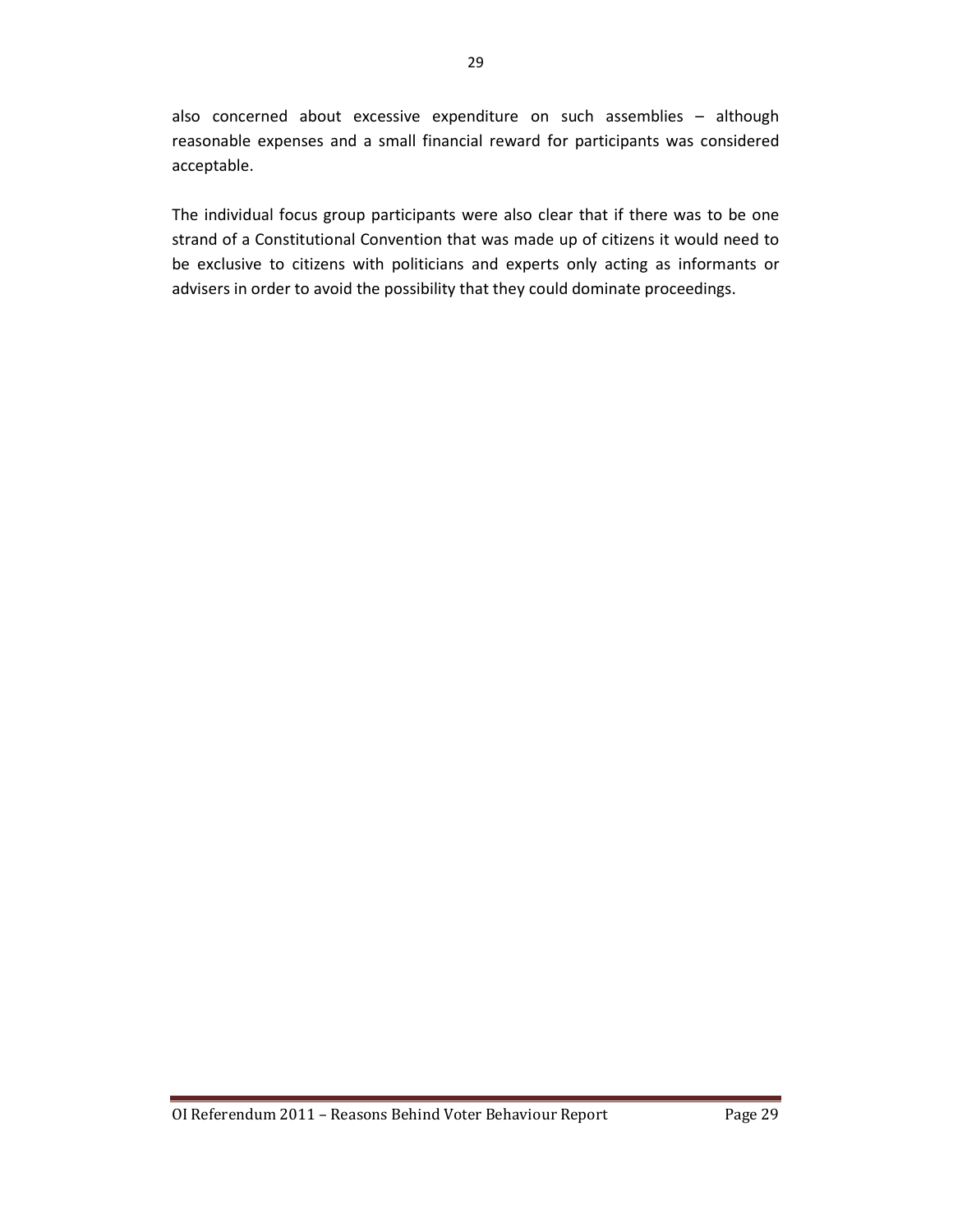## Lessons For Future Votes

We have documented the reasons that lay behind the decisions of the voters in the October 2011 Oireachtas Inquiry referendum, relying largely on the telephone poll evidence. This final section synthesises the polling evidence with more extensive output from the four focus groups that were conducted. It addresses the third question of the research, what lessons can be learned for future votes on reform?

## Focus Group Evidence

Four focus groups were conducted and a substantial portion of these concentrated on aspects of campaign design and deployment. We have to remember here that the individual responses from the focus groups cannot be generalised to the population or to the Irish people as a whole, rather they provide a useful method for examining preferences in more depth. We know from the polling evidence presented above that many more voters were much less informed than they should be in an ideal world. Indeed the focus groups appeared conscious of this and a core theme emerging from the focus groups was that voters felt that more information should be made available to them.

A number of general recommendations emerged from the focus group discussions. These are summarised below and provide the starting point for more detailed discussion:

- − More information should be provided through a wider diversity of media;
- − More information should be provided from a wider variety of sources; and
- − The campaign should be developed over a longer period of time.

## More Information through a Diversity of Media

In general – reflecting evidence from comparable countries – we found that people consider broadcast media to be among the most useful sources of information. Table 3 demonstrated that TV/Radio discussion programmes were of greatest use in providing information during the campaign. This was affirmed by voters in the focus groups who provided further detail on how television content could be maximised during political campaigns on both sides of the referendum question.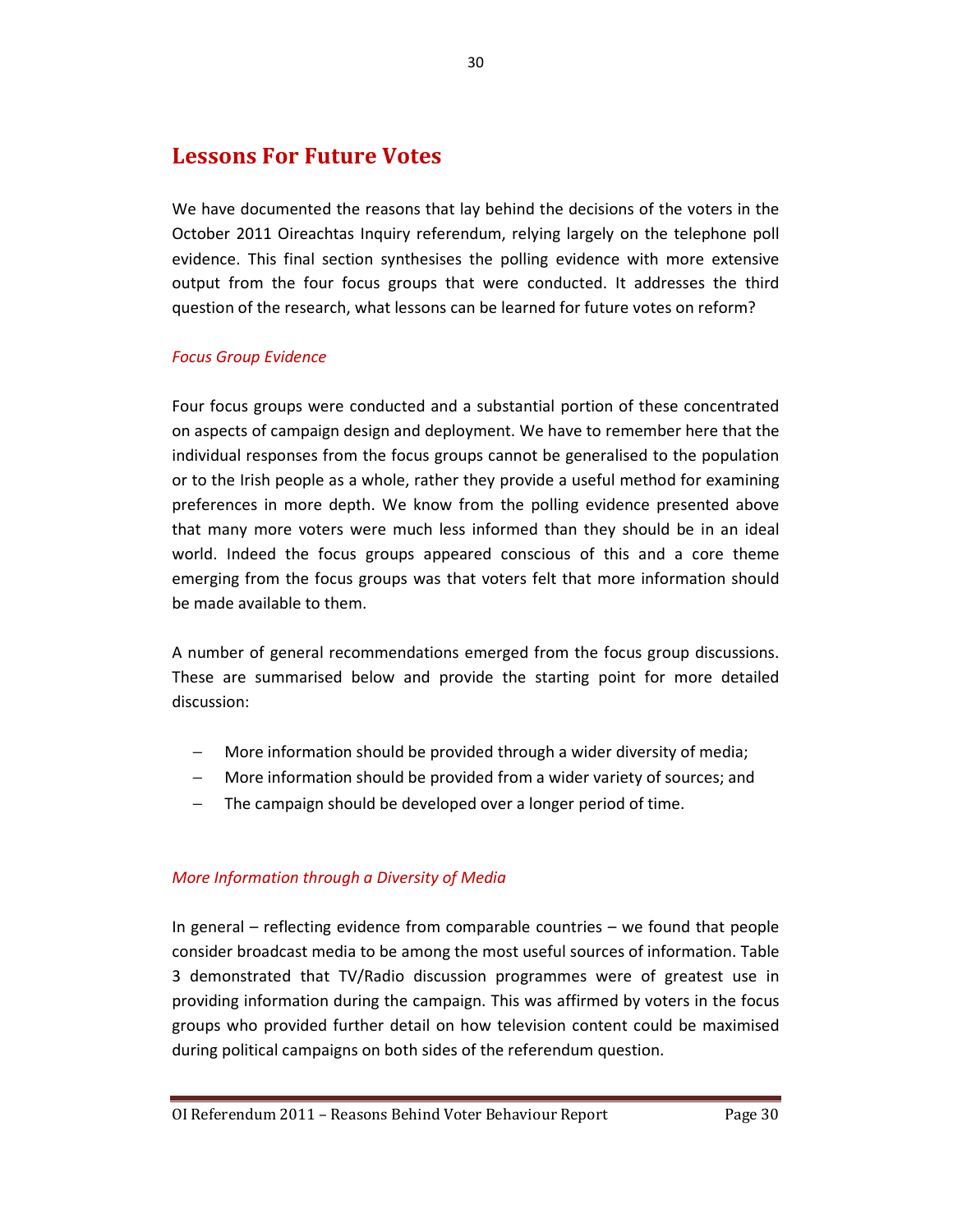Several participants mentioned that the campaign should not be confined to RTÉ stations and that a wide selection of programmes should be targeted. Local radio was also mentioned as an important source of political information. As the government and Referendum Commission cannot direct programme content in either public or privately owned media, implementation of this recommendation would have to be demand-led with voters and those on both sides of any campaign pressing stations to increase their public affairs content. In addition to programme content, voters requested a more extensive advertising campaign by groups involved in the referendum campaign. However, arising from the McKenna Judgments, the government is precluded from using state resources to promote either side of a referendum campaign.

Table 3 also provided evidence on how respondents viewed news articles or stories and the internet. Some 28% of people found news articles or stories very useful while 19% found the internet very useful. It was noticeable in the focus groups that younger age cohorts favoured campaign changes that would make greater use of social media. Facebook and Twitter were the most popular social media platforms cited while blogs were recommended for more extended debate and argument. Examples of successful social media campaigns from both the general election and the presidential election were provided. Some participants suggested that social media could also be used in advance of campaigns to consult with the electorate on their preferences. Recommendations on greater use of social media are consistent with research on post-modern campaigning in the twenty first century (see Prior in Niemi, Weisberg & Kimball 2011). Focus group voters also argued for the targeting of programmes across the entire day and outside the traditional news cycle. This is consistent with work by Baum and Jamison (2011) that suggests that 'soft' news sources can be a particularly important source of political information for inattentive voters.

### More Information from a Wider Variety of Sources

Voters were especially keen to hear from voices outside the political environment in television and radio debates. These could be individuals with specialist knowledge or experience and the list of suggested contributors included business people, trade unionists, media professionals, economists and other academics. Voters involved in the focus groups also suggested that the involvement of civil society organisations in debates would also be useful. The research literature shows that citizen deliberation processes can also be powerful forums as the members themselves are likely to act as ambassadors, providing a source of non-partisan, but arguably expert advocacy.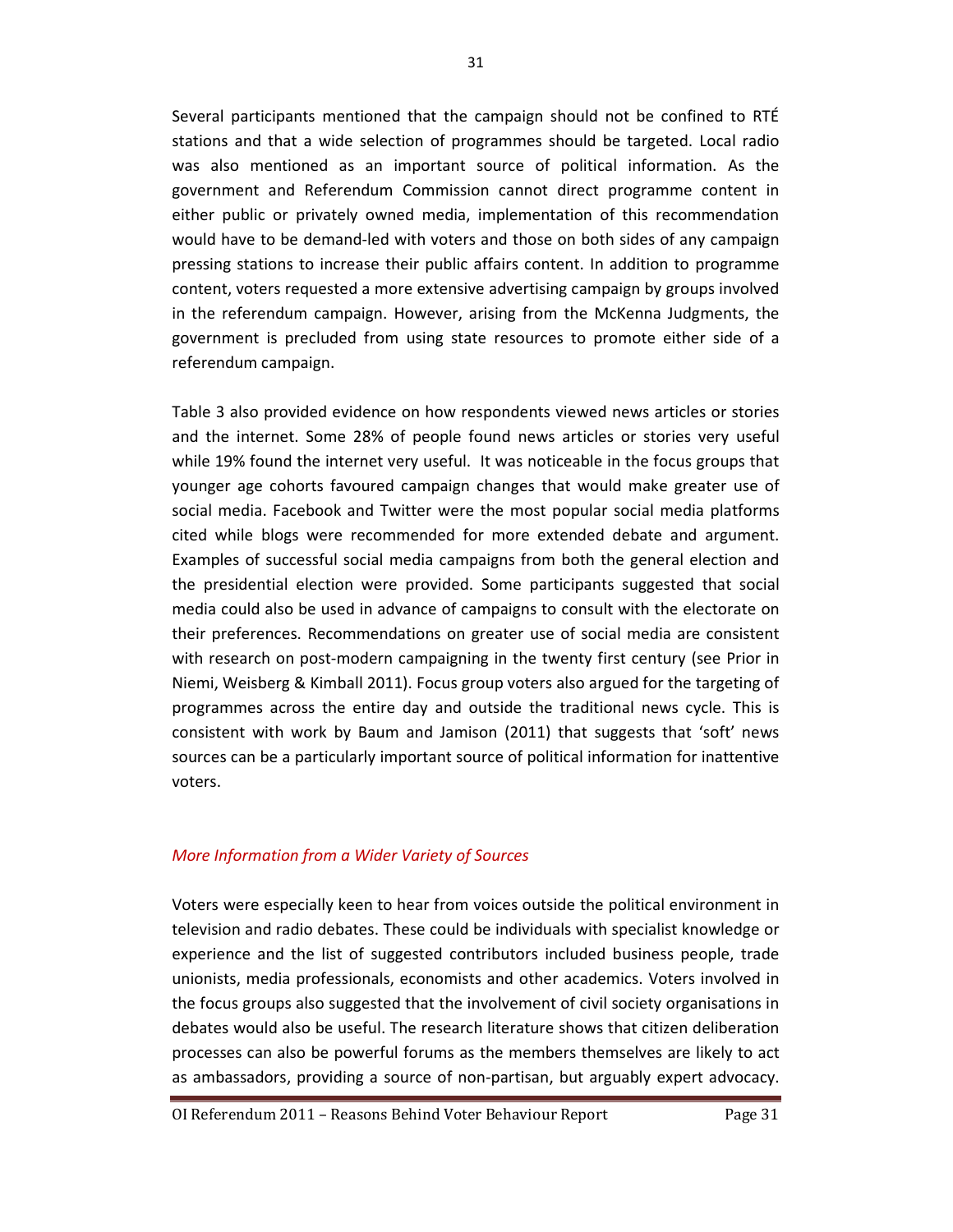Focus group respondents indicated that non-political party contributors would be expected to participate on both sides of an issue.

### The Campaign Should be Developed Over a Longer Period of Time

In the focus groups, voters were keen that the referendum campaign in the media should be developed over a longer period of time. This would alert the electorate to the forthcoming decision, give more time for consideration of the issue and allow voters the opportunity to seek out information and opinions from a variety of different sources. Voters were keen that all broadcast media should allocate more time to discussion of the referendum issue during radio and television programmes. There are also concerns around holding a referendum at the same time as a separate highly engaging political contest. Of course this increases turnout, but it may also have the effect of crowding out the information campaign of a less politically charged referendum issue. However, it is reasonable for us to conclude from the evidence presented that there is a good argument for beginning the referendum campaign well before the vote.

#### The Role of the Referendum Commission

Focus group respondents were clear that they would like to have access to arguments in favour of and against the proposed change during future referendum campaigns. However, this request is difficult for the Referendum Commission in particular to accommodate within the current legislative framework. Under the Referendum Act of 1998, a Referendum Commission is established for each referendum, but is constrained by a series of decisions (including the McKenna Judgements). In its first iteration, the Referendum Commission was empowered to argue both sides of a referendum issue, but this requirement has been removed, as it was thought that many voters had found the provision of 'yes' and 'no' arguments offered directly by the Commission quite confusing. Currently, the main focus of the campaign conducted by the Referendum Commission is to provide 'objective' information. Voters' opinions on the effectiveness of Referendum Commission campaigns have to be interpreted against the backdrop of these legislative constraints.

Results from the telephone poll showed that voters have a fair level of trust in the Referendum Commission, but that is not matched by their perception of the usefulness of its communications. From the analysis of the poll, it is clear that those

OI Referendum 2011 – Reasons Behind Voter Behaviour Report Page 32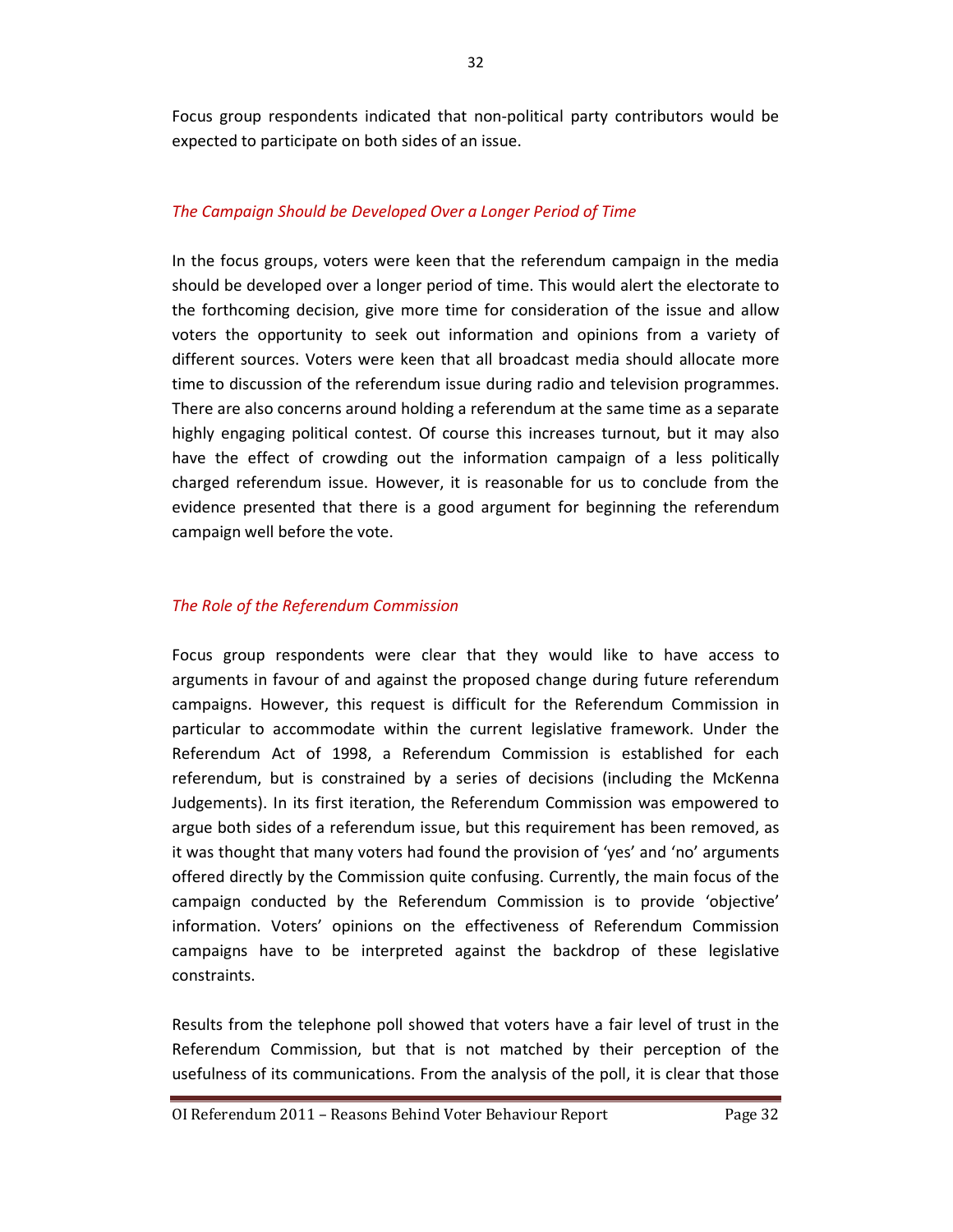who most need the Commission to provide information appear to derive the least benefit from it. Almost all of the poll respondents who found it relatively useful found at least one other source useful, suggesting its material has at best a supplementary value. A similar theme emerged from the some of the focus group participants who were in general unenthusiastic about leaflets, which they described as "junk mail" and "old fashioned". Yet many suggested that the Referendum Commission should provide both summary and detailed leaflets and online information catering for voters with different levels of political information and interest. Synthesising the evidence from both strands of the research leads us to conclude that the Commission could do more to provide for the less well-informed. However, it is clear that it would be a challenging task within the existing framework. Legislators would be advised to pay some attention to the role played by international comparators (see e.g. IDEA 2008).

#### The Role of the Political Parties

It is clear from the quantitative analysis that partisan cues worked somewhat along traditional government and opposition lines with many voters seemingly unaware of whether their party was in favour of the reform proposal or not. Political parties will have an impact even if they do nothing, although not necessarily in the direction they favour. The view of those in the focus groups was that parties could do more and there was a general lack of clarity regarding where different parties stood. While the number and variety of media have increased exponentially in recent years, there is still a preference for political parties to engage in direct campaigning. Furthermore, focus group voters confirmed that they had little direct contact from any political party in the course of the campaign.

Focus group members indicated that they see direct contact from political representatives as an essential element of an effective referendum campaign. Even though there was some distrust of politicians, in the focus groups many voters were clear that they would like to hear from their own local representatives on referendum issues. There is a wide debate on the manner in which political party cues and local representatives can influence voters (see Bullock 2011) but a preference for contact with local political representatives is consistent with research findings from the 2011 Irish National Election Study. There were a variety of direct campaigning options mentioned by voters; canvassing at shopping centres, sporting events and in their homes. All options were encouraged. Town hall meetings were mentioned, however many admitted that they would not attend these.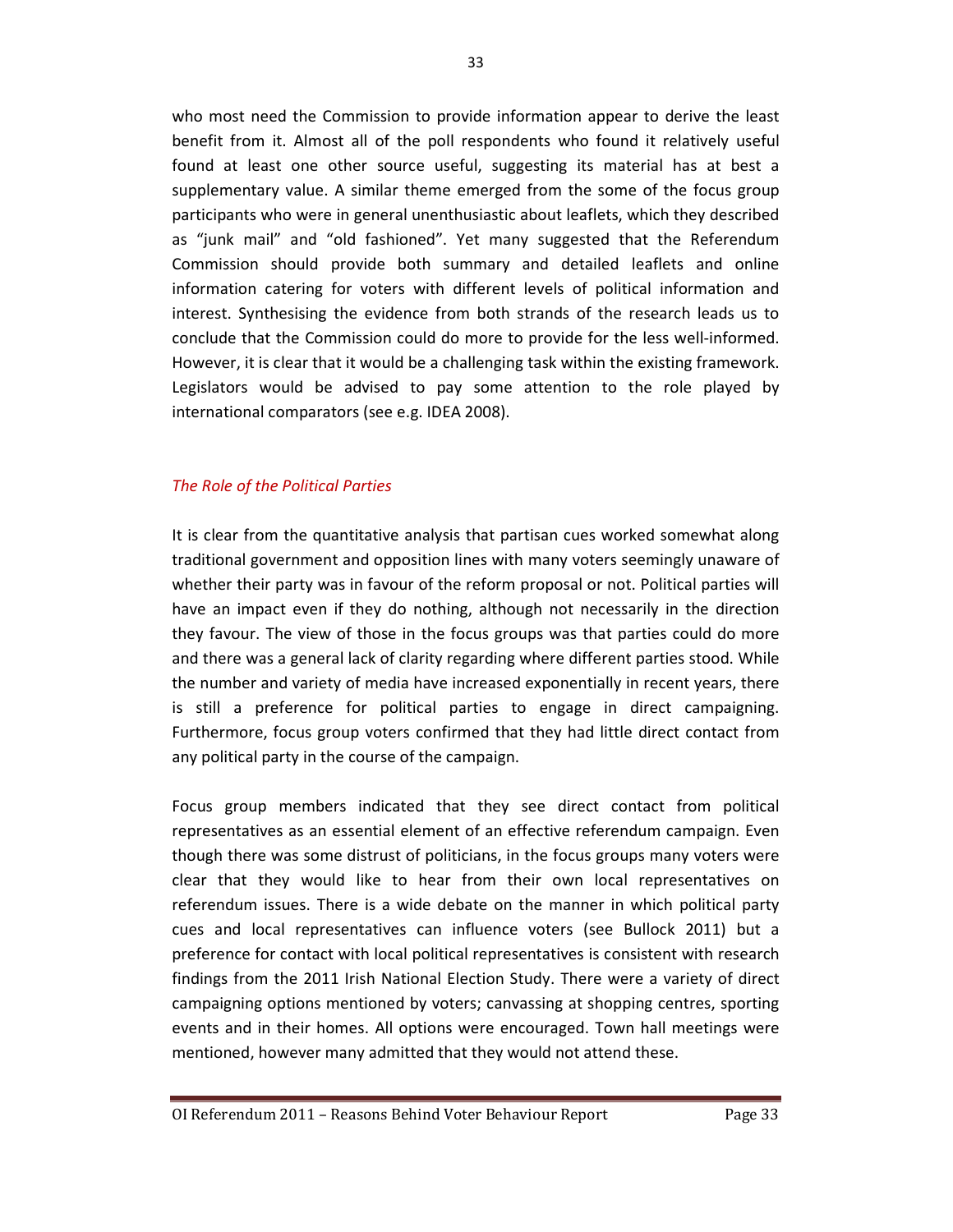Some in the focus groups were also keen that the parties as well as the Referendum Commission should engage in information provision and while posters are a much maligned feature of Irish elections, they fulfil a specific role in political information. They are a useful mechanism for alerting voters to forthcoming referendums and many voters mentioned this.

#### Lessons Summary

The campaign improvements outlined in the preceding sections are drawn from the focus group evidence collected and analysed during the research. These recommendations resonate with the findings arising from the quantitative study where voters felt ill-informed and indicated that many of the expected sources of information or the referendum campaign were not felt to be useful, or were little trusted.

Generally, the recommendations from the focus group and the telephone poll are also consistent with international research on effective campaign communications. The recommendations provided by voters include both direct and indirect methods of campaigning. The indirect elements of the campaign include information provided by the media, debates and discussion in the media and online material.

Providing for a well-informed electorate is a very serious challenge for all those involved in referendum campaigns in Ireland. The collected wisdom of all the voters in this study points towards the need for: information campaigns to be developed over a longer period of time; for information to be transmitted in many different ways, with special emphasis on the broadcast media. Finally, voters expressed a wish to hear opinions on proposed changes from a wide variety of groups and personnel outside of the party political environment.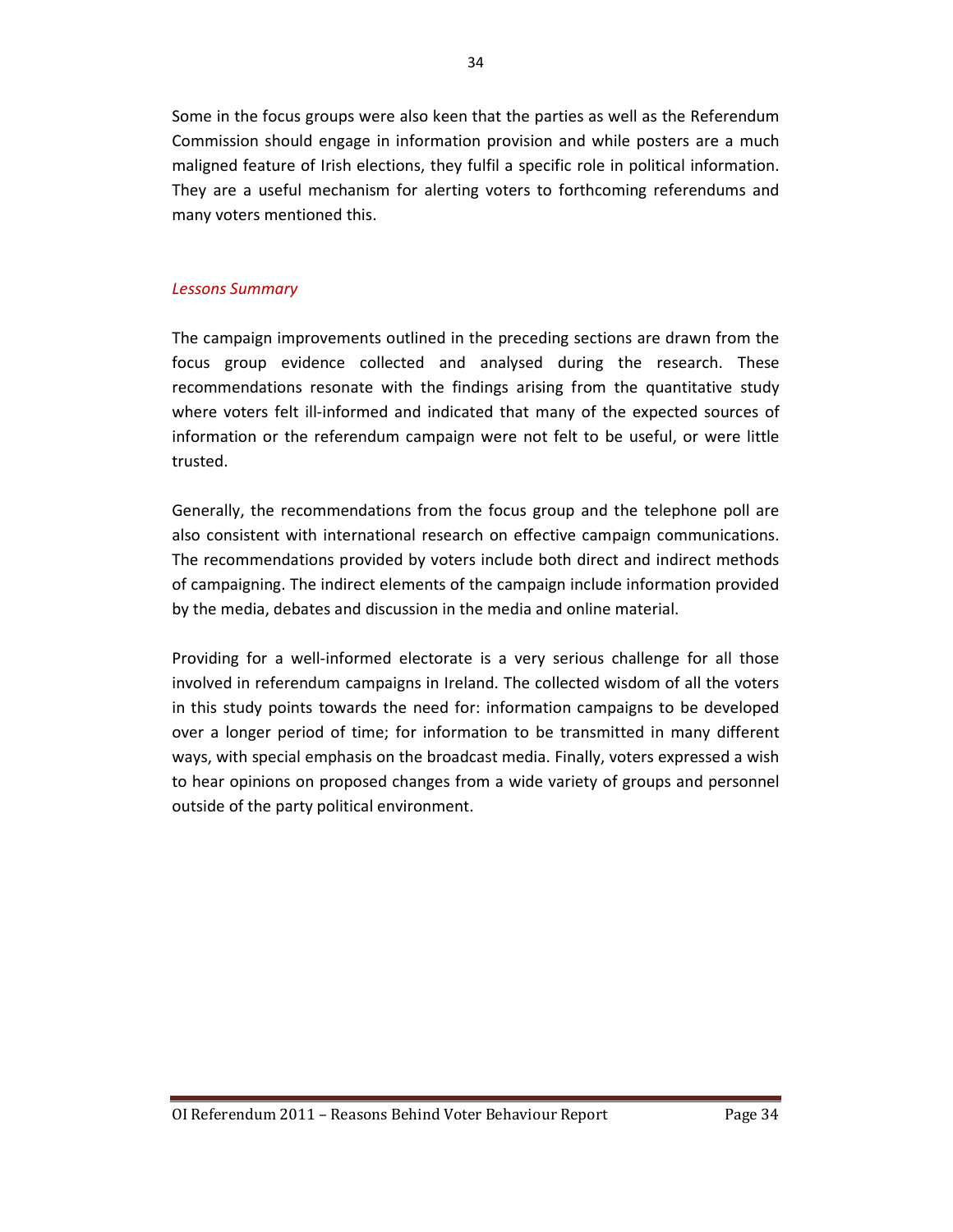## Report Conclusion

This report presented evidence from a study of voting behaviour on the Oireachtas Inquiry referendum in October 2011. The mixed method study addressed three questions.

- − Why did people vote as they did in the Oireachtas Inquiry referendum?
- − What does the public think about the political reform agenda to which the government is committed?
- − What lessons can be learned for future votes on reform?

The evidence points to a number of conclusions. There was widespread support for the principle of providing inquiry powers for the Oireachtas. Despite this, a majority of voters voted against the proposal. Four factors emerged as important in explaining why voters made their decision: attitude to Oireachtas inquiries in principle, levels of trust in sources, extent of knowledge and partisanship. There was widespread support for the *idea* of Oireachtas inquiries, but there was evidence to suggest that the changes proposed went too far for some who favoured such inquiries in principle; there is also clear evidence of uncertainty and confusion amongst many voters, something that tended to prompt a 'no' vote. Partisanship and degrees of trust in those arguing for and particularly against proposals also had an effect independently of attitudes to the principle.

Voters on both sides of the proposal were critical of the information campaign that was conducted. The quantitative results demonstrated that close to 50% of voters could not recall the specifics of the campaign on either the 'yes' or 'no' side. At the same time 44% of 'no' voters did not actually know what the referendum was about. This raises questions about the effectiveness of the referendum campaign.

The research here also explored attitudes to the political reform agenda. Apart from electoral reform, a majority of voters supported all but one of the reform proposals presented, with varying degrees of strength. Voters were also favourably disposed to a Constitutional Convention, especially if had a strong role for "ordinary" citizens.

Core messages of the international research literature on referendums, supported by evidence from Irish referendums, including the Oireachtas Inquiry referendum, are that voting behaviour can be volatile and that voters rarely have strong opinions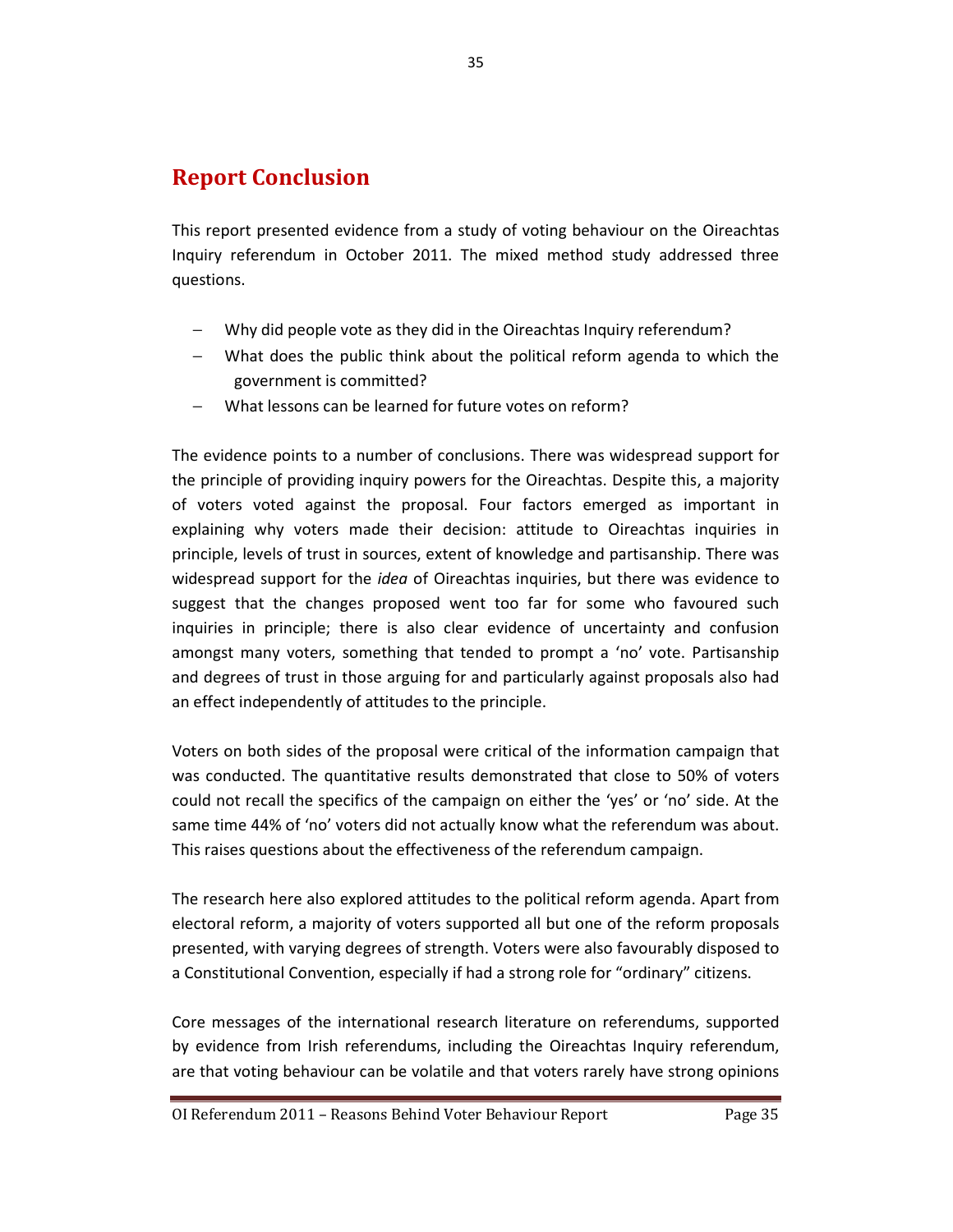on political issues which are not derived from their core values or partisan orientation. Consequently, opinions expressed on issues, such as political reform, which have not been subject to debate and scrutiny are subject to change. Campaigns matter in referendums.

The preceding "Lessons for Future Votes" section presented a series of recommendations that could be implemented in future referendum campaigns. The primary recommendation is for a more extensive and a more varied campaign with a greater role for those from outside the normal political party arena to provide voters with the information they need on the particular issue of each referendum.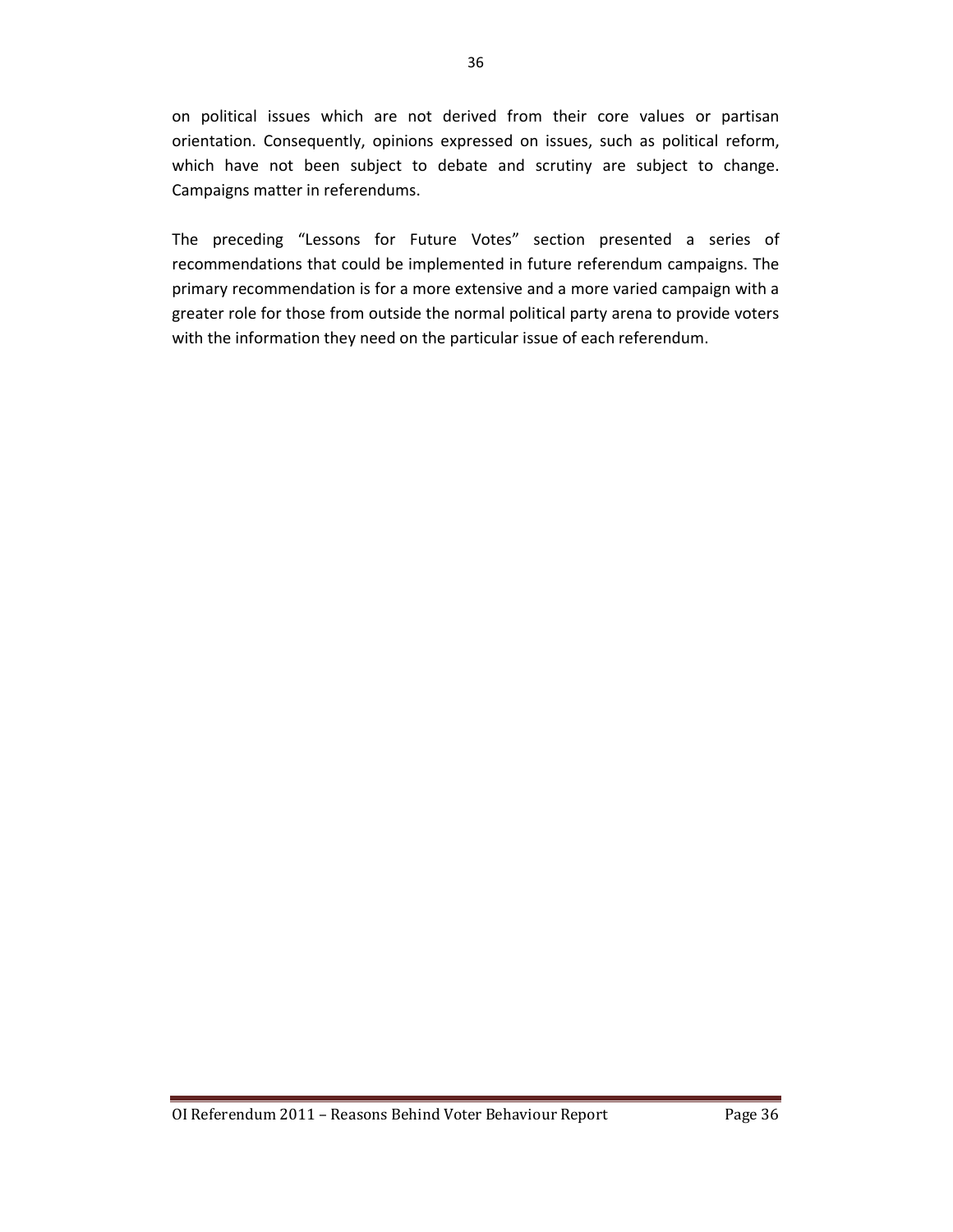## Summary of the Quantitative Findings

- Underlying support with 74% of all voters in support of Oireachtas inquiries in principle.
- There was a very high level of ignorance of the issues with between 40% and 50% of all voters unable to recall the arguments for either a 'yes' or a 'no' vote.
- Similar numbers could not recall who made the arguments for a vote in either direction.
- Some 44% of voters could not give cogent reasons for why they voted 'no', underlining the common practice of "if you don't know, vote 'no'".
- **However, there is a clear association between trust in legal experts and some** former Attorneys General and voting 'no', as there was between knowing these made a case for a 'no' vote and voting 'no'.
- Partisanship mattered with the particular support for 'yes' among Fine Gael voters.
- Evidence suggests that the 'yes' side was unable to mobilise those who should have been in favour.
- But there is also support for the suggestion that for some voters this was a bigger change than they could accept.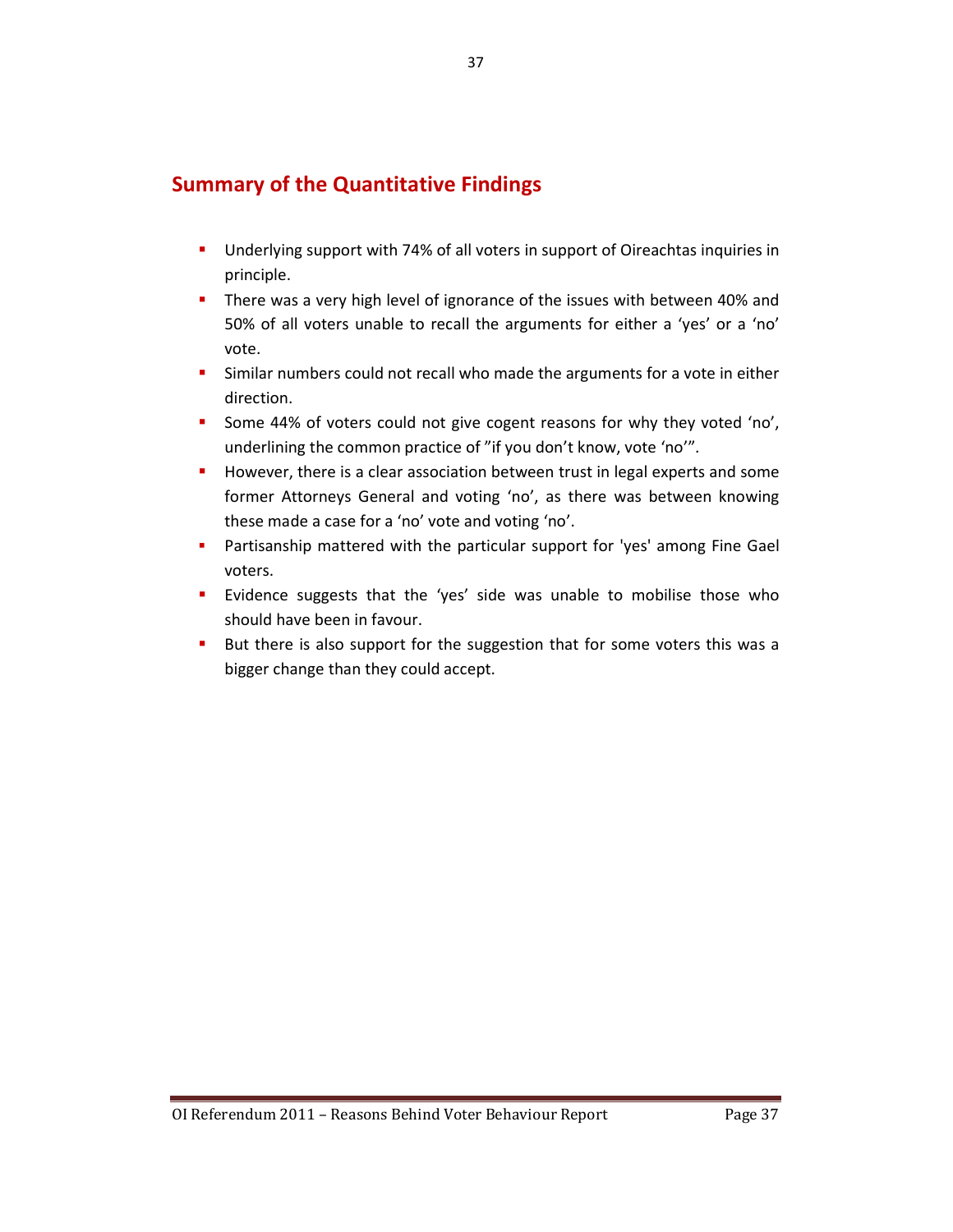## Summary of the Qualitative Findings

The qualitative strand of the research focused on the information campaign conducted for the Oireachtas Inquiry referendum and how information campaigns could be improved at future contests. The main findings are listed below.

Voters would like more time to consider referendum proposals and requested that referendum campaigns are allocated a longer period of time.

They requested more extensive use of diverse campaign methods. The campaign techniques listed included both direct and indirect communication measures. Direct campaign communications included canvassing and erecting posters, while among the indirect measures suggested were greater use of radio and television programming, increased use of social media and more news articles on the referendum proposals.

Finally, voters indicated that they would welcome contributions from groups and individuals coming from outside the political environment, including business people, trade unionists, media professionals, economists and other academics. Voters were also favourably disposed toward more extensive citizen involvement and were interested in a citizen's assembly as a mode of extending citizen participation.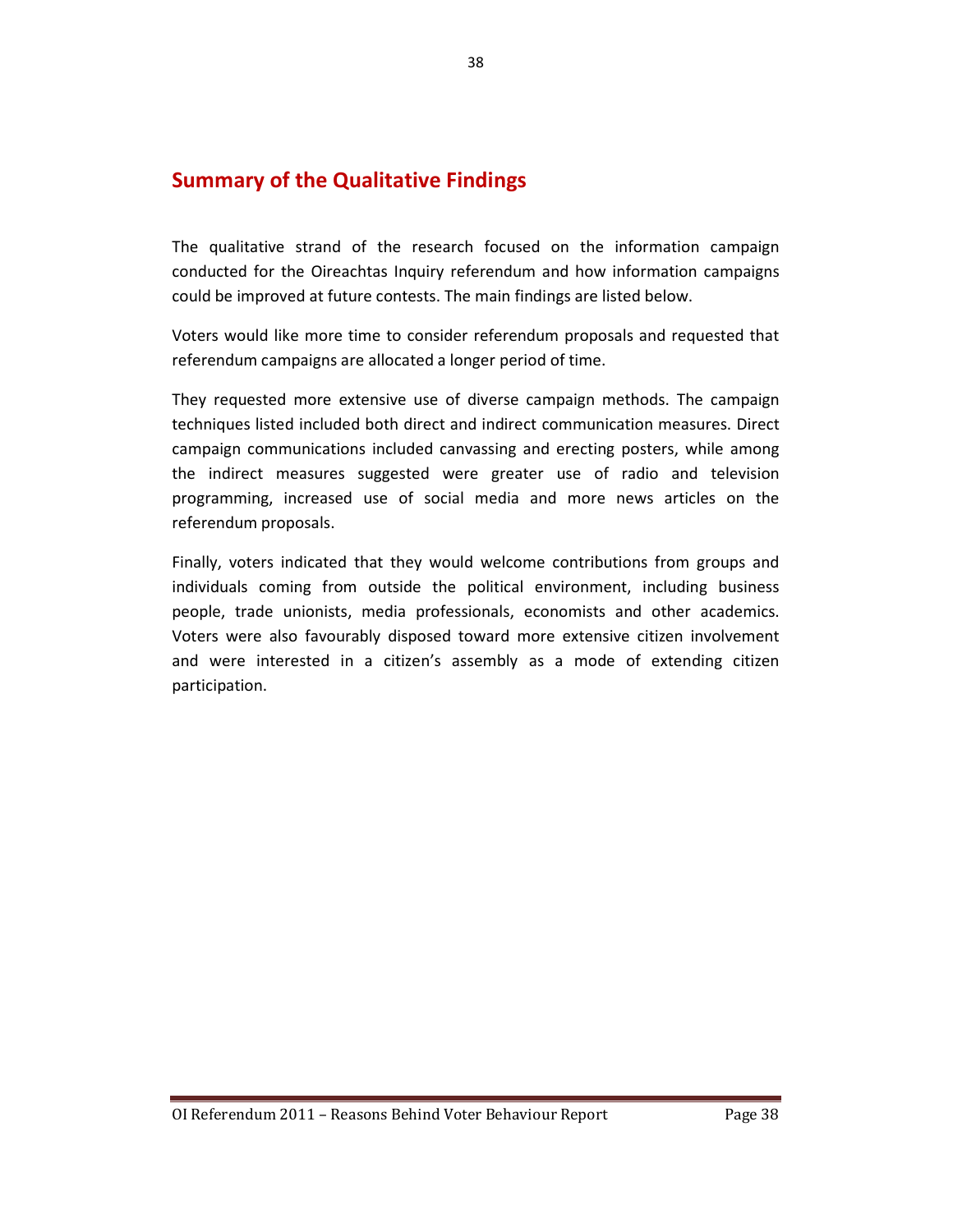## **References**

Bullock, J.G. (2011), Elite Influence on Public Opinion in an Informed Electorate. American Political Science Review, 105: 496-529.

Baum, M.A. and Jamison, A.S. (2011) The Oprah Effect: How Soft News helps Inattentive Citizens Vote Consistently, in Niemi et al 2011

Fournier P, van der Kolk, Carty, K. , Blais, A'., and Rose (2011) When Citizens Decide: Lessons from Citizen Assemblies on Electoral Reform. Oxford: Oxford University Press Garry, J. Marsh, M. and Sinnott, R. (2005) "Second-order" versus "Issue Voting" Effects in EU Referendums, European Union Politics, 6(2): 201-21.

Franklin, M., Marsh, M. and McLaren, L. (1994) Uncorking The Bottle: Popular Opposition To European Unification In The Wake Of Maastricht, Journal Of Common Market Studies, 32(4): 455–72.

Hobolt, S.B. (2005) When Europe matters: The impact of political information on voting behaviour in EU referendums, Journal of Elections, Parties and Public Opinion 15 (1), pp. 85-109.

Hobolt, S.B. (2009) Europe in Question: Referendums on European Integration. Oxford: Oxford University Press.

IDEA (2008) Direct Democracy: The International IDEA Handbook. International Institute for Democracy and Electoral Assistance.

LeDuc, L. (2002a) Opinion change and voting behaviour in referendums, *European* Journal of Political Research, 41: 711–732.

LeDuc, L. (2002b), Referendums and elections: How do campaigns differ? in David Farrell, D. and Schmitt-Beck, R. Eds Do Political Campaigns Matter? Campaign Effects in Elections and Referendums. London: Routledge.

LeDuc, L. (2003) The Politics of Direct Democracy: Referendums in Global Perspective. New York: Broadview Press.

Lupia, A. and McCubbins, M.D. (1998) The democratic dilemma: Can citizens learn what they need to know? New York. Cambridge University Press.

Marsh, M and Schwirz, L. (2011) Déjà vu ( again): The Lisbon Treaty referendums in Ireland. Paper presented at the annual meeting of the Midwest Political Science Association, Chicago March 31-April 3.

Niemi, R. , Weisberg, R. & Kimball, D. Eds (2011) Controversies in Voting Behaviour 5<sup>th</sup> Edition. Washington. Sage Publications.

Prior M (2011) News vs. Entertainment: How Increasing Media Choice Widens Gaps in Political Knowledge and Turnout, in Niemi, et al (2011).

Qvortrup M. (2009) Rebels without a Course? The Referendum on the Lisbon Treaty, The Political Quarterly, Vol.80, No.1, pp. 97-108.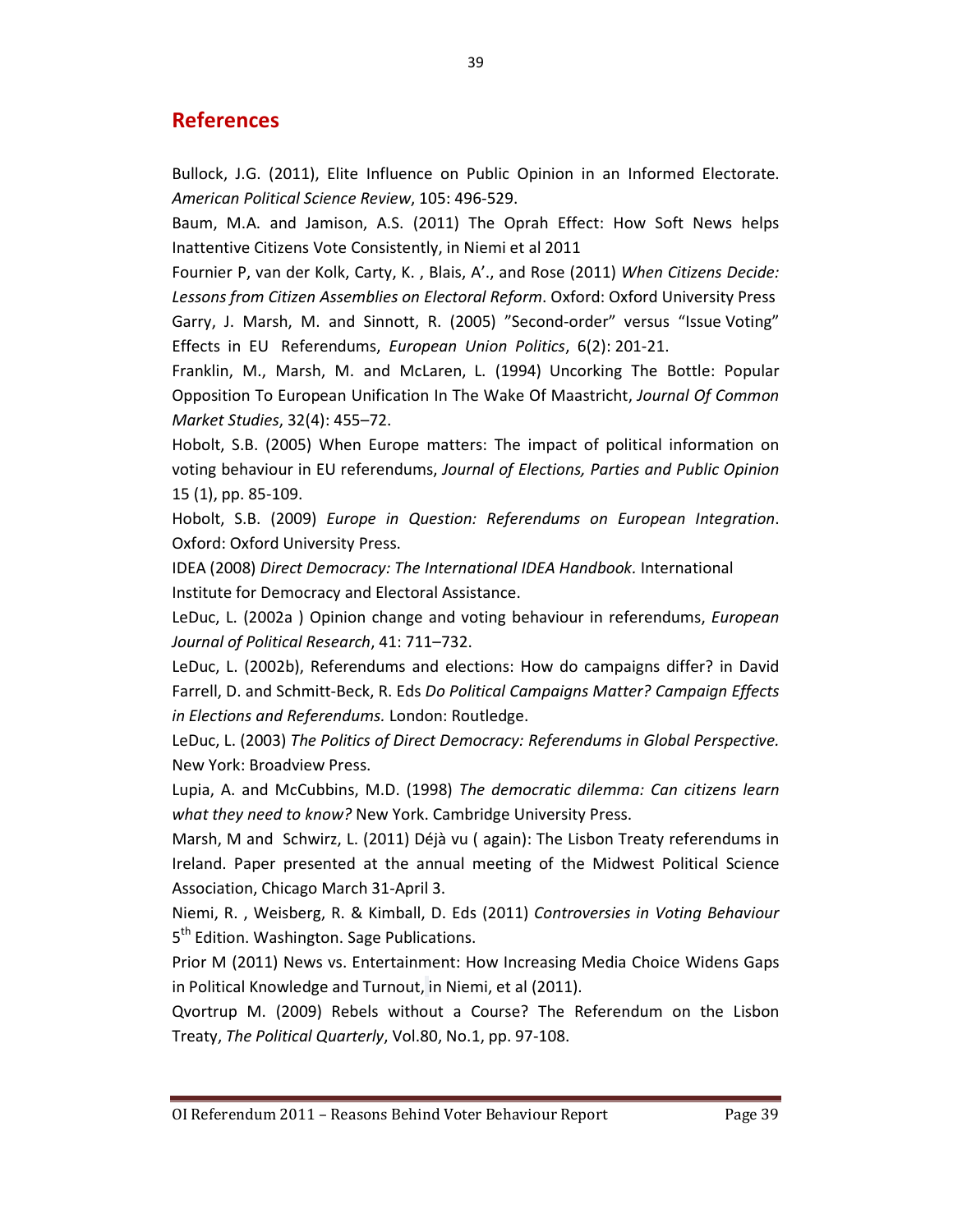Sniderman, P.M. (2000) Taking Sides: A Fixed Choice Theory of Political Reasoning, in Lupia, A., McCubbins, M.D. and Popkin, S.L. Eds Elements of Reason: Cognition, Choice, and the Bounds of Rationality. New York: Cambridge University Press.

Warren, M.E. and Pearse, H. Eds (2008) Designing Deliberative Democracy Cambridge, Cambridge University Press.

Zaller, J. (1992) The nature and origins of mass opinion Cambridge, Cambridge University Pres.s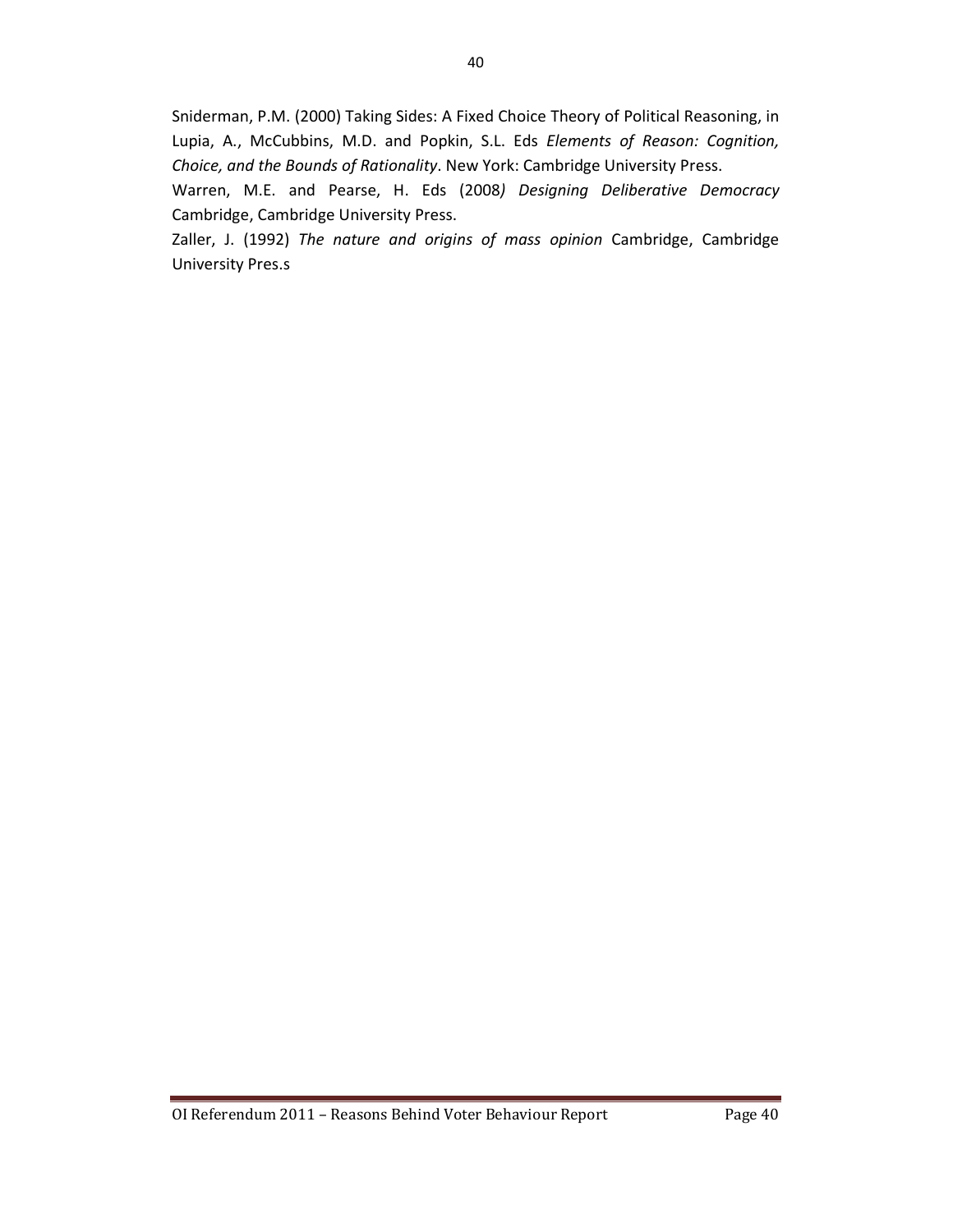Appendix I

Questionnaire

Nov 2011

## **POST REFERENDUM RESEARCH ASK ALL AGED 18+**

Q.1. Can you tell me whether or not you voted in each of the following?

a. Presidential election b. Oireachtas Powers of Inquiry Referendum c. Judges' Pay Referendum

## **ASK ALL**

Q.3 Can you tell me on a scale of 1 to 10, how knowledgeable you felt you were about the objectives of the Oireachtas Powers of Inquiry Referendum, where 1 is not at all knowledgeable and 10 is extremely knowledgeable?

| All<br>Not<br>$H_{L}$    |   |  |  |  |                                      |
|--------------------------|---|--|--|--|--------------------------------------|
| ''<br>rnowled<br>dqeable |   |  |  |  | $\overline{\phantom{0}}$<br>$\cdots$ |
|                          | - |  |  |  |                                      |

## **ASK ALL WHO VOTED AT Q1**

- Q.4 Did you vote 'yes' in favour or NO against each of the following referendums;
	- a Oireachtas Powers of Inquiry Referendum; b Judges Pay Referendum

No Refused

'yes'

**ASK ALL WHO VOTED AT Q1**  Q.5 You say you voted 'yes'/NO (insert as appropriate) for the Oireachtas Powers of Inquiry Referendum, what was the reason you voted this way? **PROBE TO PRE-CODES. RECORD FIRST AND OTHER MENTION If 'yes';**  Felt it was appropriate to vote 'yes' Didn't know what it was about To allow TDs / the Oireachtas to investigate issues of national importance My family/friends were voting 'yes' Parliaments in other countries have these powers No particular reason Other Please Specify **If No;**  Didn't know what it was about Felt it was inappropriate to vote 'yes' Don't Trust Politicians Powers interfere with the judicial / legal system I believe inquiries would be biased My family / friends were voting no Only found out about it the day of the election Don't believe politicians should have the right to investigate people Don't see the point of it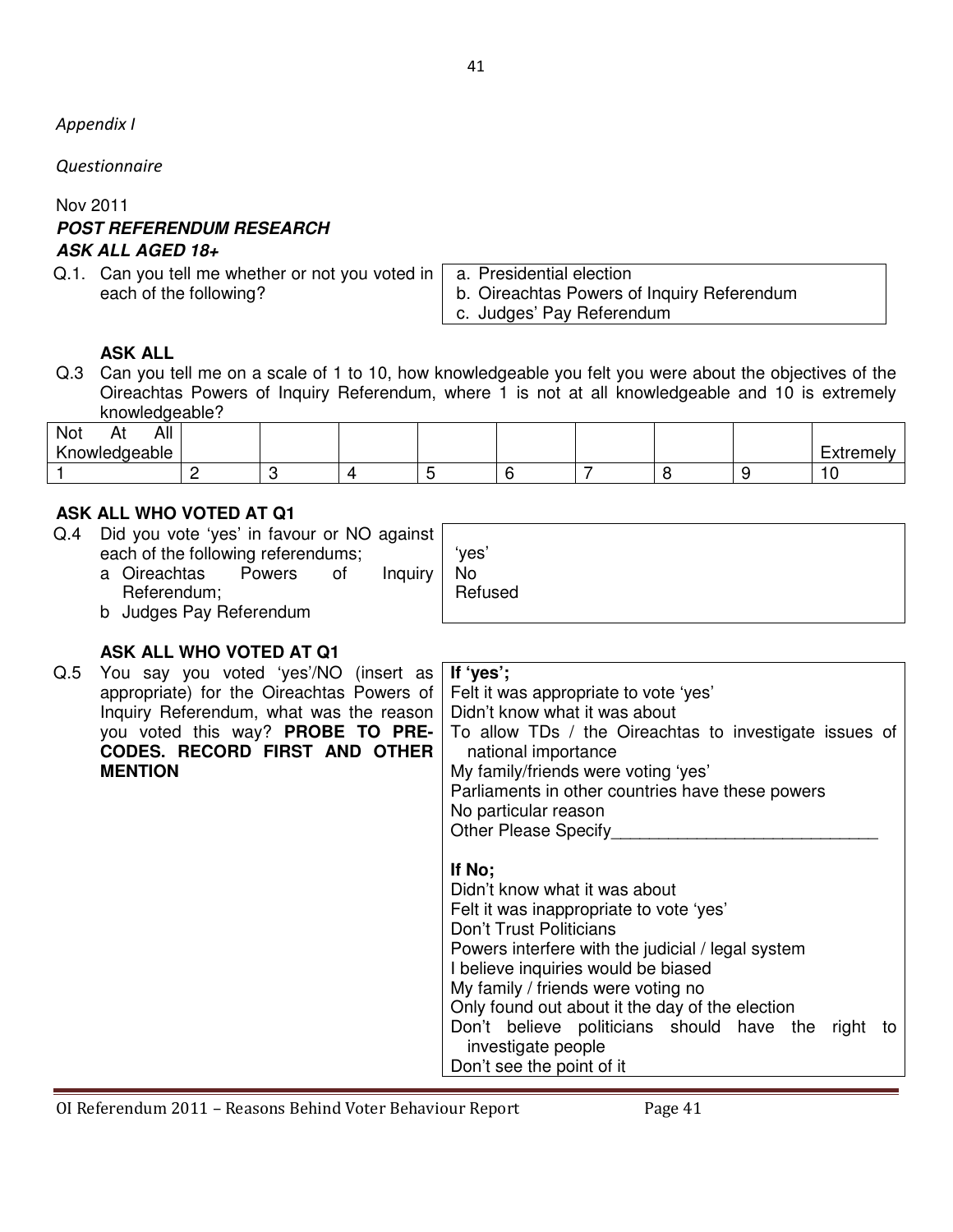| No particular reason |  |
|----------------------|--|
| Other Please Specify |  |
|                      |  |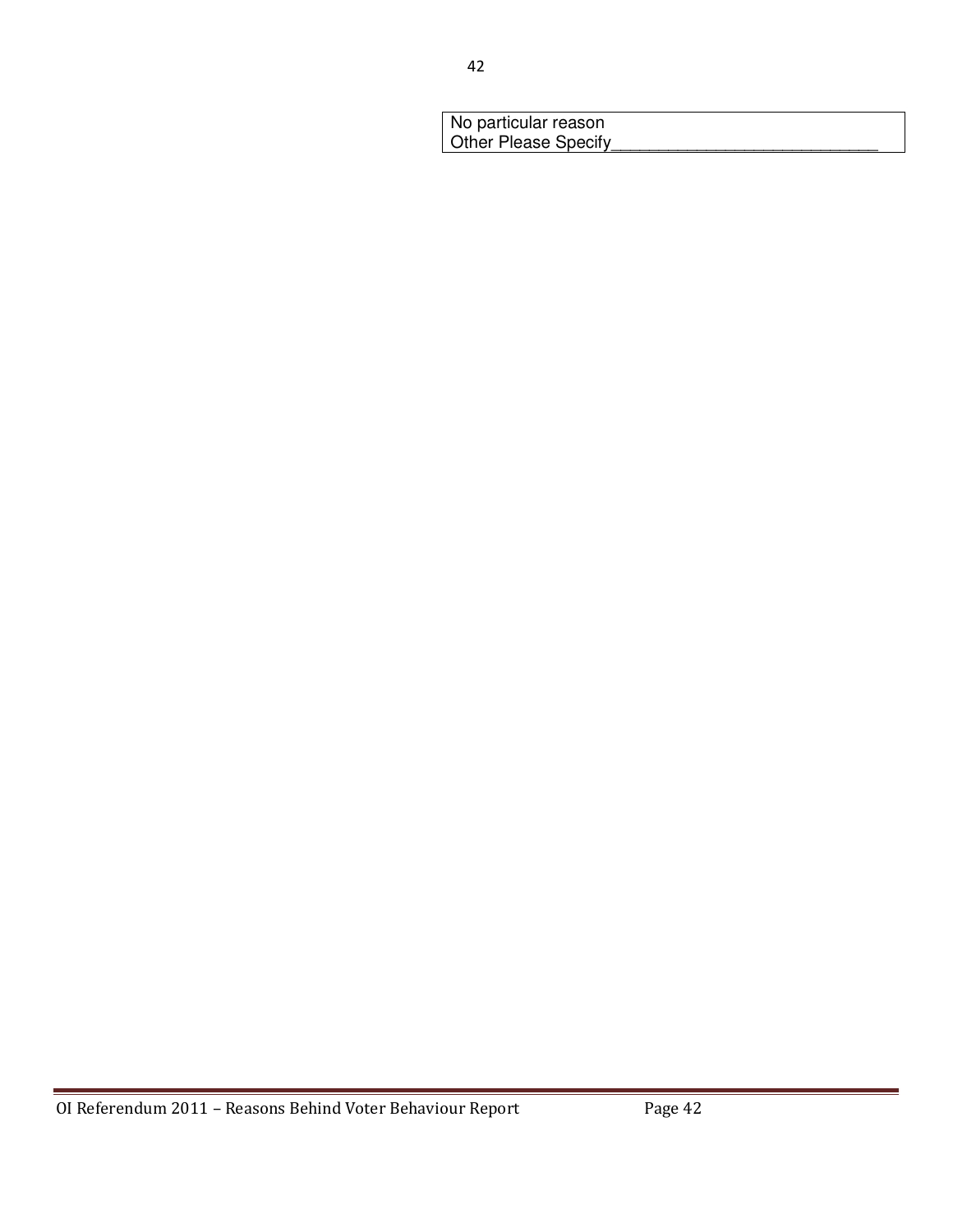|                | <b>ASK ALL</b>                                                                                                                                                                                                                                           |                                                                                                                                                                                                                                                                                                                                                                                                                                                                                                                                                                                    |
|----------------|----------------------------------------------------------------------------------------------------------------------------------------------------------------------------------------------------------------------------------------------------------|------------------------------------------------------------------------------------------------------------------------------------------------------------------------------------------------------------------------------------------------------------------------------------------------------------------------------------------------------------------------------------------------------------------------------------------------------------------------------------------------------------------------------------------------------------------------------------|
| Q.6            | Can you tell me how useful you found the<br>following sources of information about the<br>Oireachtas Powers of Inquiry Referendum?<br>Please use a scale of 1 to 5, where 5 is<br>very useful and 1 is not at all useful<br>PROBE TO PRECODES. MULTICODE | Referendum Commission's adverts<br>TV/ Radio discussion programmes<br>Referendum Commission's information booklet<br>Newspaper articles or stories<br>Family/Friends/colleagues<br>Internet<br>Other                                                                                                                                                                                                                                                                                                                                                                               |
| <b>ASK ALL</b> |                                                                                                                                                                                                                                                          |                                                                                                                                                                                                                                                                                                                                                                                                                                                                                                                                                                                    |
|                | Q.9a Can you recall who was making the case<br>for a 'yes' vote for the Powers of Inquiry<br>Referendum?<br>DO NOT READ OUT.<br><b>PROBE TO PRE-CODES</b><br>Q.9b Can you recall who was making the case<br>for a no vote for the Oireachtas Powers of   | <b>Political Party</b><br>Fianna Fáil<br><b>Fine Gael</b><br>Labour<br>Sinn Féin<br><b>Green Party</b>                                                                                                                                                                                                                                                                                                                                                                                                                                                                             |
|                | Inquiry Referendum? DO NOT READ OUT.<br><b>PROBE TO PRE-CODES</b>                                                                                                                                                                                        | Independent candidate<br>Judges<br>Some Former Attorneys General<br>Journalists/Commentators<br>Referendum Commission<br><b>Business Leaders</b><br>Other (write in)<br>Don't Know                                                                                                                                                                                                                                                                                                                                                                                                 |
|                | Q.10aWhat was the main argument, if any, being<br>made by those campaigning for a 'yes'<br>DO NOT READ OUT. PROBE TO<br>vote?<br><b>PRE-CODES</b>                                                                                                        | Allows political representatives to make findings against<br>individuals in the public interest<br>It would allow a public inquiry into the causes of the<br>financial and economic crisis and the role played by<br>bankers, developers and others                                                                                                                                                                                                                                                                                                                                |
|                |                                                                                                                                                                                                                                                          | Saves money otherwise wasted on Tribunals<br>Strengthens powers of the Dáil / Seanad<br>All parliaments have inquiry powers<br>No clear argument made<br>Other (write in)<br>Don't know                                                                                                                                                                                                                                                                                                                                                                                            |
|                | Q.10bWhat was the main argument, if any, being<br>made by those campaigning for no vote?<br>DO NOT READ OUT. PROBE TO PRE-<br><b>CODES</b>                                                                                                               | Gives politicians too much power<br>Anyone could be subject to investigation by politicians<br>Eliminates legal & constitutional rights<br>Takes away from the role of judges in our democracy<br>Constitutional amendment was badly drafted<br>Effect of proposed constitutional change unclear<br>No clear argument made<br>Other (write in)<br><u>Letter and the substantial of the substantial of the substantial of the substantial of the substantial of the substantial of the substantial of the substantial of the substantial of the substantial of th</u><br>Don't know |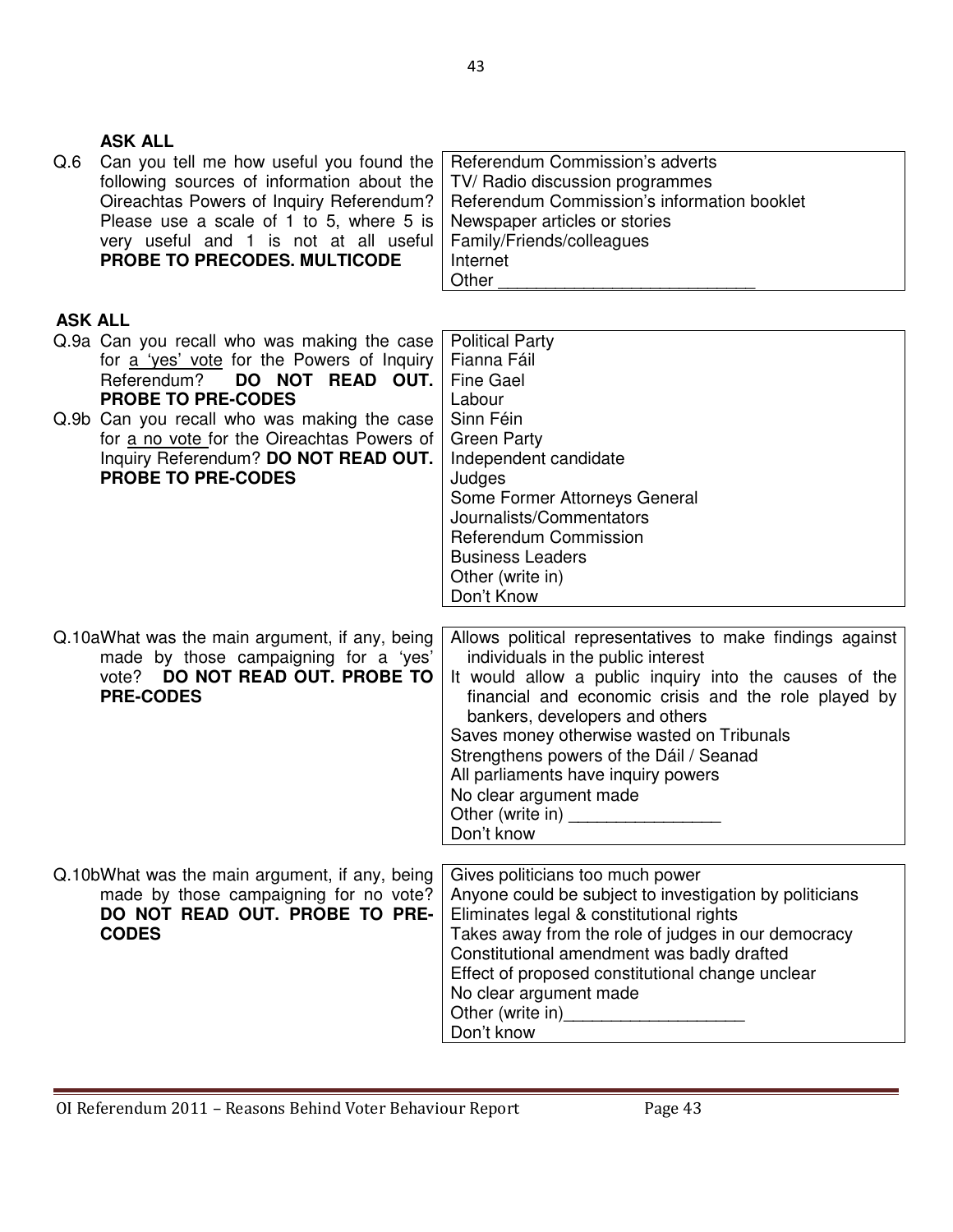## **ASK ALL WHO VOTED AT Q1**

Q.11 To what extent do you believe that each of the following had an influence on how you decided to vote on the Oireachtas Powers of Inquiry Referendum? Please use a scale of 1 to 5, where 5 is had a strong influence and 1 is had no influence at all.

Media coverage generally Political debates & politicians' views Friends/family/colleagues Some Former Attorneys General Referendum Commission Specific TV or radio broadcasts

- Q.13 For each of the following statements I read out, can you please tell me for each, if you believe this is a correct or incorrect statement?
	- The Abbeylara judgement prevented the Oireachtas from making **any** inquiries into matters of public interest [false]
	- A group of several former Attorneys General published a letter in the last week of the Presidential election campaign critical of the wording of the Oireachtas Inquiries referendum [true]
	- The wording of the Oireachtas Inquiries referendum was approved by both of the government parties as well as FF and SF in the Dáil [true]
	- The Referendum Commission explained that it was not possible to say what would be the role of the courts in constraining Oireachtas Inquiries if the referendum were to be passed [true]
	- The Seanad can now investigate the behaviour of any member without the involvement of courts [false]
	- The DIRT Inquiry was a Tribunal set up by Bertie Ahern's government in the 1990s to uncover tax evasion [false

| Q.14 To what extent do you trust the information   Media coverage          |                               |
|----------------------------------------------------------------------------|-------------------------------|
| provided to you in relation to the Oireachtas   Politicians                |                               |
| Powers of Inquiry Referendum from the   Referendum Commission              |                               |
| following sources? Please use a scale of 1   Some Former Attorneys General |                               |
| to 5, where 1 is do not trust at all, and 5 is $\vert$ Legal experts       |                               |
| trust completely.                                                          | Information from the internet |